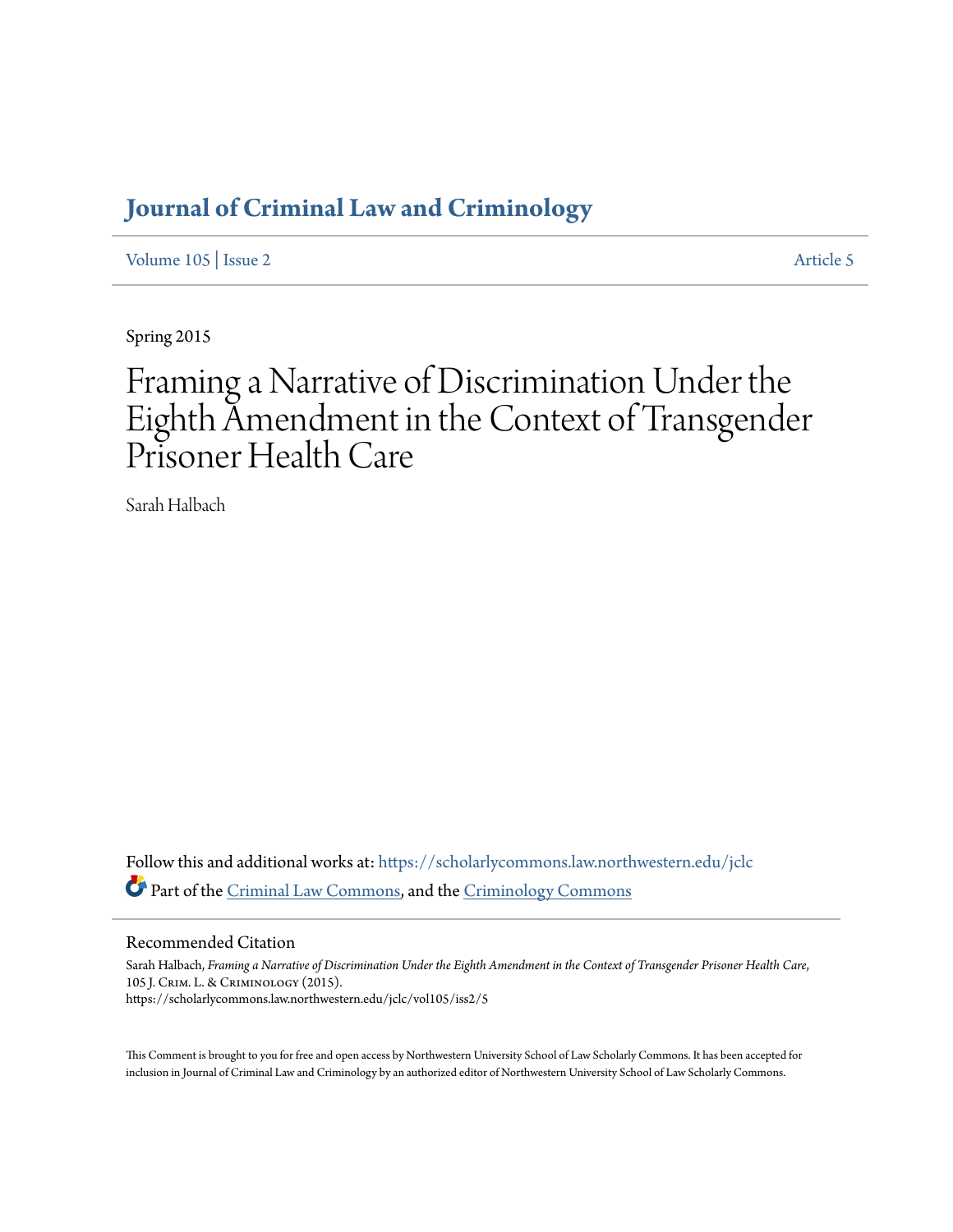# **FRAMING A NARRATIVE OF DISCRIMINATION UNDER THE EIGHTH AMENDMENT IN THE CONTEXT OF TRANSGENDER PRISONER HEALTH CARE**

Sarah Halbach\*

*This Comment looks closely at the reasoning behind two recent federal court opinions granting transgender prisoners access to hormone therapy and sex-reassignment surgery. Although both opinions were decided under the Eighth Amendment's ban on cruel and unusual punishment, which does not expressly prohibit discrimination based on gender identity, a careful look at the courts' reasoning suggests that they were influenced by the apparent discrimination against the transgender plaintiffs. This Comment argues that future transgender prisoners may be able to develop an antidiscrimination doctrine within the Eighth Amendment by framing their Eighth Amendment medical claims in terms of discrimination based on their transgender status.* 

<sup>\*</sup> J.D., Northwestern Pritzker School of Law, 2015; B.A., DePaul University, 2012. I would like to thank Professor Erin Delaney for her guidance in developing my observations into an argument, and the editors of the *Journal of Criminal Law and Criminology* for their help in sharpening that argument, especially Carolyn Hill, Hannah Lonky, Lin Zhu, and Cristina Law. Thank you also to my parents and Joey for their constant love and support.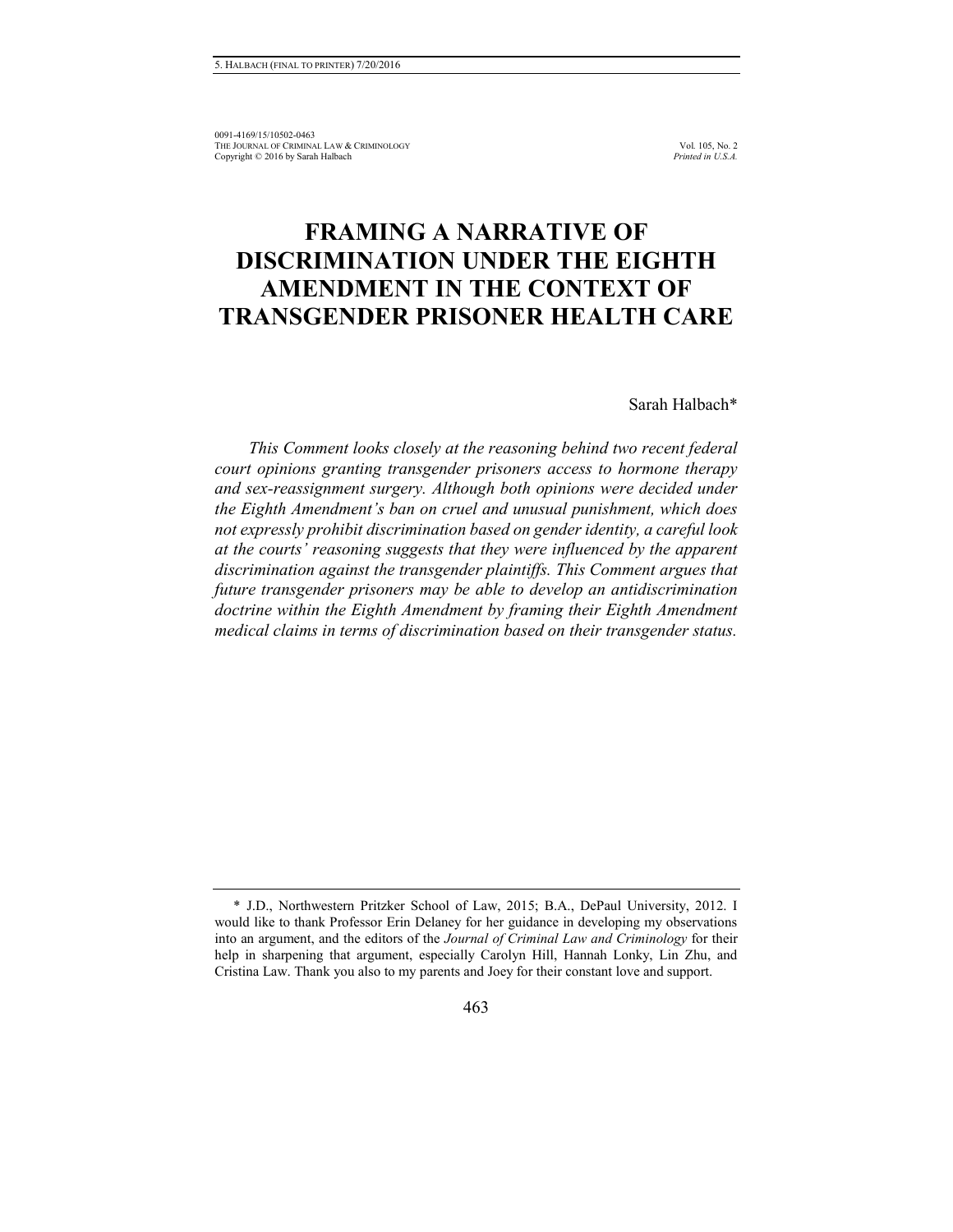#### 464 *HALBACH* [Vol. 105

#### TABLE OF CONTENTS

| I. THE TRADITIONAL STRATEGY FOR LITIGATING DISCRIMINATION:       |      |
|------------------------------------------------------------------|------|
|                                                                  |      |
|                                                                  |      |
| B. Equal Protection Is a Losing Strategy for Transgender         |      |
|                                                                  |      |
| II. THE CURRENT STRATEGY: LITIGATING TRANSGENDER PRISONER        |      |
| MEDICAL NEEDS UNDER THE EIGHTH AMENDMENT 474                     |      |
|                                                                  |      |
| B. Criticisms of the Eighth Amendment Medical Model 479          |      |
| III. FINDING DISCRIMINATION WITHIN THE EIGHTH AMENDMENT 482      |      |
| A. Hidden Equal Protection Analysis: Fields v. Smith 482         |      |
| B. The Eighth Amendment and Political Controversy: Kosilek v.    |      |
|                                                                  | .485 |
| C. Fields and Kosilek II Compared and in the Broader Context 493 |      |
| IV. GOING FORWARD: FRAMING A NARRATIVE OF DISCRIMINATION         |      |
|                                                                  |      |
|                                                                  |      |

# <span id="page-2-0"></span>**INTRODUCTION**

"I am Chelsea Manning."<sup>1</sup> With those words, Army Private Bradley Manning announced to the world that she would be transitioning from male to female. Going forward, Manning indicated that she would like to be known as "Chelsea" and referred to by female pronouns.<sup>2</sup> Manning's public statement on August 22, 2013, came one day after she was sentenced to thirty-five years in prison for leaking classified government documents to WikiLeaks.<sup>3</sup> Manning has been in the media spotlight since her arrest in May 2010, and her recent transition has called national attention to some of the problems facing transgender prisoners in America.<sup>4</sup>

<sup>1</sup> Lenny Bernstein & Julie Tate, *Manning to Live as Woman in Prison*, WASH. POST, Aug. 23, 2013, at A1 (internal quotation marks omitted).

<sup>2</sup> *Id.* at A6.

<sup>3</sup> Charlie Savage & Emmarie Huetteman, *Manning Sentenced to 35 Years for a Pivotal Leak of U.S. Files*, N.Y. TIMES, Aug. 22, 2013, at A1.

<sup>4</sup> Transgender prisoner health care has received increased attention in the media. For example, it was featured on an episode of the popular Netflix series Orange is the New Black in July 2013. *Orange Is the New Black: Lesbian Request Denied,* NETFLIX (July 11, 2013),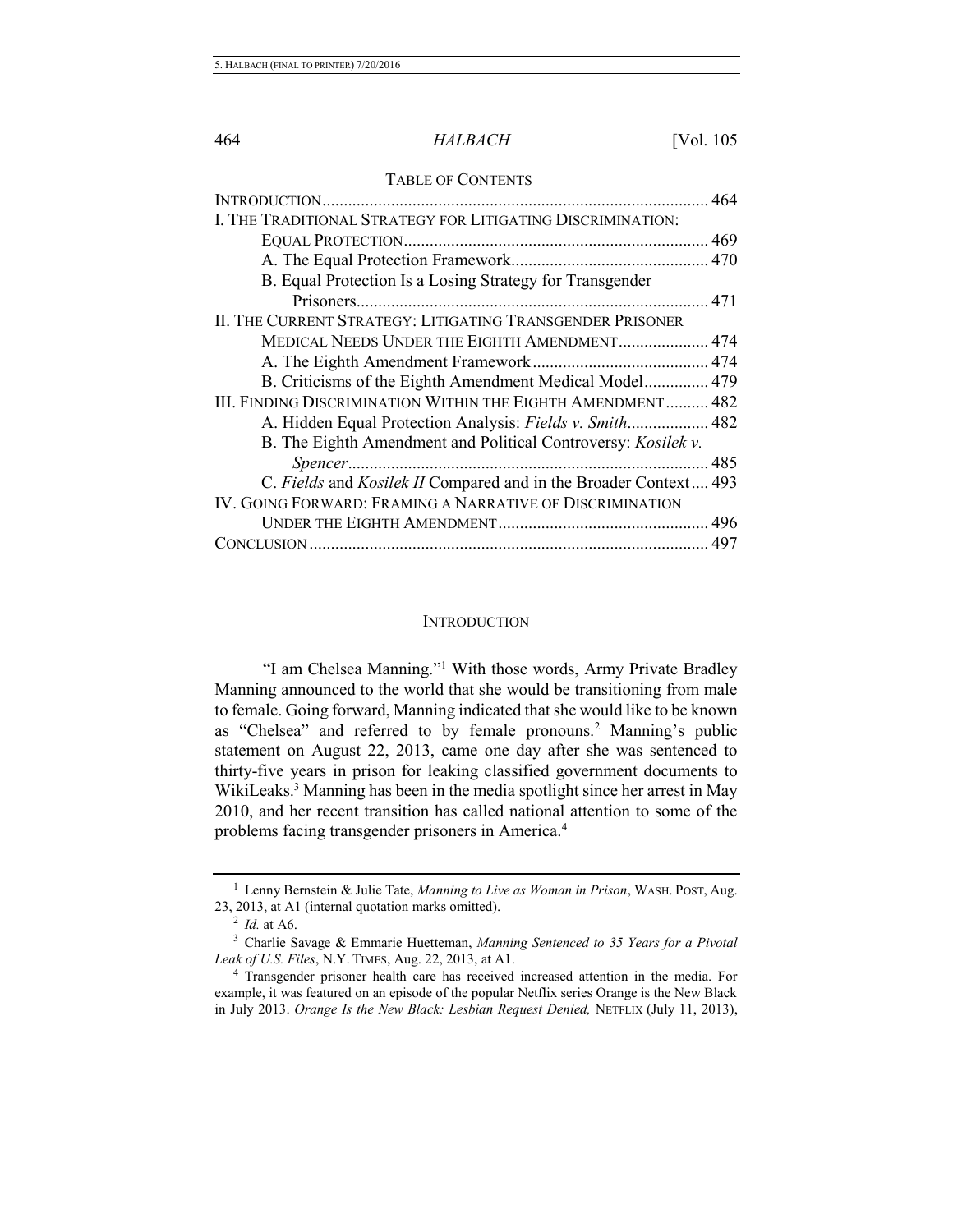<span id="page-3-0"></span>There is limited data on the number of transgender<sup>5</sup> people in the nation's various prisons and jails,<sup>6</sup> but transgender people are incarcerated at a disproportionately high rate.<sup>7</sup> Transgender individuals face harsh and

<sup>5</sup> In this Comment, "sex" refers to "the anatomical and physiological distinctions between men and women." Stevie V. Tran & Elizabeth M. Glazer, Trans*genderless*, 35 HARV. J.L. & GENDER 399, 399 n.1 (2012) (internal quotation marks omitted). "[G]ender-nonconforming" refers to the "failure of an individual to behave in conformity with the cultural expectations associated with that individual's sex (or the sex that others assume applies to that individual)." *Id.* (internal quotation marks omitted). The term "transgender" is used to describe the "broad range of people whose gender identity or expression does not conform to the social expectations for their assigned sex at birth." *Id.* (internal quotation marks omitted). "Transgender" is used as an "umbrella term" to describe "many different ways of being." *Id.* (internal quotation marks omitted). "Thus, someone who is gender-nonconforming could be considered transgender, but someone who is transgender may not necessarily be considered gender-nonconforming." *Id.* For a discussion of the use of qualifying footnotes on terminology related to sex and gender—such as this one—in legal scholarship, in "which the author circumscribes the individuals whose protection the article addresses," see Elizabeth M. Glazer, *Sexual Reorientation*, 100 GEO. L.J. 997, 1062 (2012).

<sup>6</sup> A 2009 study by researchers at the University of California, Irvine, identified 332 transgender inmates out of about 155,000 inmates housed in California men's prisons, which is roughly 0.2%. LORI SEXTON ET AL., WHERE THE MARGINS MEET: A DEMOGRAPHIC ASSESSMENT OF TRANSGENDER INMATES IN MEN'S PRISONS 8–9 & 34 n.7 (June 10, 2009), *available at* http://ucicorrections.seweb.uci.edu/files/2013/06/A-Demographic-Assessmentof-Transgender-Inmates-in-Mens-Prisons.pdf (citing the California Department of Corrections and Rehabilitation monthly population report from April 30, 2008, which identified 155,416 incarcerated men. DATA ANALYSIS UNIT, DEP'T OF CORR. & REHAB., MONTHLY REPORT OF POPULATION AS OF MIDNIGHT APRIL 30, 2008, at 1 (2008), *available at* http://www.cdcr.ca.gov/Reports\_Research/Offender\_Information\_Services\_Branch/Monthly /TPOP1A/TPOP1Ad0804.pdf, *archived at* http://perma.cc/M4GP-9GP3), *archived at* http:// perma.cc/T94Y-MZTL). However, the study acknowledges that "there were possibly transgender inmates who were not" included in the study. *Id.* at 9.

7 *See* Franklin H. Romeo, *Beyond a Medical Model: Advocating for a New Conception of Gender Identity in the Law*, 36 COLUM. HUM. RTS. L. REV. 713, 713-15 (2005). According to the National Transgender Discrimination Survey, a self-reported survey of transgender individuals across the country conducted by the National Center for Transgender Equality and the National Gay and Lesbian Task Force, the incarceration rate for transgender individuals is 16%. JAIME M. GRANT ET AL., NAT'L CTR. FOR TRANSGENDER EQUAL. & NAT'L GAY AND LESBIAN TASK FORCE, INJUSTICE AT EVERY TURN: A REPORT OF THE NATIONAL TRANSGENDER DISCRIMINATION SURVEY 163 (2011), *available at* http://www.thetaskforce. org/downloads/reports/reports/ntds\_full.pdf, *archived at* http://perma.cc/M64N-SAEP. The rate was even higher for transgender respondents of color: 47% for African American respondents and 30% for American Indian respondents. *Id.* Moreover, male-to-female respondents reported a higher incarceration rate (21%) than female-to-male respondents (10%). *Id.* By comparison, the Department of Justice reports that among the general American population in 2001, 4.9% of males and 0.5% of females had been incarcerated at some point in their lives. THOMAS P. BONCZAR, U.S. DEP'T OF JUSTICE, BUREAU OF JUSTICE STATISTICS

http://www.netflix.com (Netflix web series). In the show, transgender actress Laverne Cox portrays a male-to-female prisoner housed in a female prison, whose hormone therapy was cut off due to budget cuts. *Id.*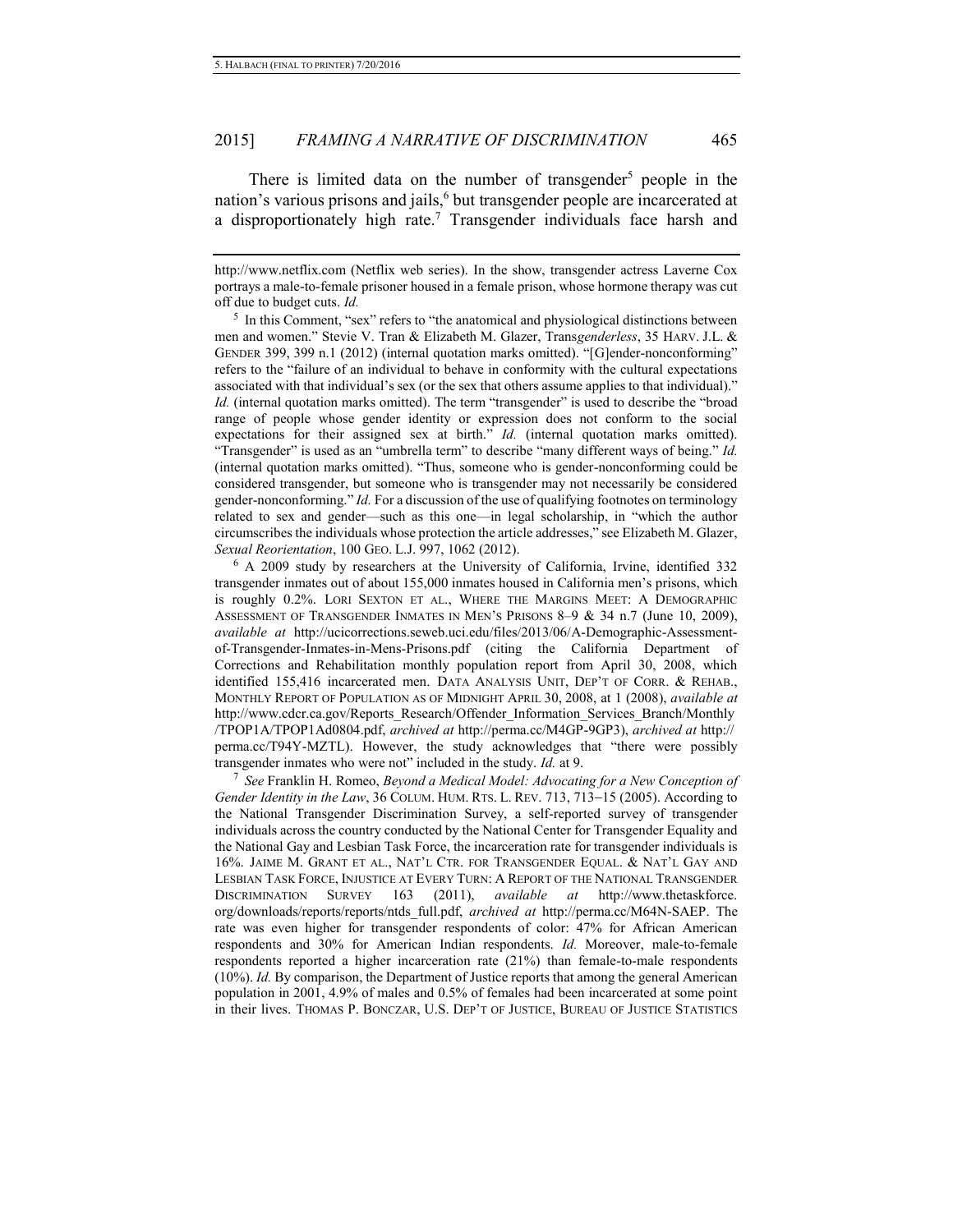pervasive discrimination in almost all aspects of social life-education, employment, housing, public accommodations, health care, and law enforcement.<sup>8</sup> As a result of this harassment, many transgender people live in poverty.<sup>9</sup> The combination of high poverty rates and employment discrimination has led to a greater proportion of transgender people participating in criminalized economies compared to the general population, and thus, a disproportionate representation of transgender people in the criminal justice system and in prisons.<sup>10</sup>

One of the biggest obstacles transgender people face in prison is obtaining access to gender-confirming health care, which may include hormone therapy or sex-reassignment surgery.<sup>11</sup> Not all transgender prisoners request or require such medical treatment, but for some prisoners, denial of hormone therapy or sex-reassignment surgery can lead to serious mental health problems, such as depression or anxiety, and even attempts at suicide and self-castration.<sup>12</sup> Writer and activist Janet Mock explains on her website that for some people "[t]hese surgeries and care are vitally necessary (whether you exist in or outside of prison walls), and it is a discussion between a patient and their doctor, not between anyone else."<sup>13</sup>

<sup>10</sup> *See supra* not[e 7.](#page-3-0)

<sup>11</sup> "[G]ender-confirming healthcare is an individualized treatment that differs according to the needs and pre-existing conditions of individual transgender people." Dean Spade, *Medicaid Policy & Gender-Confirming Healthcare for Trans People: An Interview with Advocates*, 8 SEATTLE J. SOC. JUST. 497, 497 (2010). Depending on the individual, genderconfirming health care may include hormone therapy treatment or any of a number of surgical procedures. *Id.* at 498. Some transgender people may undergo no medical treatment at all in relation to their expression of gender identity. *Id.* at 497–98.

<sup>12</sup> *See* Dean Spade, *Documenting Gender*, 59 HASTINGS L.J. 731, 755 (2008) ("Depression, anxiety, and suicidality are conditions commonly tied to the unmet need for gender-confirming medical care."); *see also* Kosilek v. Spencer, 889 F. Supp. 2d 190, 197 (D. Mass. 2012) (discussing transgender plaintiff's attempts at self-castration and suicide while incarcerated); Soneeya v. Spencer, 851 F. Supp. 2d 228, 244–45 (D. Mass. 2012) (discussing transgender plaintiff's history of suicidality and one attempt at self-castration while in custody).

<sup>13</sup> Janet Mock, *Chelsea Manning & the Battle for Trans Inclusive Healthcare Without Bias*, JANET MOCK (Aug. 22, 2013), http://janetmock.com/2013/08/22/chelsea-manningtransgender-healthcare/, *archived at* http://perma.cc/4DLK-39M8.

SPECIAL REPORT: PREVALENCE OF IMPRISONMENT IN THE U.S. POPULATION, 1974-2001 1 (2003), *available at* http://www.bjs.gov/content/pub/pdf/piusp01.pdf, *archived at*  http://perma.cc/P2U2-4ZQC. However, the Department of Justice survey includes only prisons, not jails, so the actual incarceration rate of the overall population is somewhat higher. *See* GRANT ET AL., *supra*, at163.

<sup>&</sup>lt;sup>8</sup> GRANT ET AL., *supra* note [7,](#page-3-0) at 3–6; Paisley Currah & Shannon Minter, *Unprincipled Exclusions: The Struggle to Achieve Judicial and Legislative Equality for Transgender People*, 7 WM. & MARY J. WOMEN & L. 37, 37-38 (2000); Romeo, *supra* note [7,](#page-3-0) at 713-14.

<sup>&</sup>lt;sup>9</sup> See GRANT ET AL., *supra* not[e 7,](#page-3-0) at 2; Romeo, *supra* note 7, at 713–14.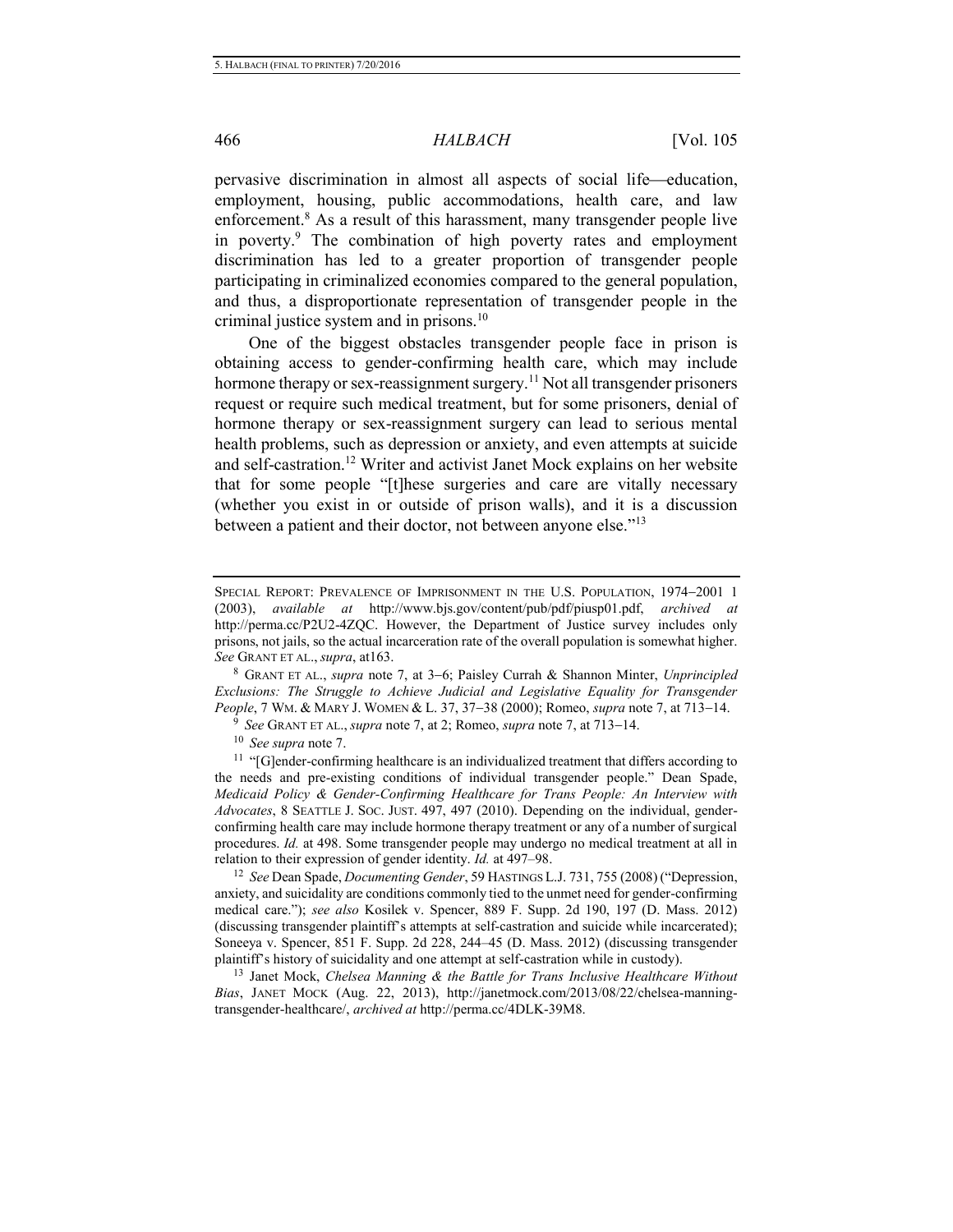In many states, laws and prison policies pose serious barriers for prisoners seeking hormone therapy or sex-reassignment surgery.<sup>14</sup> First, a prison doctor must diagnose the prisoner with a medical condition under the *Diagnostic and Statistical Manual of Mental Disorders*. In addition to providing a medical diagnosis, the doctor must also deem hormone therapy or sex-reassignment surgery a necessary treatment for that condition and assert that there are no adequate alternatives.<sup>15</sup>

<span id="page-5-3"></span><span id="page-5-1"></span>Under the Fourth Edition of the *Manual*, this condition was called "gender identity disorder"  $(GID)$ .<sup>16</sup> In 2013, the editors published the Fifth Edition of the *Manual* in which they relabeled GID as "gender dysphoria" and removed the condition from the chapter on sexual dysfunctions, placing it in its own chapter.<sup>17</sup> Unlike the criteria for GID, which emphasized gender cross-identification, gender dysphoria emphasizes gender incongruence.<sup>18</sup> Gender dysphoria is defined, in part, as a "marked incongruence" between a person's experienced or expressed gender and that person's assigned gender at birth.<sup>19</sup> Because most of the cases and literature discussed in this Comment refer to GID, this Comment will use the phrase GID when discussing the medical diagnosis, except where the newer definition is relevant.

<span id="page-5-2"></span>As part of Manning's announcement that she would be transitioning from male to female, Manning publicly stated her intention to seek hormone therapy while imprisoned.<sup>20</sup> Her request created a new dilemma for the United States Department of Defense, which is caught between providing her with adequate medical care for a diagnosed disorder and adhering to the military's longstanding policy banning transgender people from serving in the military.<sup>21</sup> When Manning filed her request for hormone therapy and

<span id="page-5-0"></span><sup>14</sup> Tracy Clark-Flory, *America's Prisons Fail Transgender Inmates*, SALON (Aug. 23, 2013, 11:11 AM), http://www.salon.com/2013/08/23/americas\_prisons\_fail\_transgender\_ inmates/, *archived at* http://perma.cc/QM9G-EU3U.

<sup>&</sup>lt;sup>15</sup> To succeed on an Eighth Amendment claim, the plaintiff must show that the desired course of treatment is medically necessary, which requires showing that no adequate alternatives exist. Kosilek v. Spencer, 774 F.3d. 63, 86 (1st Cir. 2014).

<sup>16</sup> AM. PSYCHIATRIC ASS'N, DIAGNOSTIC AND STATISTICAL MANUAL OF MENTAL DISORDERS 493 (4th ed. rev. 2000) [hereinafter DSM-IV].

<sup>&</sup>lt;sup>17</sup> Mark Moran, *New Gender Dysphoria Criteria Replace GID*, PSYCHIATRIC NEWS (Apr. 5, 2013), http://psychnews.psychiatryonline.org/doi/full/10.1176%2Fappi.pn.2013.4a19, *archived at* http://perma.cc/M525-PB44.

<sup>18</sup> *Id.*

<sup>19</sup> *See* AM. PSYCHIATRIC ASS'N, DIAGNOSTIC AND STATISTICAL MANUAL OF MENTAL DISORDERS 451–59 (5th ed. 2013) [hereinafter DSM-5].

<sup>20</sup> Bernstein & Tate, *supra* not[e 1,](#page-2-0) at A1.

<sup>21</sup> *See* Helene Cooper, *Pentagon Weighs Transfer of Chelsea Manning to Civilian Facility*, N.Y. TIMES (May 14, 2014), http://www.nytimes.com/2014/05/15/us/pentagon-weighstransfer-of-chelsea-manning-to-civilian-facility.html, *archived at* http://perma.cc/2S7W-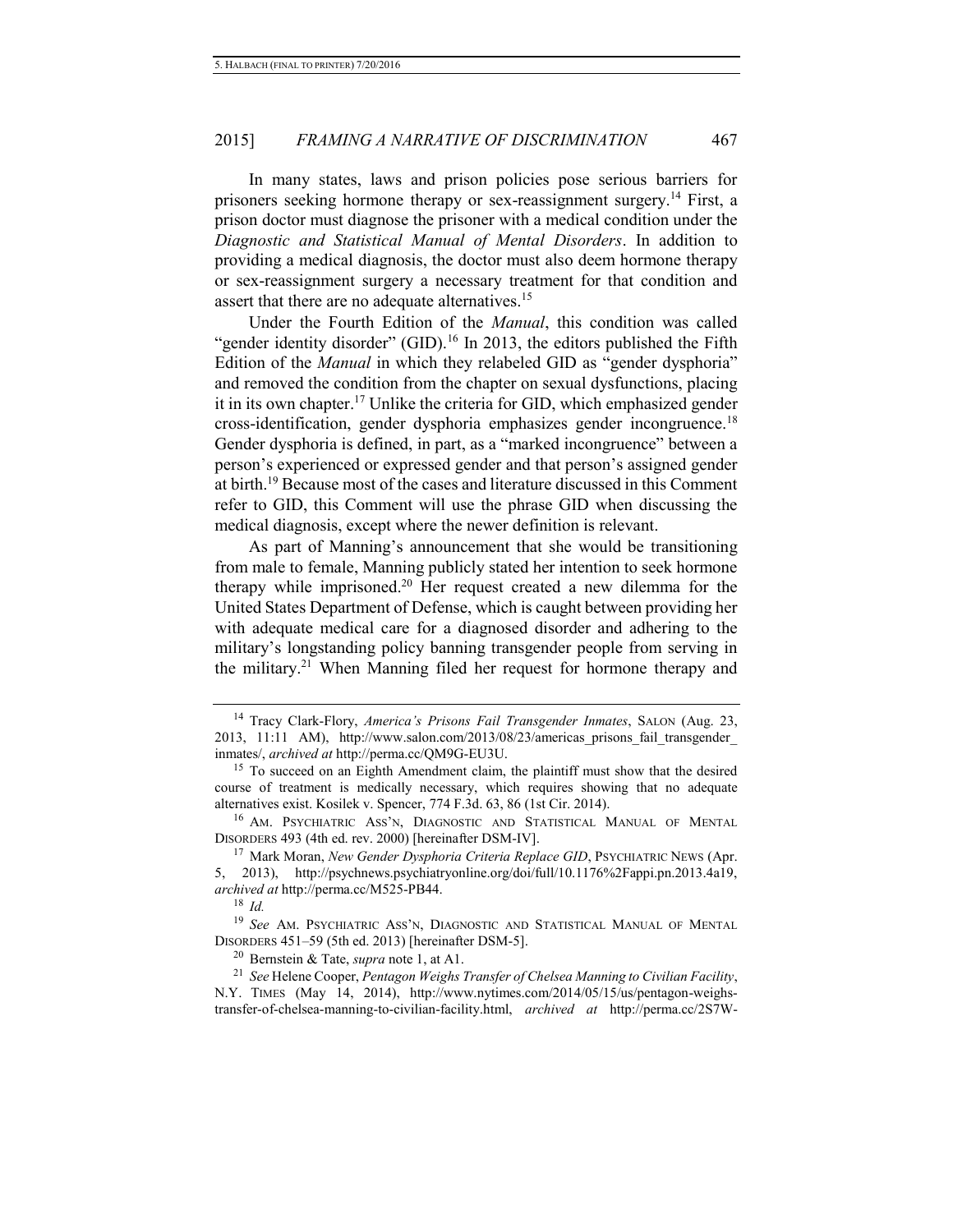### 468 *HALBACH* [Vol. 105

permission to live as a woman, the Army attempted to transfer her to a civilian prison that could better provide the requested treatment.<sup>22</sup> In July 2014, the Federal Bureau of Prisons rejected the Army's transfer request.<sup>23</sup> Subsequently, the Department of Defense approved the Army's recommendation that Manning begin "a rudimentary level of gender treatment," which could include allowing Manning to dress in female clothing and receive hormone treatments.<sup>24</sup> In February 2015, the commandant of the Fort Leavenworth military prison where Manning is held approved adding hormone treatments to Manning's treatment plan.<sup>25</sup>

The Department of Defense is not the first agency to confront the issue of how to provide adequate care for transgender prisoners; many state departments of corrections have had to address this question, as well. In fact, several federal courts have recently ruled in favor of transgender inmates seeking access to gender-confirming health care from state departments of corrections, holding that prison officials' denial of such treatment for those who need it violates the Eighth Amendment's ban on cruel and unusual punishments.<sup>26</sup> Although these decisions provide medical relief for the individual plaintiffs who suffer from severe gender dysphoria, they do not address the underlying discriminatory nature of such policies. In Manning's case, for example, the military's ban on hormone therapy stems from its

<sup>3</sup>MFG ("In the American military, transgender service members can be summarily dismissed, as Defense Department guidelines describe transgender people as sexual deviants and their condition as 'paraphilia,' with its connotations of the atypical and extreme.").

<sup>22</sup> *Id.*

<sup>23</sup> Associated Press, *Manning's Gender Treatments to Be Begun by the Military*, N.Y. TIMES, July 18, 2014, at A15.

<sup>24</sup> Associated Press, *Chelsea Manning to Begin Gender Treatment in Military Custody*, N.Y. POST (July 17, 2014, 5:08 PM), http://nypost.com/2014/07/17/chelsea-manning-tobegin-gender-treatment-in-military-custody/, *archived at* http://perma.cc/5L42-8JZF. Bernstein & Tate, *supra* note [1,](#page-2-0) at A6.

<sup>25</sup> Tom Vanden Brook, *Army Will Pay for Manning to Become a Woman*, USA TODAY, Feb. 13, 2015, at A1 (quoting a February 5 memorandum from Colonel Erica Nelson, commandant of the Fort Leavenworth Disciplinary Barracks in Kansas, as stating "After carefully considering the recommendation that (hormone therapy) is medically appropriate and necessary, and weighing all associated safety and security risks presented, I approve adding (hormone treatment) to Inmate Manning's treatment plan." (internal quotation marks omitted)).

<sup>26</sup> U.S. CONST. amend. VIII; *see, e.g.*, Fields v. Smith, 653 F.3d 550, 559 (7th Cir. 2011); Battista v. Clarke, 645 F.3d 449, 455 (1st Cir. 2011); De'lonta v. Clarke, No. 7:11-cv-00257, 2013 WL 4584684, at \*1 (W.D. Va. Aug. 28, 2013); Kosilek v. Spencer, 889 F. Supp. 2d 190, 198 (D. Mass. 2012); Soneeya v. Spencer, 851 F. Supp. 2d 228, 252 (D. Mass. 2012); Brugliera v. Comm'r of Mass. Dep't of Corr., No. 07-40323-JLT, 2009 U.S. Dist. LEXIS 131002 at \*1 (D. Mass. Dec. 16, 2009).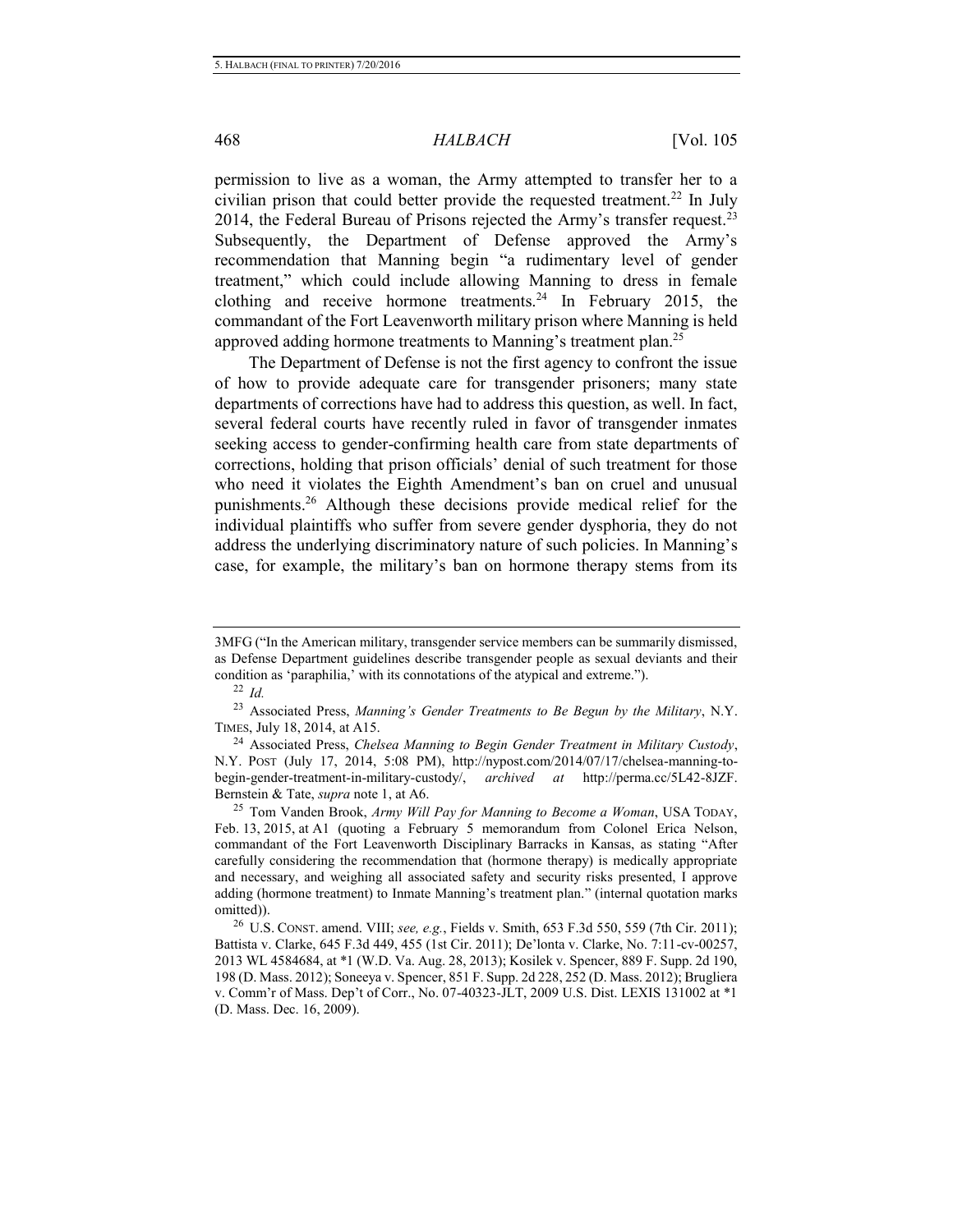broader discriminatory policy forbidding transgender prisoners from serving in the military.<sup>27</sup>

Typically, claims of discrimination against a class of people are litigated under the Equal Protection Clause of the Fourteenth Amendment. However, federal courts have been generally unwilling to rule in favor of transgender prisoners seeking gender-confirming health care under the Equal Protection Clause. This Comment argues that transgender prisoners may be able to develop a doctrine within the Eighth Amendment to litigate their discrimination claims in the context of prison health care. This Comment looks closely at the reasoning in two recent transgender prisoner health care opinions: *Fields v. Smith*<sup>28</sup> and *Kosilek v. Spencer* (*Kosilek II*).<sup>29</sup> The courts' Eighth Amendment analyses in these cases were seemingly influenced by concerns about equal protection and discrimination against transgender prisoners. This Comment suggests that transgender prisoners should use the analyses in these opinions as examples of how to frame future Eighth Amendment claims around facts that show discrimination.

Part I briefly explains the traditional strategy for litigating discrimination claims—the Equal Protection Clause—and discusses why it is not likely to be a successful strategy for transgender prisoners seeking gender-confirming health care. Part II describes the most common litigation strategy used in transgender prisoner health care cases—the Eighth Amendment—and discusses some of the criticisms of this doctrine. Part III analyzes the opinions in *Fields* and *Kosilek II* to show how the courts' decisions under the Eighth Amendment were influenced by equal protection principles. Part IV argues that transgender plaintiffs have an opportunity to develop a new discrimination doctrine within the Eighth Amendment.

# I. THE TRADITIONAL STRATEGY FOR LITIGATING DISCRIMINATION: EQUAL **PROTECTION**

Claims of discrimination are typically litigated under the Equal Protection Clause. Although this may be a losing strategy for transgender prisoners seeking access to gender-confirming health care, the underlying principles of equal protection analysis may be useful.

<sup>27</sup> *See* Cooper, *supra* not[e 21;](#page-5-0) Lisa Leff, *Transgender Military Troop Ban Faces Scrutiny*, HUFFINGTON POST (Mar. 13, 2014, 10:23 AM), http://www.huffingtonpost.com/ 2014/03/13/transgender-troop-ban\_n\_4956528.html, *archived at* http://perma.cc/REL2-BR UF.

<sup>28</sup> 653 F.3d 550 (7th Cir. 2011).

<sup>29</sup> 889 F. Supp. 2d 190 (D. Mass. 2012).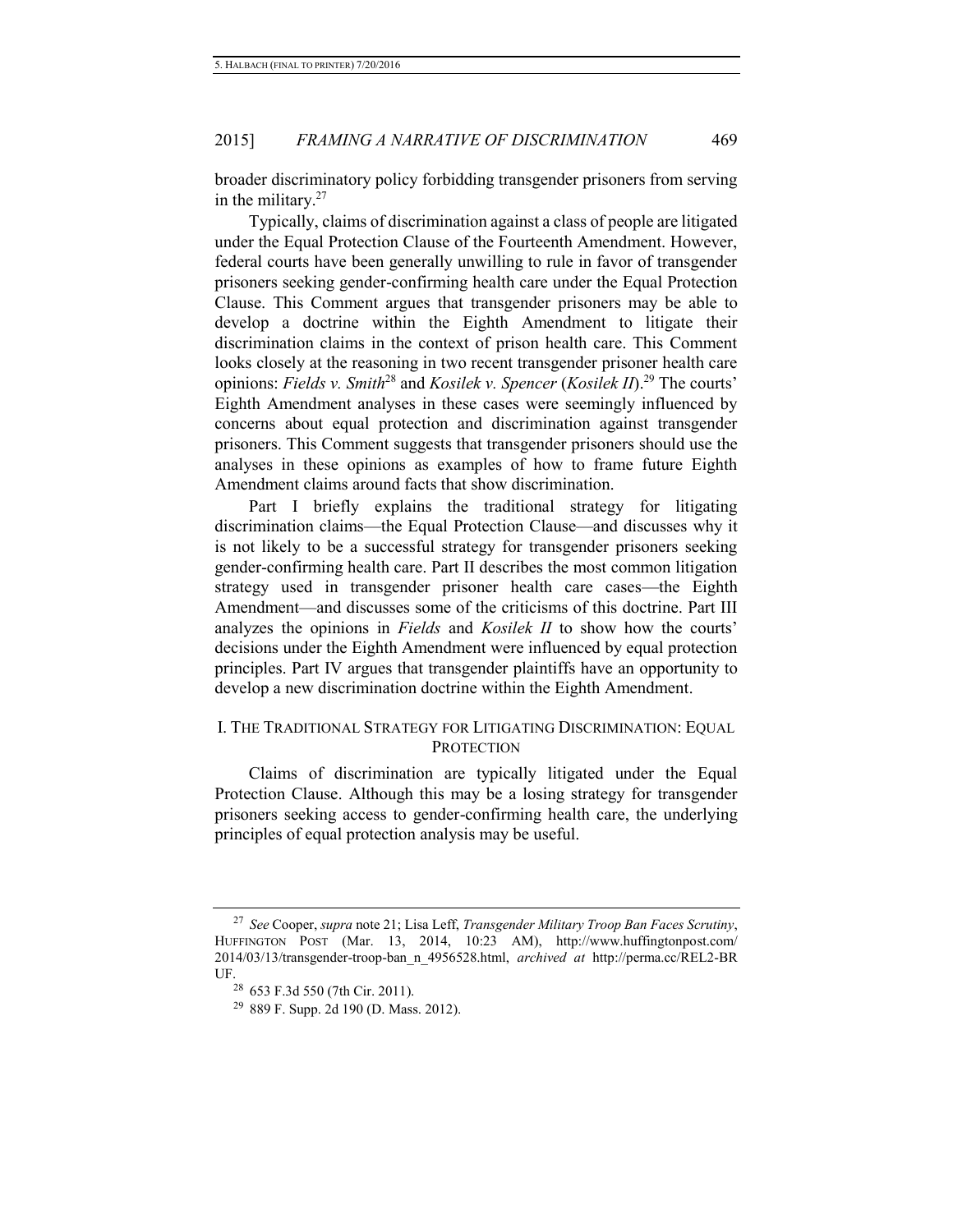# A. THE EQUAL PROTECTION FRAMEWORK

The Equal Protection Clause provides that "[n]o State shall . . . deny to any person within its jurisdiction the equal protection of the laws."<sup>30</sup> The essential thrust of this clause is "that all persons similarly situated should be treated alike."<sup>31</sup> The Equal Protection Clause applies to all state and federal government actions,<sup>32</sup> including the informal policies of state departments of corrections.<sup>33</sup> The Supreme Court has developed different tiers of judicial scrutiny for discriminatory laws or governmental acts that single out a class of people for differential treatment based on the nature of that classification. The Court applies the highest level of scrutiny to those laws that burden a fundamental right or target a suspect class.<sup>34</sup>

If the law neither burdens a fundamental right nor targets a suspect class, then the Court applies the more deferential "rational basis" standard of review.<sup>35</sup> Most laws withstand rational basis review because a court will uphold the law so long as it is rationally related to a legitimate governmental

 $32$  *See* Bolling v. Sharpe, 347 U.S. 497, 498–500 (1954) (extending the requirements of the Equal Protection Clause of the Fourteenth Amendment to the federal government through the Fifth Amendment Due Process Clause); *see also* DeShaney v. Winnebago Cnty. Dep't of Soc. Servs., 489 U.S. 189, 200 (1989) (holding that only affirmative state acts can constitute violations of the Fourteenth Amendment Substantive Due Process Clause, not the state's failure to act).

<sup>33</sup> Johnson v. California, 543 U.S. 499, 502, 515 (2005) (holding that equal protection challenges to the California Department of Corrections' unwritten policy of racially segregating prisoners should be reviewed with strict scrutiny under the Equal Protection Clause).

 $34$  Laws that burden a fundamental right or target a "suspect class," such as classifications based on race, receive "strict scrutiny." *See* Johnson, 543 U.S. at 505 ("[*A*]*ll* racial classifications [imposed by government] . . . must be analyzed by a reviewing court under strict scrutiny." (quoting Adarand Constructors, Inc. v. Peña, 515 U.S. 200, 227 (1995) (internal quotation marks omitted)). Such laws must be narrowly tailored to a compelling governmental interest in order to pass strict scrutiny. *Id.* ("Under strict scrutiny, the government has the burden of proving that racial classifications 'are narrowly tailored measures that further compelling governmental interests.'") *Id.* (quoting *Adarand*, 515 U.S. at 227). Classifications based on gender receive a lower level of scrutiny, called "intermediate scrutiny." Craig v. Boren, 429 U.S. 190, 218 (1976) (Rehnquist, J., dissenting) (stating that the majority applies "an elevated or 'intermediate' level scrutiny"). In order to meet the intermediate scrutiny standard, such laws must be substantially related to an important governmental interest. *Id.* at 197 ("[C]lassifications by gender must serve important governmental objectives and must be substantially related to achievement of those objectives.").

 $30$  U.S. CONST. amend. XIV,  $\S$  1.

 $31$  Lawrence v. Texas, 539 U.S. 558, 579 (2003) (O'Connor, J., concurring) (quoting City of Cleburne v. Cleburne Living Ctr., Inc., 473 U.S. 432, 439 (1985) (internal quotation marks omitted)).

<sup>35</sup> *See, e.g.*, F.C.C. v. Beach Commc'ns, Inc., 508 U.S. 307, 313 (1993).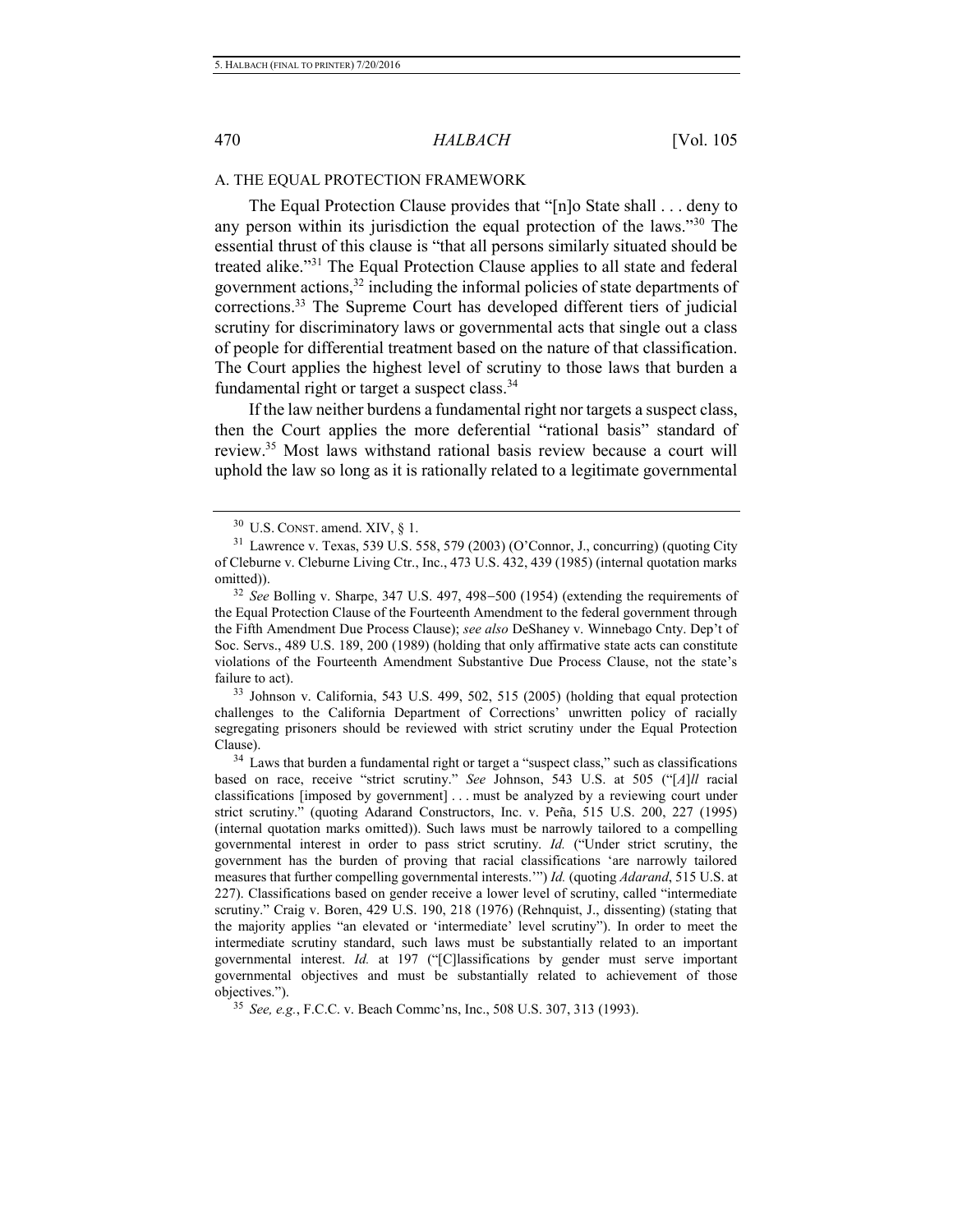<span id="page-9-2"></span><span id="page-9-0"></span>interest.<sup>36</sup> Under rational basis review, courts will generally not consider whether the actual purpose of the law is the same as the stated governmental interest.<sup>37</sup> However, the Supreme Court has consistently held that "if the constitutional conception of 'equal protection of the laws' means anything, it must at the very least mean that a bare . . . desire to harm a politically unpopular group cannot constitute a legitimate governmental interest."<sup>38</sup> The Court further held in *Romer v. Evans* that animus alone does not justify singling out a group of people for discriminatory treatment.<sup>39</sup> Courts apply "a more searching form of rational basis review" to such laws that exhibit a desire to harm a politically unpopular group.<sup>40</sup> Some scholars refer to this more rigorous standard of rational basis review as "rational basis with bite."<sup>41</sup>

# <span id="page-9-1"></span>B. EQUAL PROTECTION IS A LOSING STRATEGY FOR TRANSGENDER PRISONERS

Courts have consistently applied the rational basis standard of review to equal protection claims brought by transgender prisoners.<sup>42</sup> At this time, there

<sup>38</sup> U.S. Dep't of Agric. v. Moreno, 413 U.S. 528, 534 (1973) (emphasis omitted); *see* City of Cleburne v. Cleburne Living Ctr., Inc., 473 U.S. 432, 450 (1985) (holding that "irrational prejudice" against the mentally disabled is not a legitimate governmental purpose).

<sup>39</sup> *Romer*, 517 U.S. at 632 (The Colorado state constitutional amendment permitting discrimination on the basis of sexual orientation "seems inexplicable by anything but animus toward the class it affects; it lacks a rational relationship to legitimate state interests.").

<sup>40</sup> *Lawrence*, 539 U.S. at 580 (O'Connor, J., concurring).

<sup>41</sup> *See, e.g.*, Andrew Koppelman, *DOMA,* Romer*, and Rationality*, 58 DRAKE L. REV. 923, 928 (2010) (citing ERWIN CHEMERINSKY, CONSTITUTIONAL LAW: PRINCIPLES AND POLICIES 680 (3d ed. 2006)).

<sup>42</sup> *See, e.g.*, Fields v. Smith, 712 F. Supp. 2d 830, 867–68 (E.D. Wis. 2010) (applying rational basis review to plaintiff's challenge of a state law preventing treatment of gender identity disorder to inmates because there was no suspect classification at issue); Battista v.

<sup>36</sup> Romer v. Evans, 517 U.S. 620, 631 (1996) ("[I]f a law neither burdens a fundamental right nor targets a suspect class, we will uphold the legislative classification so long as it bears a rational relation to some legitimate end."); *see also* Lawrence v. Texas, 539 U.S. 558, 579 (2003) (O'Connor, J., concurring) ("Laws such as economic or tax legislation that are scrutinized under rational basis review normally pass constitutional muster . . . .").

<sup>37</sup> *See Beach Commc'ns*, 508 U.S. at 315 ("[B]ecause we never require a legislature to articulate its reasons for enacting a statute, it is entirely irrelevant for constitutional purposes whether the conceived reason for the challenged distinction actually motivated the legislature."); Nordlinger v. Hahn, 505 U.S. 1, 15 (1992) (stating that equal protection "does not demand for purposes of rational-basis review that a legislature or governing decisionmaker actually articulate at any time the purpose or rationale supporting its classification"); Minnesota v. Clover Leaf Creamery Co., 449 U.S. 456, 463 n.7 (1981) ("In equal protection analysis, this Court will assume that the objectives articulated by the legislature are actual purposes of the statute, unless an examination of the circumstances forces us to conclude that they 'could not have been a goal of the legislation.'" (quoting Weinberger v. Wiesenfeld, 420 U.S. 636, 648 n.16 (1975))).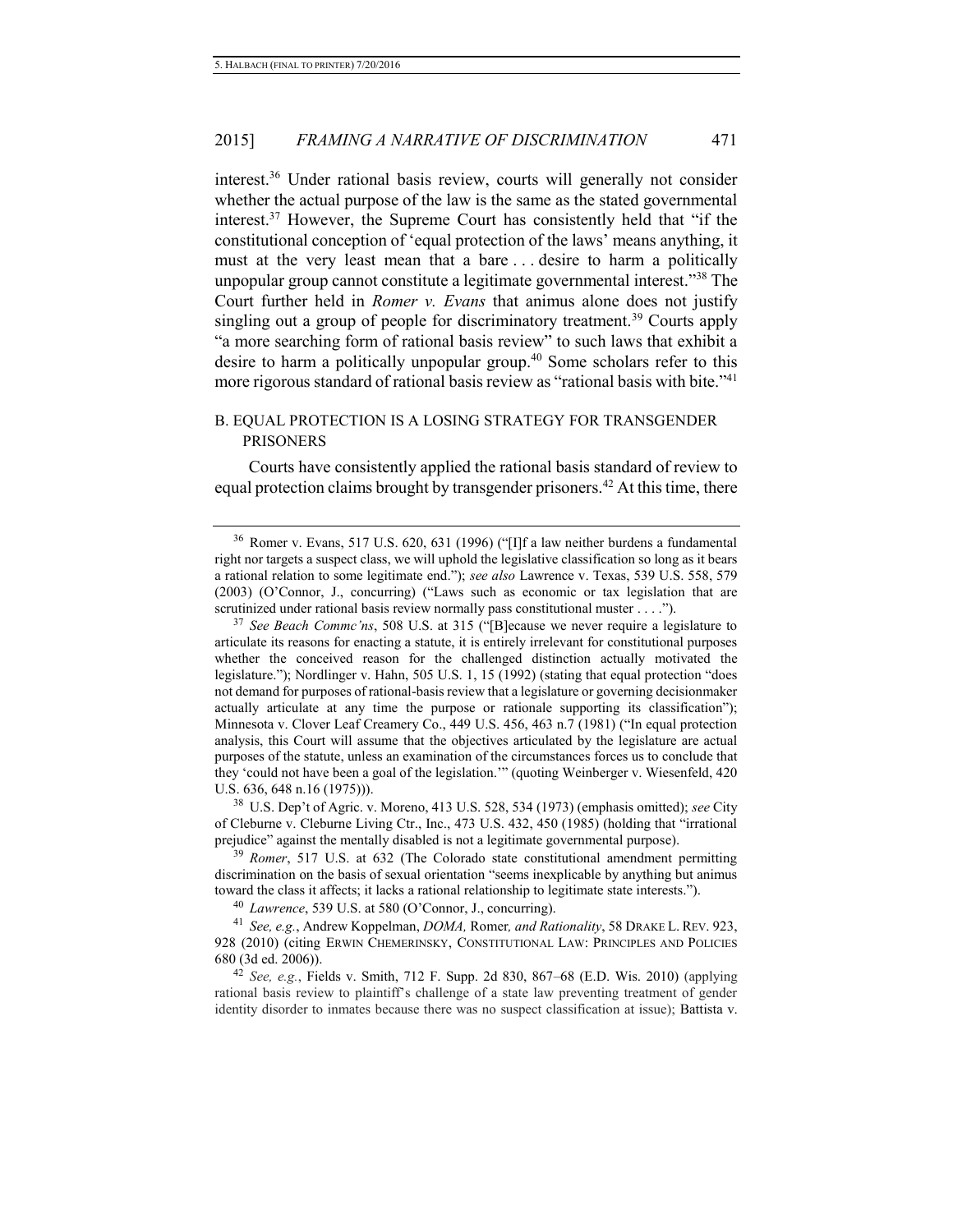# 472 *HALBACH* [Vol. 105

is no indication that courts are willing to extend heightened scrutiny to classifications based on gender identity, either by recognizing transgender people as a suspect class or by squeezing transgender people into classifications based on sex.

Transgender people do not constitute a suspect class, and it is not likely the Supreme Court will recognize them as such anytime soon.<sup>43</sup> The Court currently recognizes five suspect classifications that receive heightened scrutiny: race,<sup>44</sup> national origin,<sup>45</sup> alienage,<sup>46</sup> sex,<sup>47</sup> and nonmarital parentage.<sup>48</sup> The Court has not added any new classifications to the list since adding nonmarital parentage in 1977. Moreover, the Court has refused to apply heightened scrutiny to other classifications, including age, $49$ 

<sup>44</sup> *See* Loving v. Virginia, 388 U.S. 1, 11 (1967) (subjecting a state law prohibiting marriage between a white person and a person of another race to strict scrutiny).

<sup>45</sup> *See* Oyama v. California, 332 U.S. 633, 645–46 (1948) (subjecting a state land transfer statute that discriminated on the basis of national origin to strict scrutiny); Korematsu v. United States, 323 U.S. 214, 215-16 (1944) (applying the "most rigid scrutiny" to legislation and an executive order that excluded individuals of Japanese ancestry from the U.S. West Coast during World War II).

<sup>46</sup> *See* Graham v. Richardson, 403 U.S. 365, 371–72 (1971) (subjecting a state law that conditioned welfare benefits on citizenship to heightened scrutiny). *But see* Foley v. Connelie,  $435$  U.S.  $291$ ,  $297$ ,  $299-300$  (1978) (applying rational basis review to a New York state law requirement that police be citizens because the law pertained to a core governmental function); Mathews v. Diaz,  $426 \text{ U.S. } 67, 81-83, 87$  (1976) (holding that congressional use of the alienage classification requires only rational basis review because the Constitution grants Congress authority over alienage issues).

 $47$  *See* United States v. Virginia, 518 U.S. 515, 530–31 (1996) (applying intermediate scrutiny to gender-based discrimination in education); Craig v. Boren, 429 U.S. 190, 204 (1976) (applying intermediate scrutiny to gender-based discrimination in a state statute regulating the sale of alcohol).

<sup>48</sup> *See* Trimble v. Gordon, 430 U.S. 762, 765-67, 769 (1977) (applying heightened scrutiny to a state statute permitting children born in wedlock, but not children born out of wedlock, to inherit from their intestate fathers).

 $^{49}$  *See* Mass. Bd. of Ret. v. Murgia,  $427$  U.S.  $307$ ,  $313-14$  (1976) (per curiam) (subjecting the state mandatory retirement age of fifty for police officers to rational basis review because

Dennehy, No. 05-11456-DPW, 2006 U.S. Dist. WL 1581528, at \*6 (D. Mass. Mar. 22, 2006) ("The underlying equal protection inquiry, . . . is whether different treatment of two separately classified groups is at least marginally *reasonable*." (citation and internal quotation marks omitted)).

<sup>43</sup> For further discussion, see Kenji Yoshino, *The New Equal Protection*, 124 HARV. L. REV. 747 (2011). Yoshino argues that "pluralism anxiety" has caused the Supreme Court to systematically deny heightened scrutiny to new groups. *Id.* at 755. Pluralism anxiety is an apprehension about the country's growing diversity that stems from the increased visibility of "'new' kinds of people," including immigrants, and "newly visible people," including groups introduced to the country by social movements, such as the transgender community. *Id.* at 747. Yoshino argues that the Supreme Court has all but closed the possibility of creating a new suspect class. *Id.* at 757.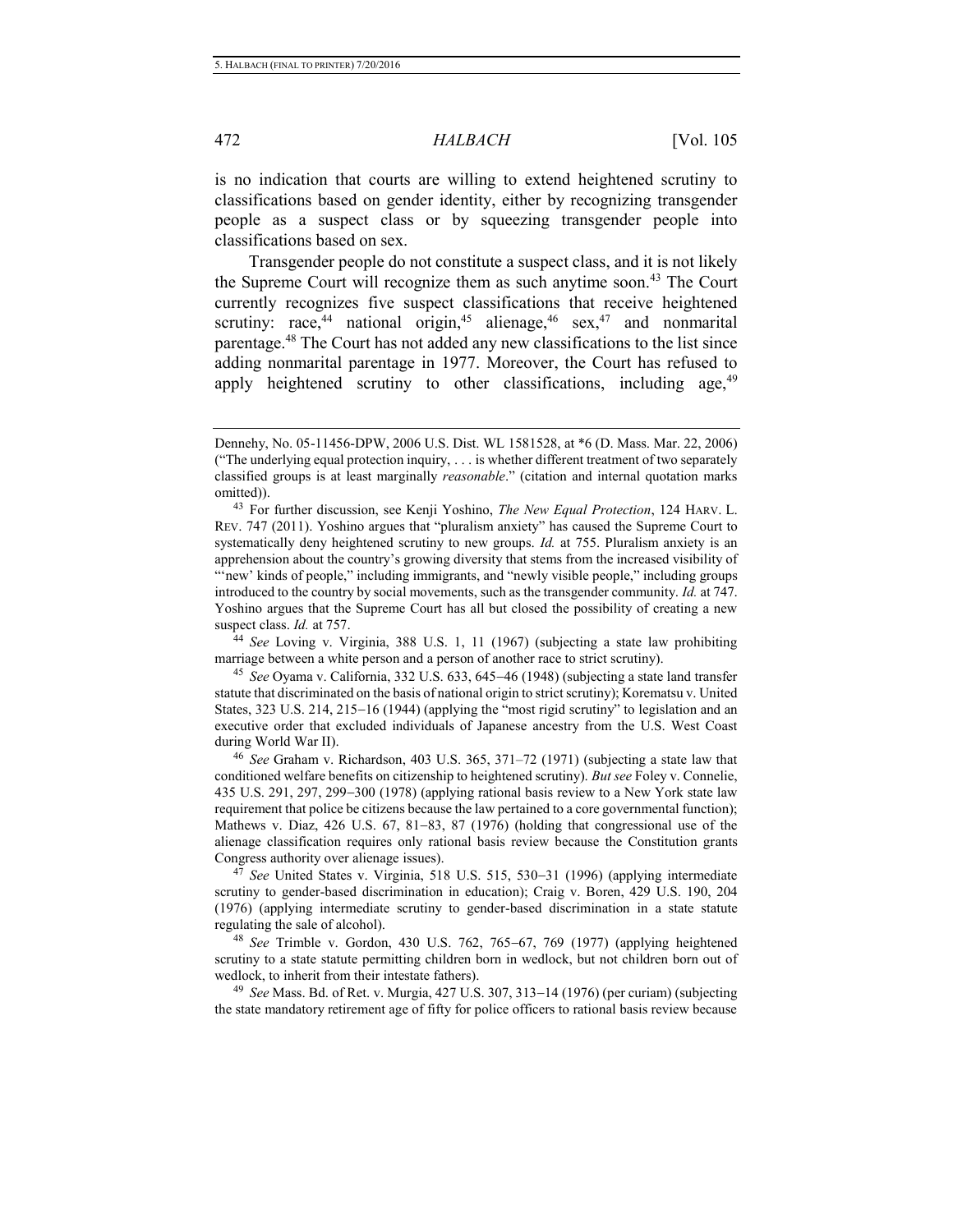disability,<sup>50</sup> and sexual orientation.<sup>51</sup> With the Court reluctant to expand heightened scrutiny to new classifications, arguing for a suspect class based on gender nonconformity seems untenable.

<span id="page-11-0"></span>Historically, courts have been unwilling to include discrimination against transgender people in the definition of discrimination "based on sex" or sex stereotyping,<sup>52</sup> although this may be changing in the context of employment discrimination. Both the Sixth and the Eleventh Circuits have held that discrimination against transgender employees may constitute discrimination "because of sex" and sex stereotyping under Title VII and the Equal Protection Clause. Accordingly, those circuits have applied an intermediate level of scrutiny to the claims of transgender employees.<sup>53</sup>

<sup>51</sup> *See* United States v. Windsor, 133 S. Ct. 2675, 2706 (2013) (Scalia, J., dissenting) ("The [majority opinion invaliding the Defense of Marriage Act] does not resolve and indeed does not even mention what had been the central question in this litigation: whether, under the Equal Protection Clause, laws restricting marriage to a man and a woman are reviewed for more than mere rationality."); Romer v. Evans, 517 U.S. 620, 633 (1996) (avoiding the question of whether a classification based on sexual orientation merits heightened scrutiny by finding that a Colorado constitutional amendment repealing ordinances prohibiting discrimination based on sexual orientation violated equal protection "in the most literal sense"); *but see* SmithKline Beecham Corp. v. Abbott Labs., 740 F.3d 471, 481 (9th Cir. 2014) (interpreting *Windsor* as applying heightened scrutiny to classifications based on sexual orientation).

<sup>52</sup> *See* Dean Spade, *Resisting Medicine, Re/modeling Gender*, 18 BERKELEY WOMEN'S L.J. 15, 32 & n.48 (2003) (citing Ulane v. Eastern Airlines, Inc., 742 F.2d 1081, 1085 (7th Cir. 1984 ("The words of Title VII do not outlaw discrimination against a person who has a sexual identity disorder, *i.e*., . . . a person born with a female body who believes herself to be a male . . . .")); *see also* Sommers v. Budget Mktg., 667 F.2d 748, 750 (8th Cir. 1982) (holding that "discrimination based on one's transsexualism does not fall within the protective purview of" Title VII's protections against discrimination based on sex); Holloway v. Arthur Anderson & Co., 566 F.2d 659 (9th Cir. 1977) (refusing to extend protection of Title VII to transgender employees because discrimination against transgender individuals is on the basis of "gender" rather than "sex"), *overruled by* Schwenk v. Hartford, 204 F.3d 1187, 1201 (9th Cir. 2000) (recognizing that the approach in *Holloway* was overruled by the Supreme Court's opinion in *Price Waterhouse v. Hopkins*, 490 U.S. 228 (1989)).

 $53$  Glenn v. Brumby, 663 F.3d 1312, 1316 (11th Cir. 2011) (affirming the district court's holding that discrimination against a transgender employee constituted discrimination based on sex in violation of the Equal Protection Clause where the government failed to supply a "sufficiently important governmental interest"); Barnes v. City of Cincinnati, 401 F.3d 729, 737 (6th Cir. 2005) (holding that transgender plaintiff stated a claim for sex discrimination "by alleging discrimination . . . for his failure to conform to sex stereotypes"); Smith v. City of Salem, 378 F.3d 566, 572 (6th Cir. 2004) ("Having alleged that his failure to conform to sex stereotypes concerning how a man should look and behave was the driving force behind Defendants' actions, Smith has sufficiently pleaded claims of sex stereotyping and gender discrimination."); *see also* Schroer v. Billington, 557 F. Supp. 2d 293, 308 (D.D.C. 2008) ("In

it implicated neither a fundamental right nor a suspect class).

<sup>50</sup> *See* City of Cleburne v. Cleburne Living Ctr., Inc., 473 U.S. 432, 435 (1985) (applying rational basis review to a city zoning ordinance that prevented homes for the mentally disabled to be built in certain areas).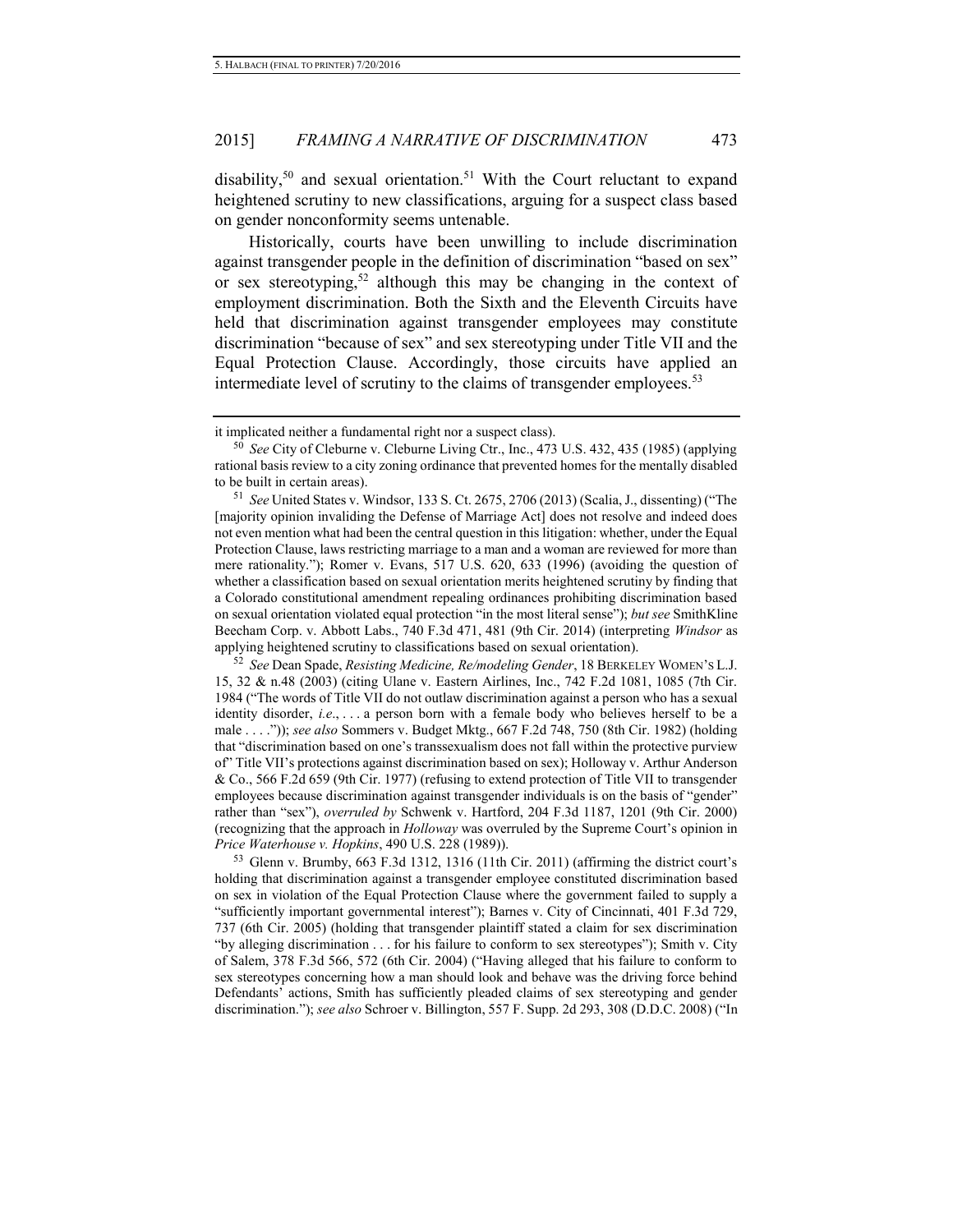#### 474 *HALBACH* [Vol. 105

However, courts have shown no sign of extending intermediate scrutiny to discrimination against transgender people in the prison context. Courts have been consistent in applying rational basis review to the equal protection claims of transgender prisoners seeking gender-confirming health care, and few have found in favor of the prisoner on equal protection grounds.<sup>54</sup> Whether or not equal protection will prove a viable litigation strategy in the future, it is not likely to be a successful strategy at this time.

# II. THE CURRENT STRATEGY: LITIGATING TRANSGENDER PRISONER MEDICAL NEEDS UNDER THE EIGHTH AMENDMENT

In light of the unlikelihood of successful litigation under the Equal Protection Clause, transgender prisoner plaintiffs have turned to the Eighth Amendment to argue that a deprivation of hormone therapy and sexreassignment surgery constitutes cruel and unusual punishment.

# A. THE EIGHTH AMENDMENT FRAMEWORK

The Eighth Amendment proscribes "cruel and unusual punishments."<sup>55</sup> Cruel and unusual punishment is that which is "incompatible with the evolving standards of decency that mark the progress of a maturing society,"<sup>56</sup> or that which involves "unnecessary and wanton infliction of pain."<sup>57</sup> In the context of prison medical care, "unnecessary and wanton

<sup>55</sup> U.S. CONST. amend. VIII.

refusing to hire [plaintiff] because her appearance and background did not comport with the decisionmaker's sex stereotypes about how men and women should act and appear, and in response to [plaintiff's] decision to transition, legally, culturally, and physically, from male to female, the Library of Congress violated Title VII's prohibition on sex discrimination.").

<sup>54</sup> Some courts have dismissed equal protection claims because they found—with only a brief discussion—that the plaintiffs failed to show they were treated differently than similarly situated individuals. *See, e.g.*, Jackson v. Sampson, 536 F. App'x 356, 358 (4th Cir. 2013); Smith v. Hayman, 489 F. App'x 544, 547 (3d Cir. 2012); Battista v. Dennehy, No. 05-11456- DPW, 2006 U.S. Dist. WL 1581528, at \*6–7 (D. Mass. Mar. 22, 2006). At least one court avoided addressing the equal protection issue by deciding the case on Eighth Amendment grounds. *See, e.g.*, Fields v. Smith, 653 F.3d 550, 559 (7th Cir. 2011) ("Having determined that the district court properly held that Act 105 violates the Eighth Amendment, both on its face and as applied to plaintiffs, we need not address the district court's alternate holding that the law violates the Equal Protection Clause."). Others did not address the Equal Protection Clause at all because it was not raised in the pleadings. *See, e.g.*, Kosilek v. Spencer, 889 F. Supp. 2d 190, 197 (D. Mass. 2012) ("Kosilek alleges that his rights under the Eighth Amendment are being violated by the DOC's refusal to provide him with . . . sex reassignment surgery  $\dots$ .").

<sup>56</sup> Estelle v. Gamble, 429 U.S. 97, 102 (1976) (citing Trop v. Dulles, 356 U.S. 86, 101 (1958) (internal quotation marks omitted)).

<sup>57</sup> *Id.* at 103 (citing Gregg v. Georgia, 428 U.S. 153, 173 (1976)).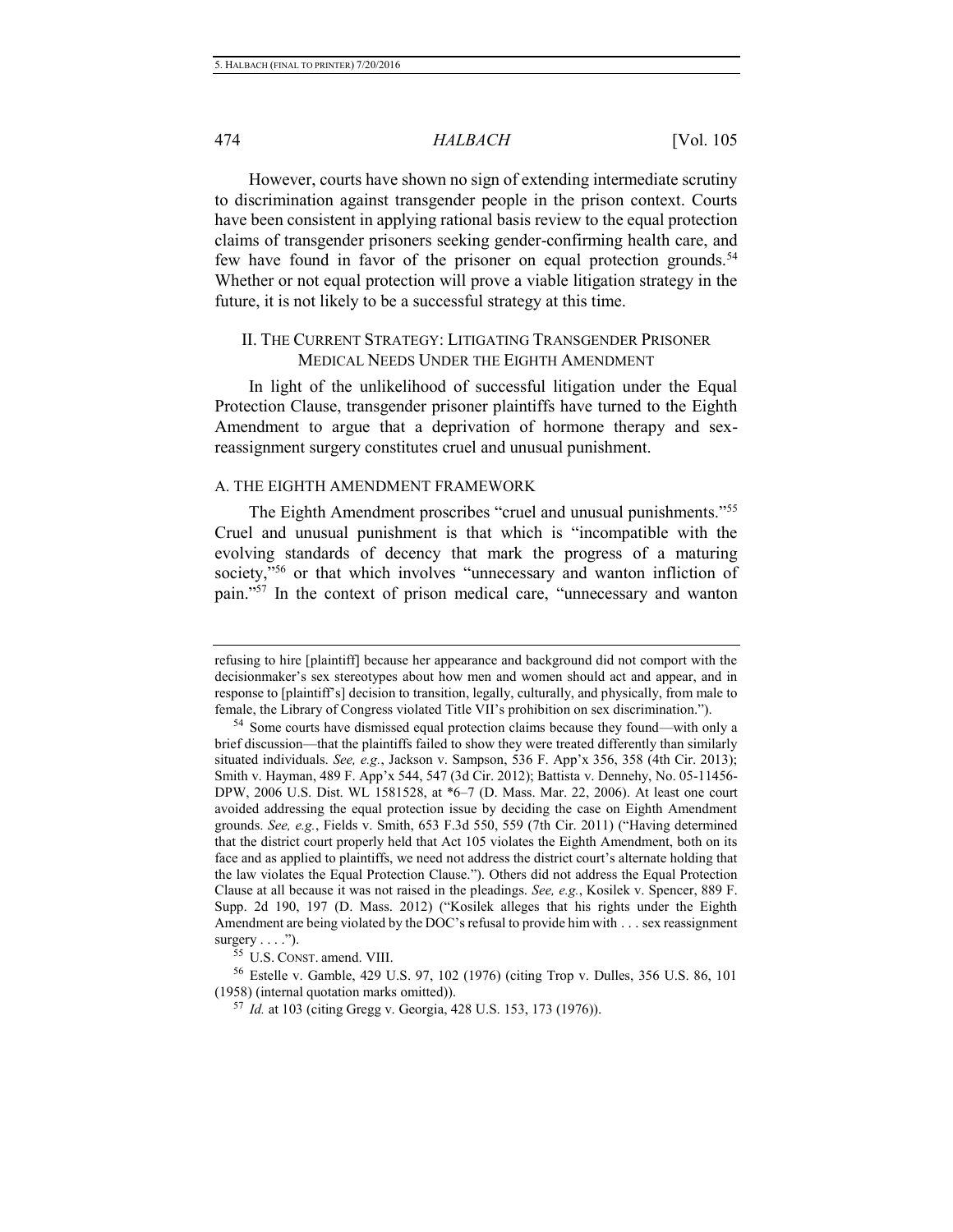infliction of pain" is denial of medical care where such denial would serve no penological purpose.<sup>58</sup> While imprisoned, "[a]n inmate must rely on prison authorities to treat his medical needs; if the authorities fail to do so, those needs will not be met."<sup>59</sup> An Eighth Amendment violation occurs where prison officials have shown "deliberate indifference to [the] serious medical needs of prisoners."<sup>60</sup> This test has both an objective and subjective prong.<sup>61</sup> Whether a prisoner's particular medical needs constitute a "serious medical need" is an objective inquiry;<sup>62</sup> whether the prison officials acted with "deliberate indifference" is a subjective inquiry.<sup>63</sup>

The Supreme Court has provided little guidance on what constitutes a serious medical need.<sup>64</sup> The First Circuit defines a serious medical need as one "that has been diagnosed by a physician as mandating treatment, or one that is so obvious that even a lay person would easily recognize the necessity for a doctor's attention."<sup>65</sup> The Ninth Circuit defines a serious medical need as "one that involves a substantial risk of serious harm if not adequately treated."<sup>66</sup>

The Supreme Court has never addressed the question of whether GID or gender dysphoria constitutes a serious medical need protected by the Eighth Amendment, and most circuit courts have avoided expressly ruling on the issue. Some circuit courts have found that GID can constitute a serious medical need in certain situations.<sup>67</sup> Other courts have avoided the question

<sup>64</sup> *See* Brittany Glidden, *Necessary Suffering?: Weighing Government and Prisoner Interests in Determining What is Cruel and Unusual*, 49 AM. CRIM. L. REV. 1815, 1817 (2012) ("The 'objective' prong purports to measure the 'seriousness' of the challenged condition, but close scrutiny of court decisions reveals that there is no organized methodology to determine what makes a condition 'sufficiently' serious.").

<sup>65</sup> Mahan v. Plymouth Cnty. House of Corr., 64 F.3d 14, 18 (1st Cir. 1995) (quoting Gaudreault v. Municipality of Salem, 923 F.2d 203, 208 (1st Cir. 1990) (internal quotation marks omitted)).

<sup>66</sup> *Kosilek*, 889 F. Supp. 2d at 207 (citing McGuckin v. Smith, 974 F.2d 1050, 1059 (9th Cir. 1992)) ("A serious medical need exists if the failure to treat a prisoner's condition could result in further significant injury or the unnecessary and wanton infliction of pain." (internal quotation marks omitted)).

 $67$  In 1988, the Eighth Circuit found that "transsexualism" is a serious medical need for which some type of treatment is required, although not necessarily hormone therapy. White v. Farrier, 849 F.2d 322, 325 (8th Cir. 1988). Seven years later, in *Long v. Nix*, the Southern District of Iowa interpreted the definition of "transsexualism" narrowly, to exclude GID. 877 F. Supp. 1358, 1365 (S.D. Iowa 1995). In 1986, the Tenth Circuit held that some form of

<span id="page-13-0"></span><sup>58</sup> *Id.*

<sup>59</sup> *Id*.

<sup>60</sup> *Id.* at 104.

<sup>61</sup> Koselik v. Spencer, 889 F. Supp. 2d 190, 206 (D. Mass. 2012).

<sup>62</sup> *Id.*

<sup>63</sup> *Id.*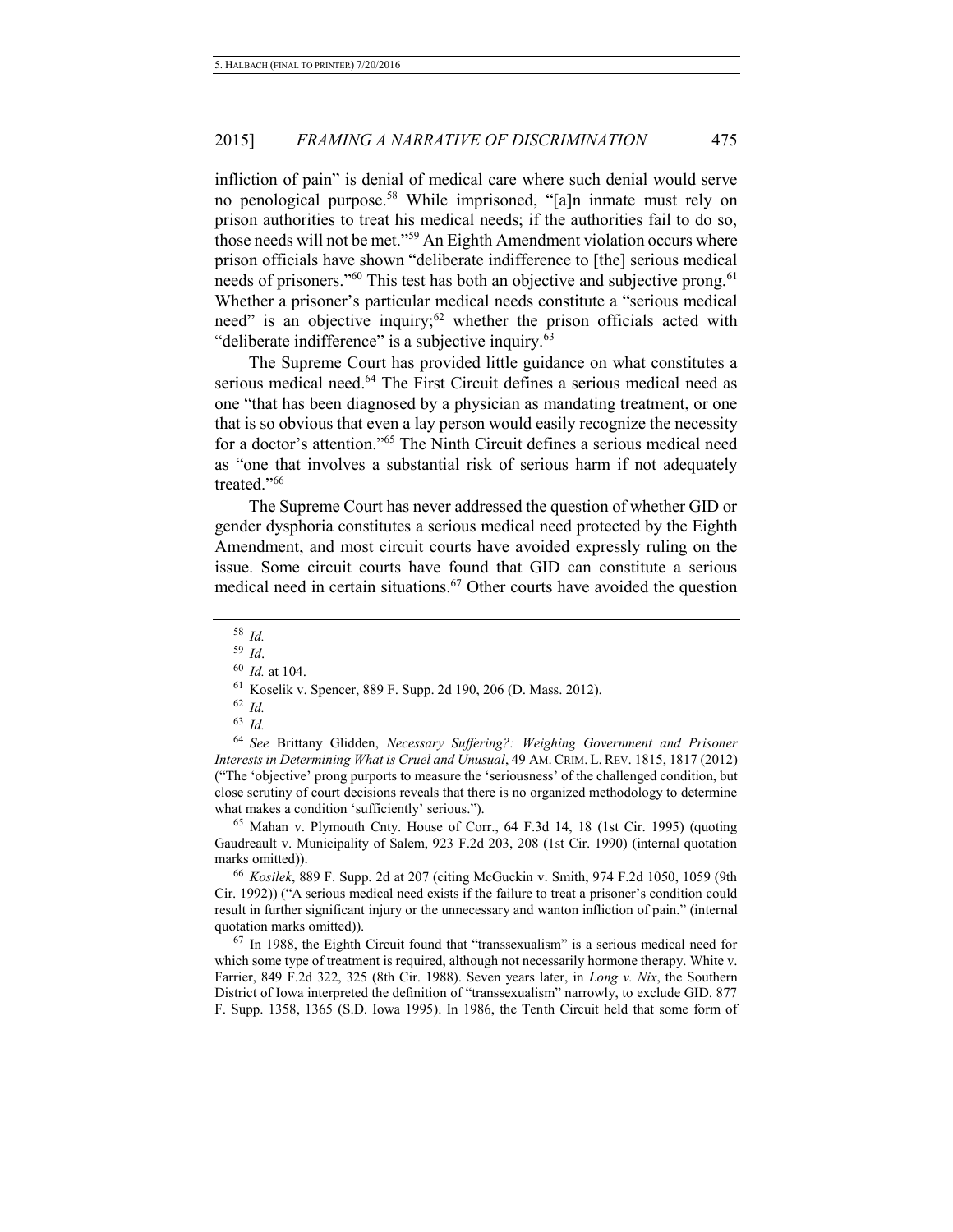by assuming, without holding, that GID is a serious medical need under the Eighth Amendment.<sup>68</sup>

As for the subjective prong, a prison official is deliberately indifferent if he disregards a substantial risk of serious harm to an inmate's health or safety.<sup>69</sup> However, the official is only deliberately indifferent if he both knew of facts from which he could infer that risk, and he did in fact draw the inference.<sup>70</sup>

Even if prison officials know that their decisions pose risks to inmates, they may not be adjudged deliberately indifferent if they determine that safety concerns outweigh the harm to any individual prisoner. The "realities of prison administration,"<sup>71</sup> including the need for prison officials to "take reasonable measures to guarantee the safety of the inmates,"<sup>72</sup> are relevant to whether officials acted with deliberate indifference, and the court must usually give deference to the prison officials' "judgment concerning what is necessary to discharge their duty to maintain institutional security."<sup>73</sup> In *Whitley v. Albers*, the Supreme Court held that, in deciding whether to use force to quell a prison riot, prison officials must weigh the risk of harm to the inmate against "competing institutional concerns for the safety of prison staff

<sup>68</sup> Fields v. Smith, 653 F.3d 550, 555 (7th Cir. 2011) (on appeal, the appellant, Wisconsin Department of Justice, did not challenge the district court's holding that GID constitutes a serious medical need).

<sup>70</sup> *Id.* 

therapy was needed after the plaintiff mutilated her genitals so severely that they had to be removed by a doctor. Supre v. Ricketts, 792 F.2d 958, 963 (10th Cir. 1986). Nine years later, the Tenth Circuit interpreted its holding in *Supre* more broadly to stand for the rule that "prison officials must provide treatment to address the medical needs of transsexual prisoners." Brown v. Zavaras, 63 F.3d 967, 970 (10th Cir. 1995). As in *Supre*, the Fourth Circuit in *De'Lonta v. Angelone* found that the plaintiff's "uncontrollable urge to mutilate her genitals" was a serious medical need, without addressing whether GID itself was a serious medical need. 330 F.3d 630, 632, 634 (4th Cir. 2003). In *Praylor v. Texas*, the Fifth Circuit initially held that the plaintiff was not constitutionally entitled to hormone therapy, even though transsexualism does constitute a serious medical need. 423 F.3d 524, 525 (5th Cir. 2005). The court later withdrew its opinion and issued a new holding in which it refused to decide whether transsexualism constitutes a serious medical need. Praylor v. Tex. Dep't of Criminal Justice, 430 F.3d 1208, 1209 (5th Cir. 2005); *see* Young v. Adams, 693 F. Supp. 2d 635, 640 (W.D. Tex. 2010) (explaining the procedural history in *Praylor*). For further discussion of whether GID should be considered a serious medical need, see Laura R. Givens, Note, *Why the Courts Should Consider Gender Identity Disorder a Per Se Serious Medical Need for Eighth Amendment Purposes*, 16 J. GENDER RACE & JUST. 579, 587-93 (2013).

<sup>69</sup> Farmer v. Brennan, 511 U.S. 825, 837 (1994).

<sup>71</sup> Helling v. McKinney, 509 U.S. 25, 36–37 (1993).

<sup>72</sup> *Farmer*, 511 U.S. at 832 (citation and internal quotation marks omitted).

<sup>73</sup> Kosilek v. Spencer (*Kosilek II*), 889 F. Supp. 2d 190, 210 (D. Mass. 2012) (citing Whitley v. Albers, 475 U.S. 312, 321-22 (1986)); *see Fields*, 653 F.3d at 557-58.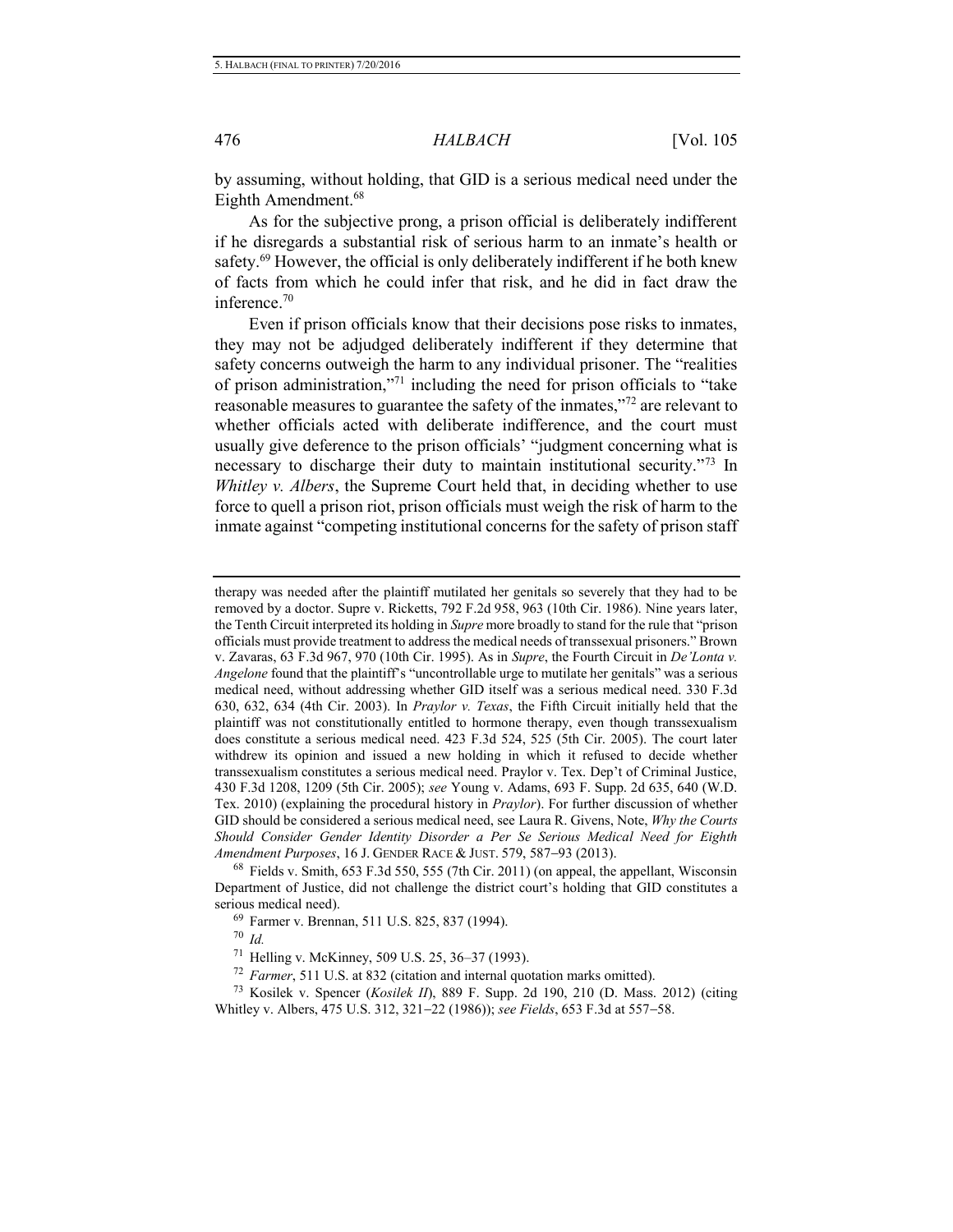or other inmates."<sup>74</sup> The Court noted that while such a balancing of prisoner and institutional concerns is appropriate in the context of a prison riot, it is not usually necessary when attending to prisoners' medical needs. The Court observed that "the state's responsibility to attend to the medical needs of prisoners does not ordinarily clash with other equally important governmental responsibilities."<sup>75</sup>

Although most medical needs cases do not raise concerns about prison security,<sup>76</sup> prison officials often rely on institutional security as a justification for refusing to provide hormone therapy or sex-reassignment surgery for prisoners diagnosed with GID or gender dysphoria.<sup>77</sup> In *Fields v. Smith*, the Wisconsin Department of Justice defended a state law that prohibited prisons from providing hormone therapy to inmates on the grounds that "hormone therapy alters a person's secondary sex characteristics such as breast size and body hair" and "that hormones feminize inmates and make them more susceptible to inciting prison violence."<sup>78</sup>

<span id="page-15-0"></span>Acknowledging the unique security concern that may be implicated by allowing a male-to-female prisoner to present herself as a female in a male prison,<sup>79</sup> courts have extended the rule in *Whitley* to these medical needs

<sup>75</sup> *Id.* (noting that deliberate indifference to a serious medical need could "typically be established or disproved without the necessity of balancing competing institutional concerns for the safety of prison staff or other inmates").

<sup>76</sup> *See id.* 

<sup>78</sup> *Fields*, 653 F.3d at 557.

<sup>79</sup> A 2007 study of California men's prisons found that 59% of transgender women had been sexually assaulted while in prison, as compared to 4% of a random sample of the general prison population. VALERIE JENNESS ET AL., VIOLENCE IN CALIFORNIA CORRECTIONAL FACILITIES: AN EMPIRICAL EXAMINATION OF SEXUAL ASSAULT 3 (2007), *available at* http://

<sup>74</sup> *Whitley*, 475 U.S. at 320. In *Whitley*, the prisoner brought a claim under 42 U.S.C. § 1983 for deprivation of his civil rights after he was shot in the leg by a prison guard during the quelling of a prison riot. *Id.* at 316–17. The Court held that during a prison riot, "prison officials undoubtedly must take into account the very real threats the unrest presents to inmates and prison officials alike" in deciding whether or not to use force against the inmates. *Id.* at 320. Noting that the balancing test should be applied with "due regard for differences in the kind of conduct against which an Eighth Amendment objection is lodged," the Court distinguished prison riots from medical treatment. *Id.*

<sup>77</sup> *See, e.g.*, *Fields*, 653 F.3d at 557 ("Because hormone therapy alters a person's secondary sex characteristics such as breast size and body hair, defendants argue that hormones feminize inmates and make them more susceptible to inciting prison violence."); Battista v. Clarke, 645 F.3d 449, 451 (1st Cir. 2011) ("Its security evaluation is at the core of the Department's substantive objection to hormone therapy for Battista."); *Koselik II*, 889 F. Supp. 2d at 197–98 (holding that the prison officials' stated concern that providing sex-reassignment surgery "would create insurmountable security problems" was pretextual); Soneeya v. Spencer, 851 F. Supp. 2d 228, 240, 247–48 (D. Mass. 2012) (invalidating the Department of Corrections' formal policy which states that "[g]enital sex reassignment surgery is prohibited as it presents overwhelming safety and security concerns in a correctional environment").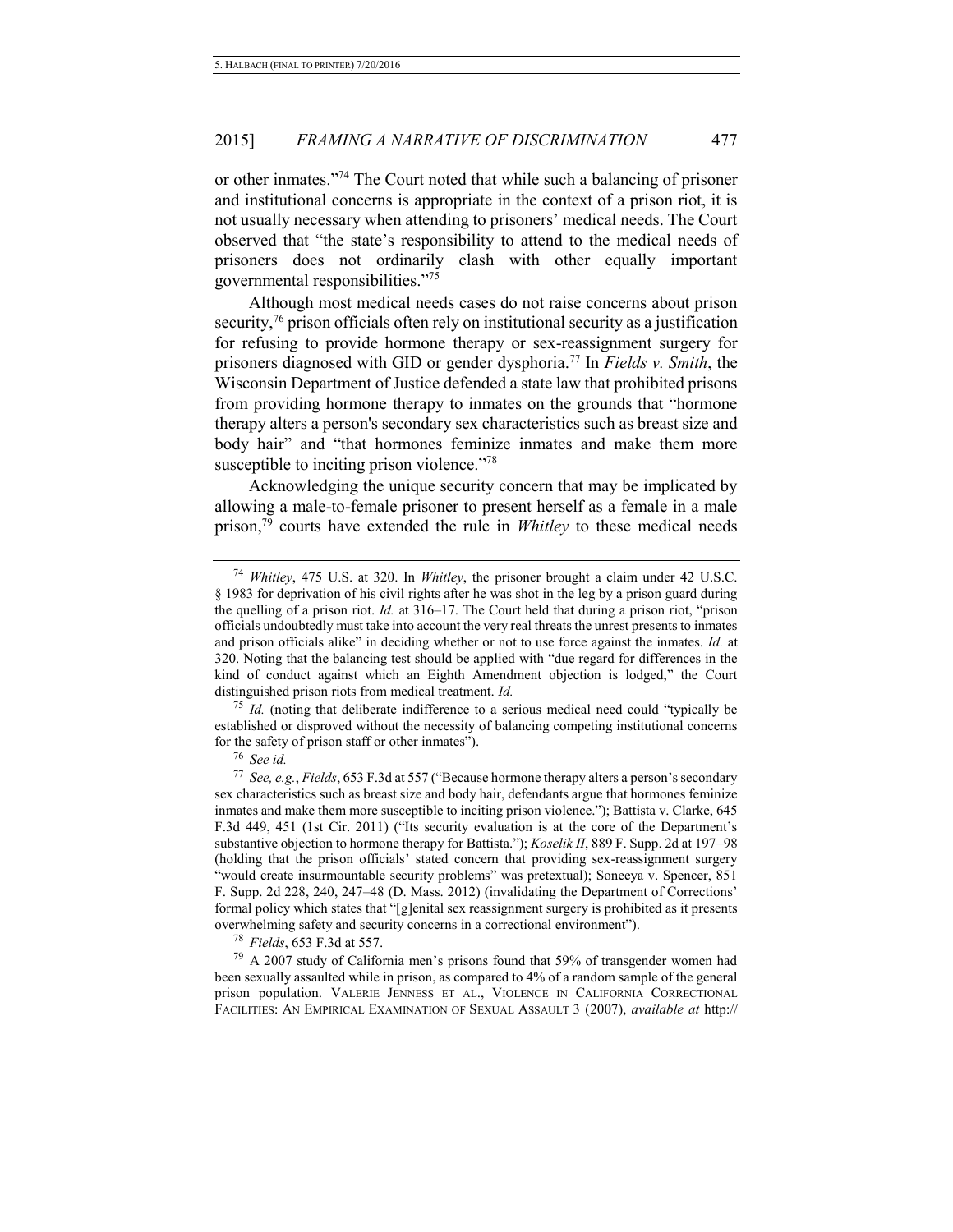#### 478 *HALBACH* [Vol. 105

cases. They cite to *Whitley* for the proposition that a denial of hormone therapy or sex-reassignment surgery may not be overly harsh "in light of the realities of prison administration"80 and that "[p]rison administrators are usually entitled to deference by the courts in their judgment concerning what is necessary to discharge their duty to maintain institutional security."<sup>81</sup> However, "deference does not extend to actions taken in bad faith and for no legitimate purpose."<sup>82</sup> Thus, courts analyze the government's stated security concern to determine whether it is pretextual.<sup>83</sup>

Although prison security may be a permissible reason for denying adequate care for a serious medical need, many federal courts have found that the cost of the treatment is never a legitimate reason for denying adequate medical care.<sup>84</sup> In the context of GID, courts have rejected cost as a legitimate

<sup>80</sup> *Soneeya*, 851 F. Supp. 2d at 243 (citing *Whitley*, 475 U.S. at 319).

81 *Kosilek II*, 889 F. Supp. 2d at 210 (citing *Whitley*, 475 U.S. at 321-22); *see Fields*, 653 F.3d at 557-58.

<sup>82</sup> *Fields*, 653 F.3d at 558 (citing *Whitley*, 475 U.S. at 322 (internal quotation marks omitted)).

 $83$  Battista v. Clarke, 645 F.3d 449, 452 (1st Cir. 2011) ("Defendants' reliance on their administrative discretion in invoking and dealing with security concerns has been undercut by a collection of pretexts, delays, and misrepresentations . . . ."); *Kosilek II*, 889 F. Supp. 2d at 210 ("[P]rison officials forfeit their right to deference when their stated, legitimate grounds for refusing treatment are proven to be pretextual, and the plaintiff establishes that the 'balancing judgments' were not 'within the realm of reason and made in good faith.'" (quoting *Battista*, 645 F.3d at 454-55)).

 $84$  Wilson v. Seiter, 501 U.S. 294, 301–02 (1991) (finding no "indication that other [prison] officials have sought to use [a cost defense] to avoid the holding of *Estelle v. Gamble*"); *Fields*, 653 F.3d at 556 ("[A]t oral argument . . . [the state] disclaimed any argument that [the statute prohibiting hormone therapy or sex reassignment surgery] is justified by cost savings."); Chance v. Armstrong, 143 F.3d 698, 704 (2d Cir. 1998) (holding that plaintiff's claim that doctors "recommended extraction [of tooth] not on the basis of their medical views, but because of monetary incentives," if proven, would contribute to a showing of deliberate indifference by the defendants); Durmer v. O'Carroll, 991 F.2d 64, 68 (3d Cir. 1993) (holding that the fact that evidence that prison doctor avoided providing physical therapy to an inmate because it "would have placed a considerable burden and expense on the prison and was therefore frowned upon throughout the prison health system" might contribute to a showing of deliberate indifference); Harris v. Thigpen, 941 F.2d 1495, 1509 (11th Cir. 1991) ("We do not agree that 'financial considerations must be considered in determining the reasonableness' of inmates' medical care to the extent that such a rationale could ever be used by so-called 'poor states' to deny a prisoner the minimally adequate care to which he or she is entitled." (quoting district court opinion)); Jones v. Johnson, 781 F.2d 769, 771 (9th Cir. 1986) ("We find no other explanation in the record than the budget concerns for denying Jones's surgery.

www.wcl.american.edu/endsilence/documents/ViolenceinCaliforniaCorrectionalFacilities.

pdf*, archived at* http://perma.cc/A3R4-UD5K. *See generally* Gabriel Arkles, *Safety and Solidarity Across Gender Lines: Rethinking Segregation of Transgender People in Detention*, 18 TEMP. POL. & CIV. RTS. L. REV. 515, 517 (2009) (discussing the causes and nature of violence against transgender, intersex, and gender nonconforming people in prisons).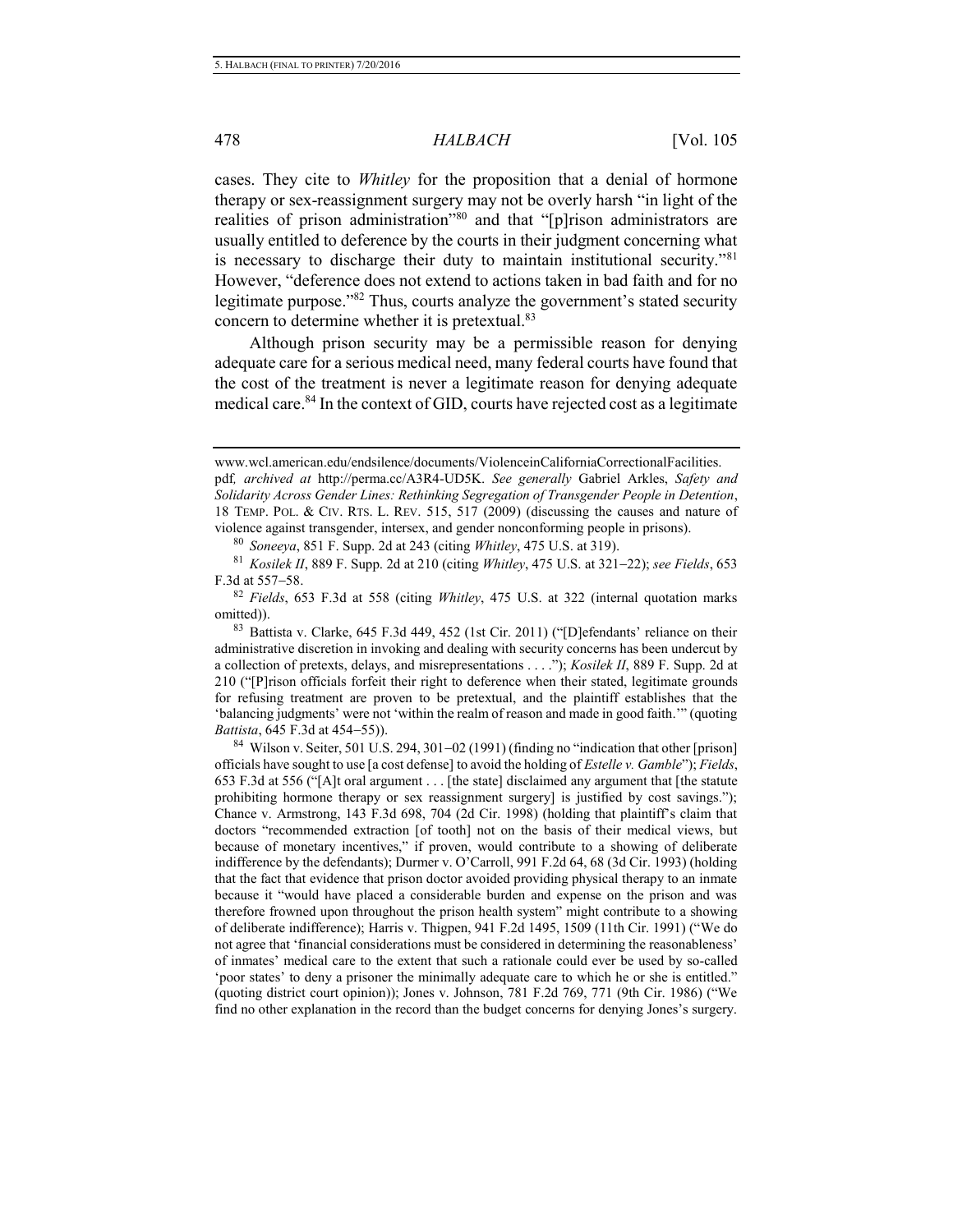justification for denying hormone therapy or sex-reassignment surgery.<sup>85</sup>

# B. CRITICISMS OF THE EIGHTH AMENDMENT MEDICAL MODEL

The problem with litigating under the Eighth Amendment rather than the Equal Protection Clause is that the Eighth Amendment relies more heavily on a medical definition of gender nonconformity. Under the Equal Protection Clause, the class of people who identify as gender nonconforming is not necessarily based on a medical definition. Unlike the Eighth Amendment, the Equal Protection Clause has not been interpreted to have a specific requirement that each individual plaintiff prove that he or she has a serious medical need for which hormone therapy or sex-reassignment surgery is a necessary treatment. Some transgender activists have harshly criticized the medical approach as being at odds with the view in the transgender community that self-identification, not a medical diagnosis, should be the determining factor of a person's membership in a gender category.<sup>86</sup> Most of the published criticisms of the medical model are based on the DSM-IV definition of GID, rather than the new DSM-5 definition of gender dysphoria.<sup>87</sup> These include four main criticisms.<sup>88</sup>

<span id="page-17-1"></span><span id="page-17-0"></span>First, scholars have argued that "the medical model pathologizes and thus stigmatizes trans people."<sup>89</sup> A medical diagnosis of GID implies that

<sup>86</sup> *See* Judith Butler, *Undiagnosing Gender*, *in* TRANSGENDER RIGHTS 274, 275 (Paisley Currah et al. eds., 2006); Spade, *supra* not[e 52,](#page-11-0) at 29.

<sup>87</sup> *See supra* note[s 16](#page-5-1)[–19](#page-5-2) and accompanying text.

<sup>88</sup> *See* Alvin Lee, *Trans Models in Prison: The Medicalization of Gender Identity and the Eighth Amendment Right to Sex Reassignment Therapy*, 31 HARV. J.L. & GENDER 447, 457 (2008) (discussing the criticisms of the Eighth Amendment medical model).

<sup>89</sup> *Id. See also* Butler, *supra* note [86,](#page-17-0) at 275 ("To be diagnosed with gender identity disorder is to . . . suffer a certain stigmatization as a consequence of the diagnosis being given at all."); Jerry L. Dasti, Note, *Advocating a Broader Understanding of the Necessity of Sex-Reassignment Surgery Under Medicaid*, 77 N.Y.U. L. REV. 1738, 1738 (2002) (calling for a "broader conception of medical necessity" that "does not . . . stigmatiz[e] gender variance as

Budgetary constraints, however, do not justify cruel and unusual punishment."); Ancata v. Prison Health Servs., Inc., 769 F.2d 700, 705 (11th Cir. 1985) ("Lack of funds for facilities cannot justify an unconstitutional lack of competent medical care and treatment for inmates." (internal citation omitted)).

<sup>85</sup> *See, e.g.*, *Fields*, 653 F.3d at 556 ("[A]t oral argument . . . [the state] disclaimed any argument that [the statute prohibiting hormone therapy or sex-reassignment surgery] is justified by cost savings."); *Kosilek II*, 889 F. Supp. 2d at 210 ("the cost of adequate medical care is not a legitimate reason for not providing such care to a prisoner"); *Soneeya*, 851 F. Supp. 2d at 243 ("Cost of treatment . . . may not be used as a reason to deny an inmate medically necessary care."); Koselik v. Maloney (*Kosilek I*), 221 F. Supp. 2d 156, 162 (D. Mass. 2002) (if "concerns about cost or controversy prompt [the DOC Commissioner] to deny Kosilek adequate care for his serious medical need, [the DOC Commissioner] will have violated the Eighth Amendment").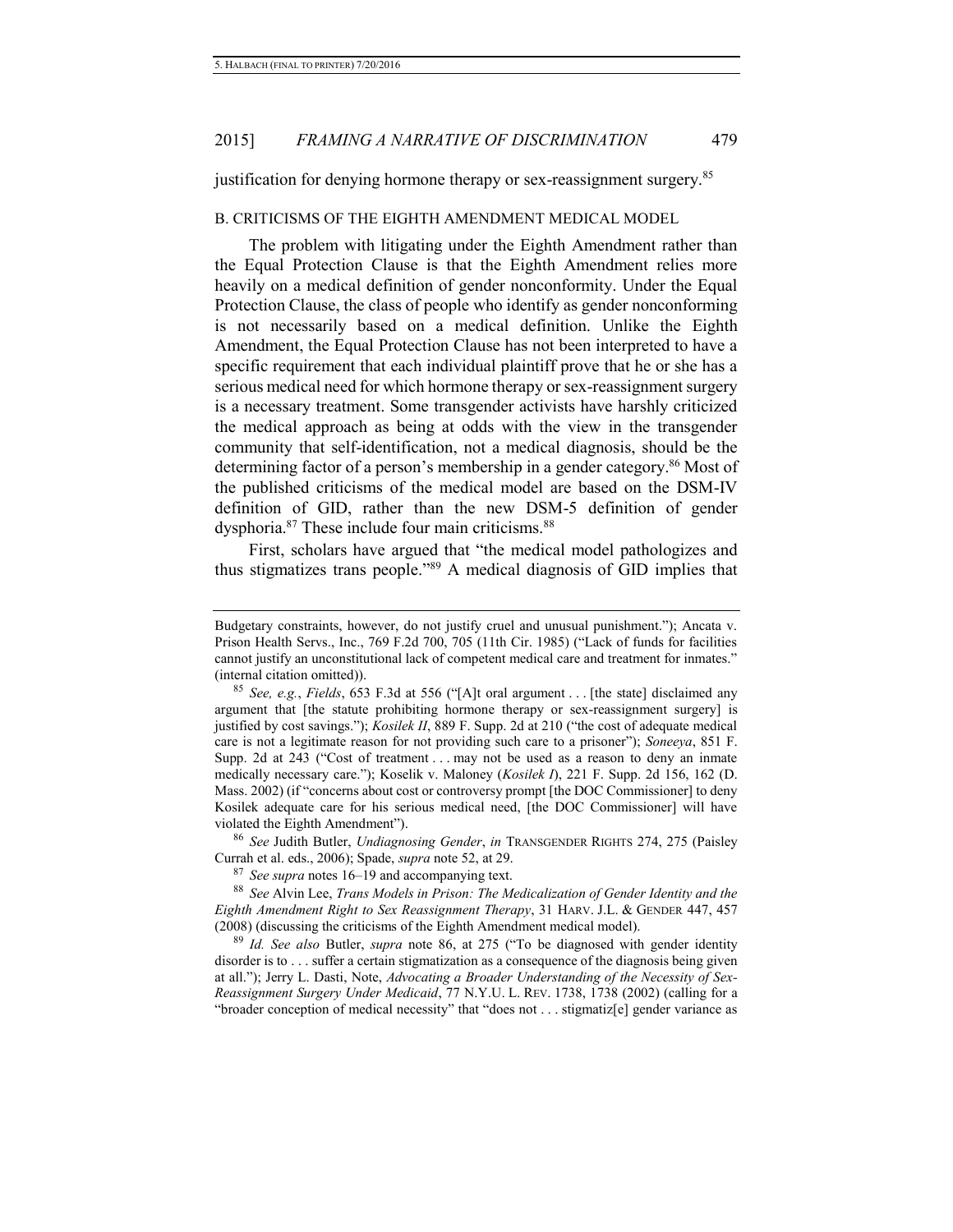transgender individuals "are somehow flawed people"<sup>90</sup> and that they are "in some way . . . ill, sick, wrong, out of order [or] abnormal."<sup>91</sup> Second, critics have argued that the medical model disadvantages low-income transgender people who cannot afford the level of health care needed to diagnose and treat  $GID<sup>92</sup>$ 

The third criticism of the medical model based on a diagnosis of GID is that it is underinclusive.<sup>93</sup> Critics have argued that gender nonconforming people who do not fit neatly into the DSM-IV definition would be foreclosed from a diagnosis of GID.<sup>94</sup> Furthermore, in most jurisdictions, even a diagnosis of GID alone is insufficient to prove that a prisoner suffers from a serious medical need under the Eighth Amendment; most courts additionally require the prisoner to prove that the denial of treatment will result in serious physical or mental harm. Courts often look for extreme evidence of harm such as attempted suicide or self-castration,  $95$  overlooking prisoners suffering from other real, but less extreme, harms. Finally, critics of the medical model based on GID have argued that it reinforces a coercive gender binary.<sup>96</sup> The diagnostic criteria for GID are based on the idea of "two discrete gender categories that normally contain everyone but occasionally are wrongly assigned."<sup>97</sup> This narrow conception of gender excludes some transgender and genderless individuals who do not fit into one of the stereotypical gender categories. Thus, relying on a diagnosis of GID leaves behind those individuals who do not "inhabit and perform the new gender category successfully."98

In drafting the DSM-5, the editors responded to these criticisms by replacing GID with a new category called "gender dysphoria."<sup>99</sup> The editors sought to create a whole new conception of the condition that would minimize the stigma of a medical diagnosis without eliminating the condition

a 'disease' that must be 'cured'").

<sup>90</sup> Spade, *supra* not[e 52,](#page-11-0) at 34.

<sup>91</sup> Butler, *supra* note [86,](#page-17-0) at 275.

<sup>92</sup> Lee, *supra* note [88,](#page-17-1) at 458; Spade, *supra* not[e 52,](#page-11-0) at 35.

<sup>&</sup>lt;sup>93</sup> Lee, *supra* note [88,](#page-17-1) at 458–59.

<sup>94</sup> *Id.* at 459; Romeo, *supra* note [7,](#page-3-0) at 731 ("Because the experiences of many gender nonconforming people do not match the diagnostic criteria of GID, and because, for all except the most privileged few, accessing trans-friendly health care is extraordinarily difficult, the medical model of gender does not serve the vast majority of gender non-conforming people.").

<sup>95</sup> *See* De'Lonta v. Angelone, 330 F.3d 630, 632 (4th Cir. 2003); Supre v. Ricketts, 792 F.2d 958, 960, 963 (10th Cir. 1986).

<sup>96</sup> Lee, *supra* note [88,](#page-17-1) at 459; *see* Spade, *supra* not[e 52,](#page-11-0) at 35.

<sup>97</sup> Spade*, supra* note 52, at 26.

<sup>98</sup> *Id.* (internal quotation marks omitted).

<sup>99</sup> Moran, *supra* note [17.](#page-5-3)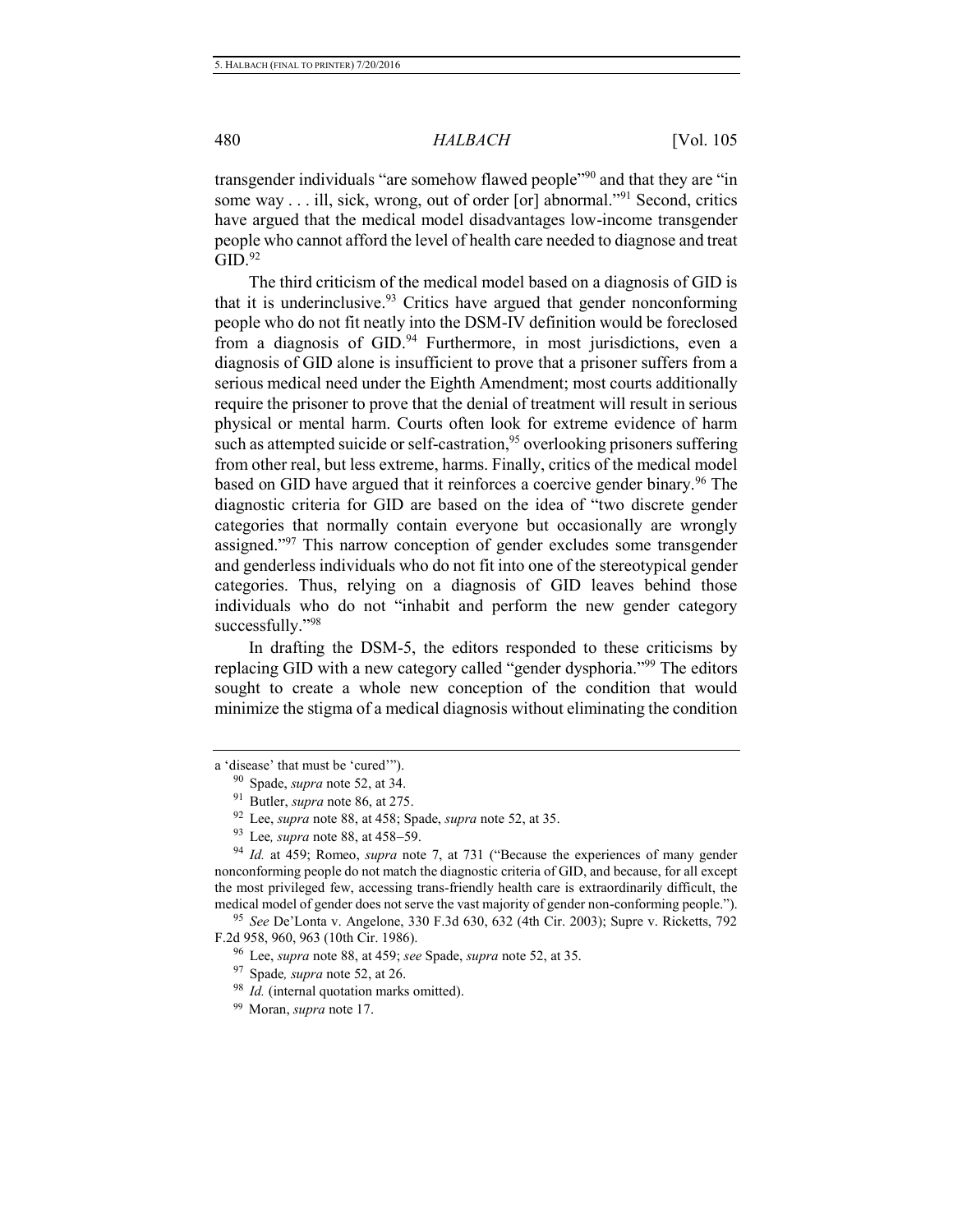completely.<sup>100</sup> They were concerned with maintaining access to a medical diagnosis for those people who rely on the diagnosis to obtain medical care.<sup>101</sup> This is especially important for prisoners seeking gender-confirming medical treatment under the Eighth Amendment, who have to prove that they have a serious medical need. Instead of eliminating the condition, the editors removed it from the chapter on sexual dysfunctions, placing it in its own chapter called gender dysphoria. In addition to removing the word "disorder" from the title, the editors changed the diagnostic criteria to reflect an emphasis on gender incongruence rather than cross-gender identification.<sup>102</sup> This new conceptualization moves away from the gender binary, making the condition more inclusive for those people who do not fit neatly into one gender category.

Although the new diagnostic criteria in the DSM-5 addressed many of the criticisms of the medical model, it could not change the fact that requiring a medical diagnosis in the first place disadvantages low income transgender people who do not have access to health care. This is especially a problem in the prison context, because some state departments of correction apply a "freeze frame" policy to hormone therapy, which conditions access to hormone therapy on whether or not the prisoner was receiving treatment before entering the prison system.<sup>103</sup> Treatment is "frozen" at the level of hormones the prisoner was receiving at the time he or she entered the prison system.<sup>104</sup> However, prisons may be moving away from this "freeze frame" model. In 2011, the Federal Bureau of Prisons agreed to end its "freeze frame" policy for hormone therapy as part of the settlement in a lawsuit brought by a transgender prisoner in a federal prison in Massachusetts.<sup>105</sup>

<sup>104</sup> *See* Press Release, Gay & Lesbian Advocates & Defenders, Federal Bureau of Prisons Makes Major Change in Transgender Medical Policy (Sept. 30, 2011), *available at*  http://www.glad.org/uploads/docs/press-releases/2011-09-29-adams-victory.pdf (describing the federal "freeze frame" policy prior to 2011), *archived at* http://perma.cc/3XG8-GDWT.

<sup>105</sup> Stipulation for Compromise Settlement and Release Ex. A, Adams v. Fed. Bureau of Prisons, No. 09-10272-JLT (D. Mass. Sept. 29, 2011), *available at* http://www.clearing house.net/detail.php?id=14130&search=source%7Cgeneral%3BdocketSimpleYear%7C2009 %3BdocketSimpleText%7C10272%3BtrialCourt%7C38%3Borderby%7CfilingYear%3B, *archived at* http://perma.cc/AEQ4-CURV; *see Case Summary & History: Adams v. Federal Bureau of Prisons et al.*, NAT'L CTR. FOR LESBIAN RIGHTS, http://www.nclrights.org/casesand-policy/cases-and-advocacy/adams-v-federal-bureau-of-prisons-et-al/ (last visited Jan. 23, 2015), *archived at* http://perma.cc/G86G-UZFF; *see also* Adams v. Fed. Bureau of Prisons,

<sup>100</sup> *Id.*

<sup>101</sup> *Id.*

<sup>102</sup> *Id.*

<sup>103</sup> *See, e.g.*, ALA. DEP'T OF CORR., ADMIN. REGULATION 637(V)(E)(2) (2005), *available at* http:// www.doc.state.al.us/docs/AdminRegs/AR637.pdf, *archived at* http://perma.cc/9AQ 6-87U4.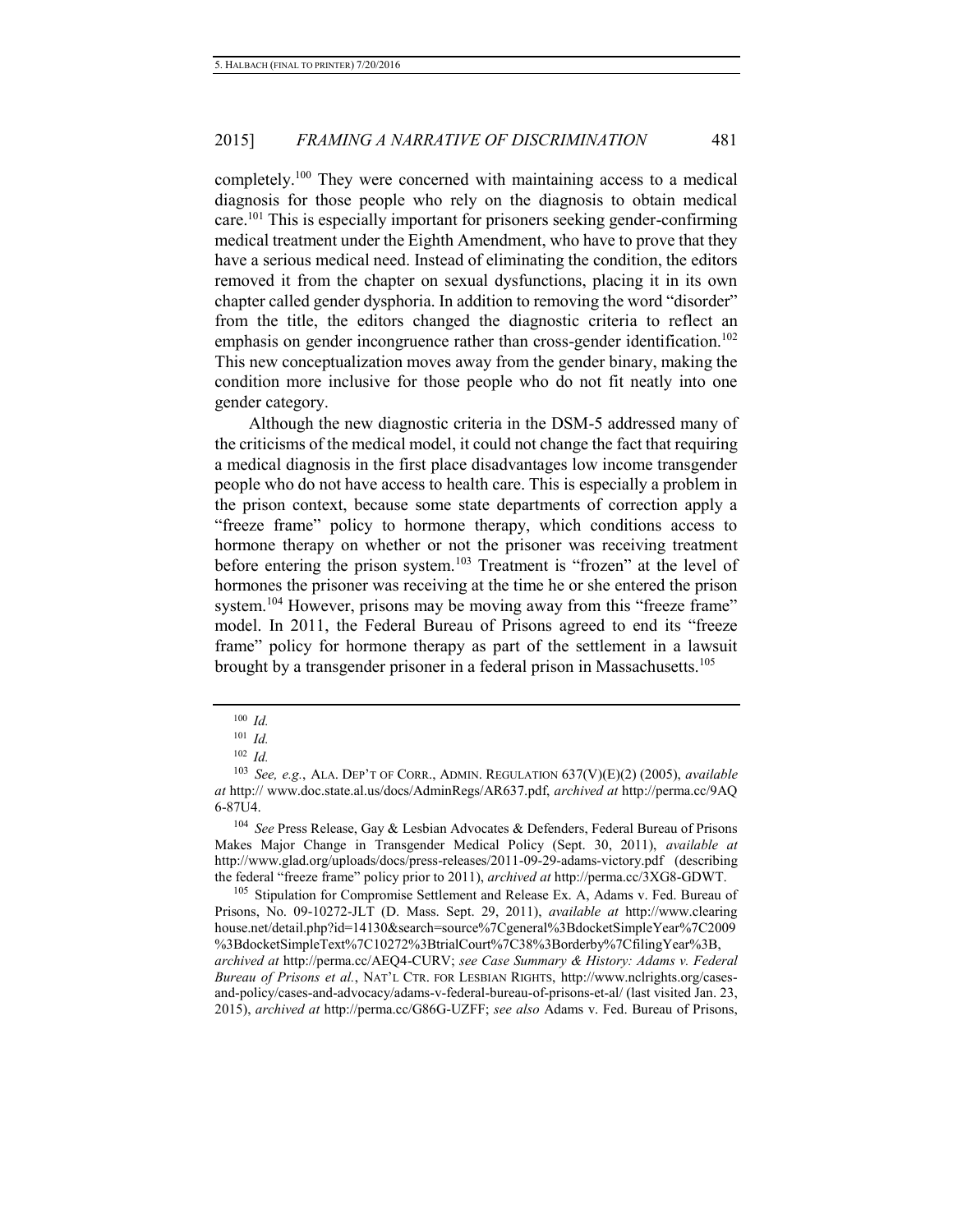The medical model of the Eighth Amendment will always be somewhat in conflict with a conception of gender identity based only on selfidentification. However, where the treatment sought is of a medical nature, like hormone therapy and sex-reassignment surgery, prisons are realistically always going to require a medical diagnosis.

# III. FINDING DISCRIMINATION WITHIN THE EIGHTH AMENDMENT

Neither the Eighth Amendment nor the Equal Protection Clause is a perfect litigation strategy for challenging discriminatory prison policies banning hormone therapy and sex-reassignment surgery. Although litigants have had considerably more success obtaining access to gender-confirming health care under the Eighth Amendment than the Equal Protection Clause, the Eighth Amendment has not traditionally been used as a tool for fighting discrimination. However, two recent federal court opinions suggest that discrimination may in fact be relevant to Eighth Amendment analysis.

In *Fields v. Smith*, the Seventh Circuit struck down a state law banning hormone therapy and sex-reassignment surgery for all prisoners in the state.<sup>106</sup> In *Kosilek v. Spencer*, the District of Massachusetts granted an injunction requiring prison officials to provide the plaintiff with sexreassignment surgery.<sup>107</sup> Both courts relied on the Eighth Amendment, holding that prison officials had been deliberately indifferent to the plaintiffs' serious medical needs. Although neither court's holding relied on the Equal Protection Clause, their Eighth Amendment analyses were laced with concerns about discrimination against and the equal protection of transgender prisoners. Subparts III(A) and III(B) look closely at the courts' reasoning in these two opinions for signs of equal protection influence, and subpart III(C) discusses these two cases in the broader context of transgender prisoner health care litigation.

#### A. HIDDEN EQUAL PROTECTION ANALYSIS: *FIELDS V. SMITH*

In *Fields v. Smith*, the Seventh Circuit affirmed the district court's decision to strike down a Wisconsin state law (Act 105) prohibiting the Wisconsin Department of Corrections (WDOC) from providing transgender inmates with hormone therapy or sex-reassignment surgery.<sup>108</sup> The district

<sup>716</sup> F. Supp. 2d 107 (D. Mass. 2010) (order denying the Federal Bureau of Prisons' motion to dismiss the complaint).

<sup>106</sup> Fields v. Smith, 653 F.3d 550, 559 (7th Cir. 2011).

<sup>107</sup> Kosilek v. Spencer (*Kosilek II*), 889 F. Supp. 2d 190, 204 (D. Mass. 2012), *rev'd*, 774 F.3d 63 (1st Cir. 2014). For a discussion of the subsequent history of this case, see *infra* text accompanying notes [132–](#page-24-0)[140,](#page-25-0) [171–](#page-29-0)[175.](#page-30-0) 

<sup>108</sup> *Fields*, 653 F.3d at 559.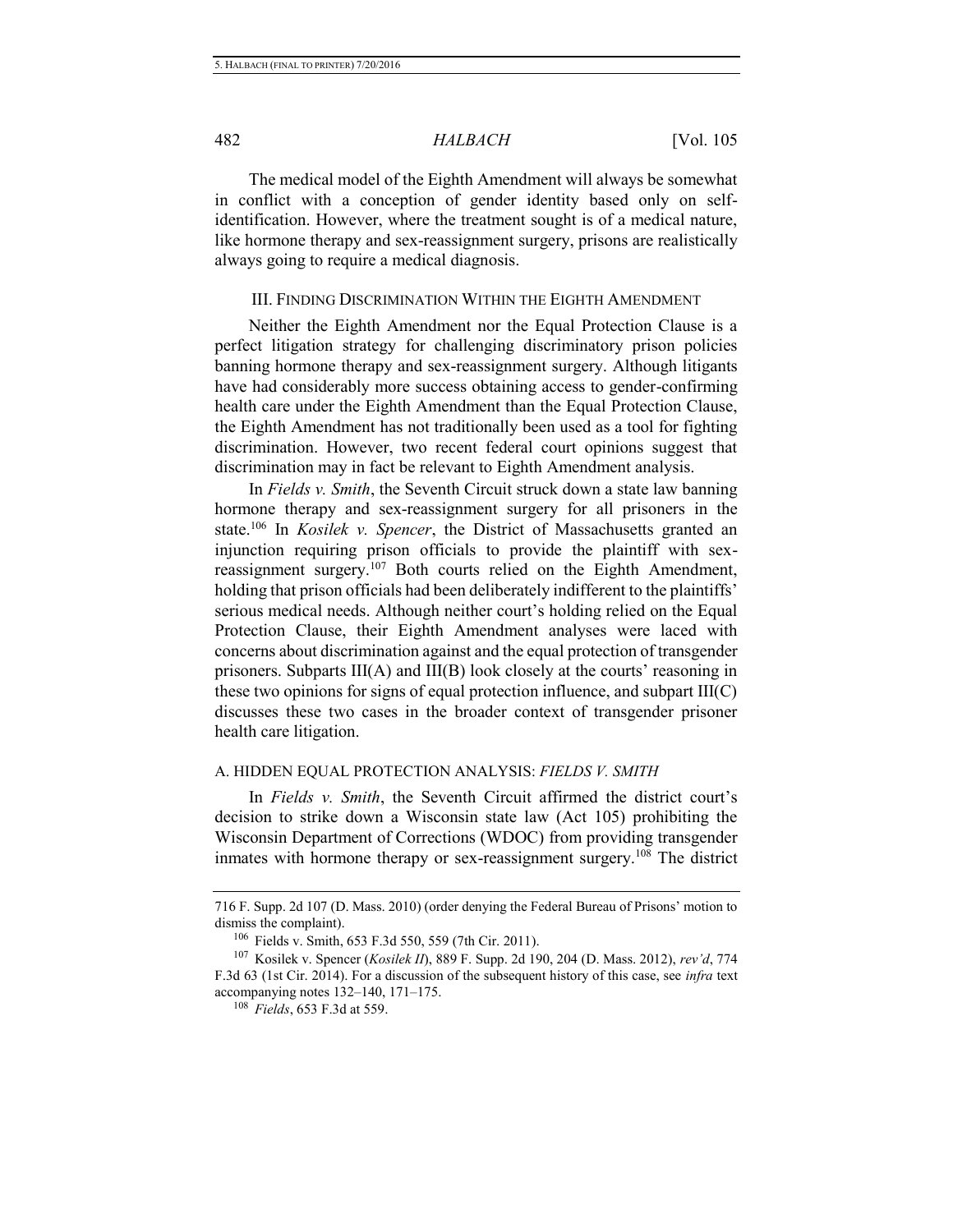court held that the blanket prohibition on access to certain types of treatment for GID violated the Eighth Amendment's ban on cruel and unusual punishment and the Equal Protection Clause of the Fourteenth Amendment.<sup>109</sup> The district court denied class certification "on behalf of all current and future [W]DOC inmates with 'strong, persistent cross-gender identification," but allowed three individual plaintiffs to proceed.<sup>110</sup> The plaintiffs-Andrea Fields, Matthew Davison (also known as Jessica Davison), and Vankemah Moaton—were male-to-female transgender prisoners.<sup>111</sup> Before Act 105 was passed, WDOC physicians had diagnosed each of them with GID and prescribed hormone therapy.<sup>112</sup>

The district court held that Act 105 violated the Eighth Amendment facially<sup>113</sup> and as applied to these three plaintiffs.<sup>114</sup> The court found that GID is a serious medical need and that by enforcing the blanket ban on hormone therapy and sex-reassignment surgery, prison officials were deliberately indifferent to that need.<sup>115</sup>

The district court also held that Act 105 violates the Equal Protection Clause of the Fourteenth Amendment. The court found that no fundamental right or suspect classification was at issue, so the rational basis standard of review was appropriate.<sup>116</sup> To prevail under rational basis review, a plaintiff must prove: (1) the defendant intentionally treated him differently from similarly situated individuals; (2) the differential treatment was because of his membership in a class; and (3) the differential treatment was not rationally related to a legitimate governmental interest. $117$ 

On appeal, the Seventh Circuit affirmed the district court's holding that Act 105 violates the Eighth Amendment, "both on its face and as applied to plaintiffs," and thus found it unnecessary to "address the district court's alternate holding that the law violates the Equal Protection Clause."<sup>118</sup> Although the Seventh Circuit expressly said that it would not address the

 $111$  *Id.* 

<sup>115</sup> *Id.* at 862, 866.

<sup>116</sup> *Id.* at 867.

<sup>109</sup> *Id.* at 553.

 $110$  *Id.* 

<sup>112</sup> *Id.*

<sup>113</sup> Fields v. Smith, 712 F. Supp. 2d 830, 866 (E.D. Wis. 2010) ("[T]he controlling class for a facial challenge to a statute is 'the group for whom the law is a restriction, not the group for whom the law is irrelevant.'" (internal citation omitted)).

<sup>114</sup> *Id.* at 863. The court held that as applied to the plaintiffs in *Fields*, enforcement of Act 105 prevents WDOC doctors from providing treatment that they have deemed necessary to treat the plaintiffs' serious medical conditions. *Id.* 

<sup>&</sup>lt;sup>117</sup> *Id.* (citing Smith v. City of Chicago, 457 F.3d 643, 650–51 (7th Cir. 2006)).

<sup>118</sup> Fields v. Smith, 653 F.3d 550, 559 (7th Cir. 2011).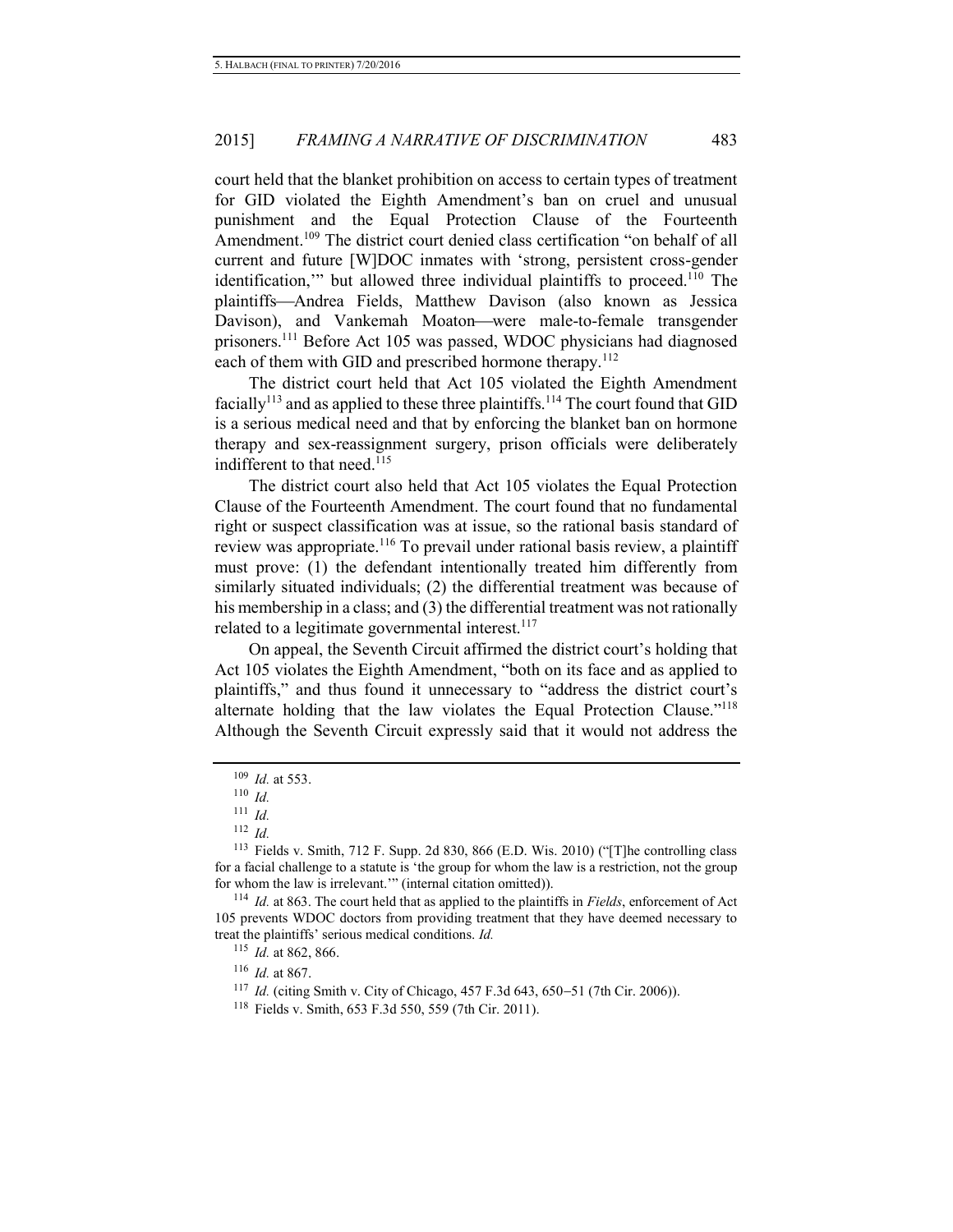equal protection claim, it affirmed the district court's reasoning under each step of the rational basis test, essentially engaging in a covert equal protection analysis.

First, the Seventh Circuit's analysis appeared to adopt the district court's analysis under the first step of the rational basis test. The Seventh Circuit echoed the district court's equal protection language by making two clear references to similarly situated individuals. In the first reference, the court relied on the same medical testimony as the district court in finding that "no other state law or policy, besides Act 105, . . . prohibits prison doctors from providing inmates with medically necessary treatment."<sup>119</sup>

In the second reference, the Seventh Circuit referred to similarly situated prisoners in its discussion of the costs of hormone therapy and sexreassignment surgery. The court analyzed the costs of these treatments to undermine the empirical assumption that such treatments are expensive.<sup>120</sup> The defendants conceded in oral argument that cost savings do not justify Act 105.<sup>121</sup> The court relied on the record to show that the costs of hormone therapy and sex-reassignment surgery are no more than the costs of medical treatments for other prisoners:

In 2004, DOC paid a total of \$2,300 for hormones for two inmates. That same year, DOC paid \$2.5 million to provide inmates with quetiapine, an antipsychotic drug which costs more than \$2,500 per inmate per year. Sex reassignment surgery is significantly more expensive, costing approximately \$20,000. However, other significant surgeries may be more expensive. In 2005, DOC paid \$37,244 for one coronary bypass surgery and \$32,897 for one kidney transplant surgery.<sup>122</sup>

Second, the Seventh Circuit appeared to affirm the district court's finding under the second step of the rational basis test that those in the class of "persons who need hormonal therapy to treat GID"<sup>123</sup> were singled out for different treatment because of their membership in that class. The Seventh

<sup>&</sup>lt;sup>119</sup> *Id.* at 554. In finding that Act 105 "intentionally treated [the plaintiffs] differently from others similarly situated," *Fields*, 712 F. Supp. 2d at 867 (internal citation omitted), the district court reasoned that "GID is the only medically necessary condition for which mental health treatments are barred by law or regulation within the DOC." *Id.* It also noted that "there is no evidence of any other Wisconsin laws banning medical treatment for inmates or any DOC policies that ban necessary medical treatment for inmates." *Id.*

<sup>120</sup> Fourteen years earlier, in *Maggert v. Hanks*, the Seventh Circuit upheld summary judgment in favor of the defendants in a similar deliberate indifference case, relying on the empirical assumption that hormone therapy and sex-reassignment surgery are "protracted and expensive" and not necessarily available to those who are not affluent. Maggert v. Hanks, 131 F.3d 670, 671-72 (7th Cir. 1997). The court in *Fields* analyzed the costs to undermine this dicta from *Maggert*. *Fields*, 653 F.3d at 555–56.

<sup>121</sup> *Fields*, 653 F.3d at 556.

<sup>122</sup> *Id.* at 555.

<sup>123</sup> *Fields*, 712 F. Supp. 2d at 867.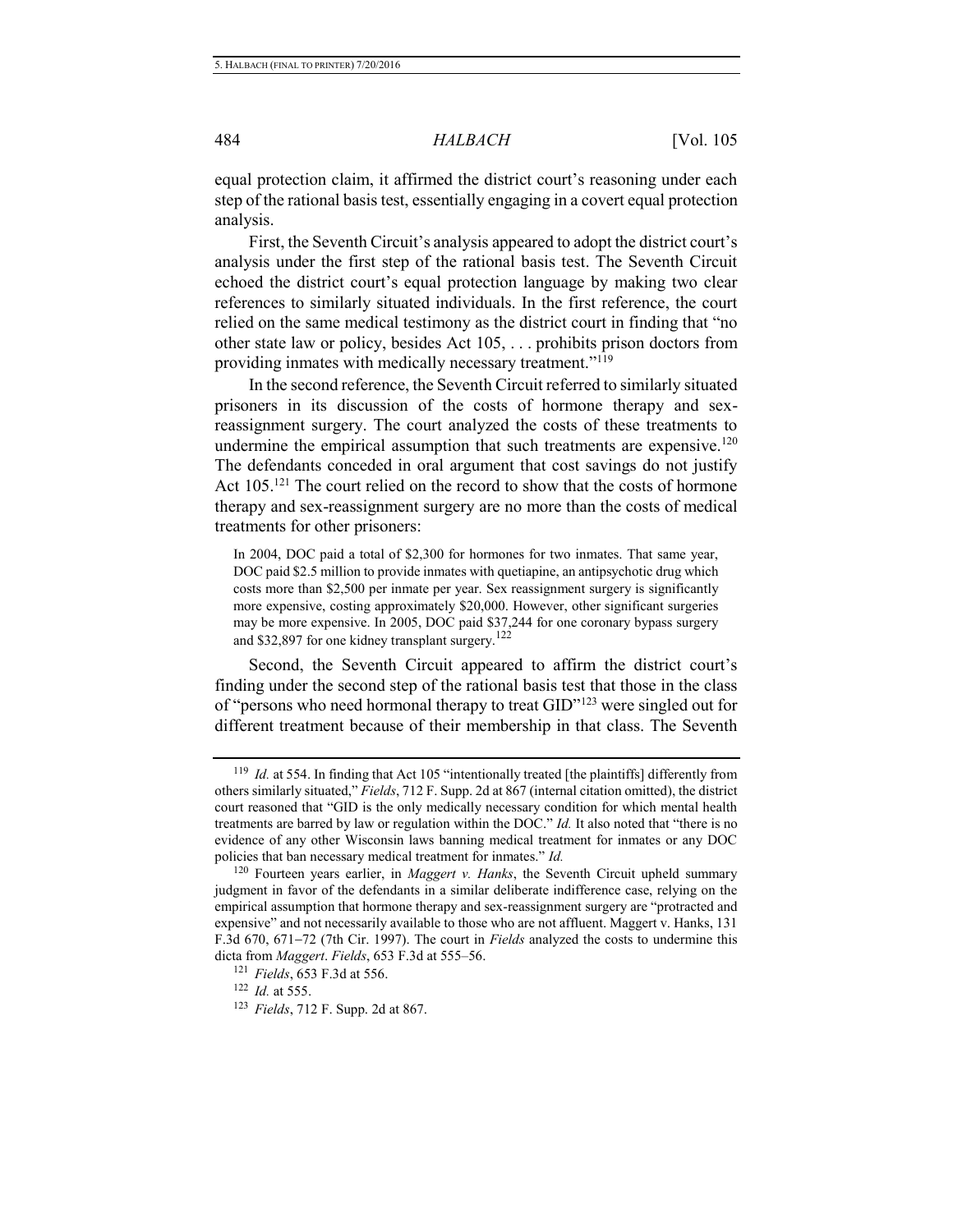Circuit stated that "[s]urely, had the Wisconsin legislature passed a law that DOC inmates with cancer must be treated only with therapy and pain killers, this court would have no trouble concluding that the law was unconstitutional."<sup>124</sup> By replacing the more controversial medical need, GID, with one that most people accept as a serious medical need, cancer, the court implied that this group of prisoners was singled out because of the nature of its members' medical needs.

Finally, the Seventh Circuit affirmed the district court's reasoning under the third step of the rational basis review test, in which the district court held that Act 105 was not rationally related to prison officials' stated security concerns.<sup>125</sup> Although the district court analyzed prison security under the Equal Protection Clause,<sup>126</sup> not the Eighth Amendment, the Seventh Circuit simply adopted the district court's security findings into its Eighth Amendment analysis. The Seventh Circuit held that "[t]he district court did not abuse its discretion in concluding that defendants' evidence failed to establish any security benefits associated with a ban on hormone therapy."<sup>127</sup>

Although the Seventh Circuit explicitly said it would not evaluate Act 105 under the Equal Protection Clause, it did just that. The court affirmed the reasoning of the district court on each of the three steps of the rational basis review test.

# B. THE EIGHTH AMENDMENT AND POLITICAL CONTROVERSY: *KOSILEK V. SPENCER*

In *Kosilek v. Spencer* (*Kosilek II*), the United States District Court for the District of Massachusetts granted an injunction in favor of the plaintiff Michelle Kosilek, a male-to-female transgender prisoner, requiring the Massachusetts Department of Corrections (MDOC) to provide her with sexreassignment surgery.<sup>128</sup> The court's order was the first in United States

<sup>127</sup> *Fields*, 653 F.3d at 558.

<sup>128</sup> Kosilek v. Spencer (*Kosilek II*), 889 F. Supp. 2d 190, 197, 251 (D. Mass. 2012), *rev'd*, 774 F.3d 63 (1st Cir. 2014).

<sup>124</sup> *Fields*, 653 F.3d at 556.

<sup>125</sup> *Fields*, 712 F. Supp. 2d at 868.

<sup>&</sup>lt;sup>126</sup> The district court found that "[p]rison safety and security are legitimate penological interests," but that Act 105 is not rationally related to "the DOC's interests in protecting effeminate-appearing inmates from harm and maintaining the safety and security of other inmates, staff, and the institution." *Fields*, 712 F. Supp. 2d at 867–68. The district court focused on testimony from the state's security expert, who conceded that it would be an "incredible stretch" to say that prohibiting hormone therapy would prevent sexual assaults in prison. *Id.* at 868. The district court found no evidence that banning hormone therapy would decrease the risk that plaintiffs would become targets of sexual assault, and thus, the Act is not rationally related to the government's stated interest in maintaining prison security. *Id.*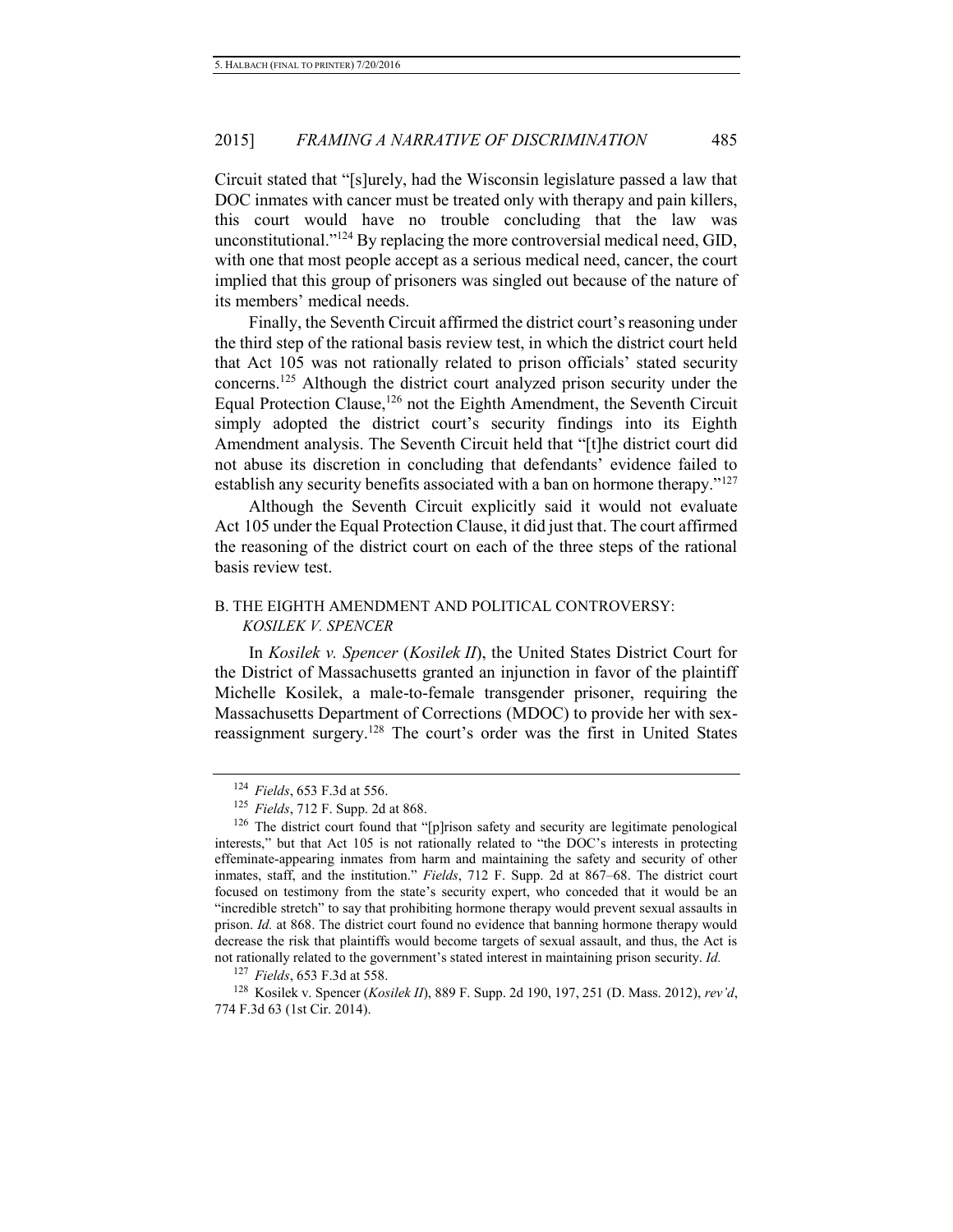history to require a department of corrections to provide sex-reassignment surgery for a prisoner.<sup>129</sup> The district court held that the MDOC Commissioner's decision to deny Kosilek the surgery violated her Eighth Amendment right to be free from cruel and unusual punishment.<sup>130</sup> Specifically, the district court found that Kosilek had a serious medical need, GID, for which sex-reassignment surgery was the only adequate treatment, and that the MDOC Commissioner was deliberately indifferent to that need in refusing to provide the surgery.<sup>131</sup>

<span id="page-24-0"></span>In January 2014, a three-judge panel of the First Circuit affirmed the district court's order.<sup>132</sup> The panel held that the district court did not clearly err in finding that the MDOC's failure to provide surgery to Kosilek constituted inadequate medical care under the Eighth Amendment.<sup>133</sup> The panel also held that the district court did not err in finding that the MDOC had no valid penological reason for denying the surgery.<sup>134</sup> However, one month later, the First Circuit withdrew this opinion and granted a rehearing en banc.<sup>135</sup> On December 16, 2014, three of the five judges on the en banc panel voted to reverse the district court's order.<sup>136</sup> The two judges in the majority of the three-judge panel dissented from the en banc majority opinion.<sup>137</sup> The en banc majority examined *de novo* whether the treatment the MDOC offered Kosilek was constitutionally adequate, and determined that it was $138$ 

Although the district court's opinion has no precedential authority, its reasoning may still be instructive for future transgender litigants. The court's analysis shows signs that it was influenced by concerns about prejudice against transgender people. Importantly, the First Circuit agreed with the district court that political pressure and prejudice are not valid penological reasons for denying necessary medical treatment.<sup>139</sup> Rather, the First Circuit

<sup>129</sup> Associated Press, *Trans Inmate Asks US Supreme Court to Allow Sex-Reassignment Surgery*, GUARDIAN (Mar. 16, 2015, 17:18 EDT), http://www.theguardian.com/us-news/ 2015/mar/16/prison-inmate-supreme-court-ruling-sex-resassignment-surgery, *archived at*  http://perma.cc/5N6S-HTLR.

<sup>130</sup> *Kosilek II*, 889 F. Supp. 2d at 247.

<sup>131</sup> *Id.*

<sup>132</sup> Kosilek v. Spencer, 740 F.3d 733, 736 (1st Cir. 2014), *withdrawn* Feb. 12, 2014.

<sup>133</sup> *Id.* at 772–73.

<sup>134</sup> *Id.*

<sup>135</sup> Kosilek v. Spencer, No. 12-2194, 2014 U.S. App. LEXIS 2660, at \*3 (1st Cir. Feb. 12, 2014).

<sup>136</sup> Kosilek v. Spencer, 774 F.3d 63, 68 (1st Cir. 2014).

<sup>137</sup> *Id.* at 96 (Thompson, J., dissenting); *id.* at 113 (Kayatta, J., dissenting).

<sup>138</sup> *Id.* at 86, 89.

<sup>139</sup> *Id.* at 94–96.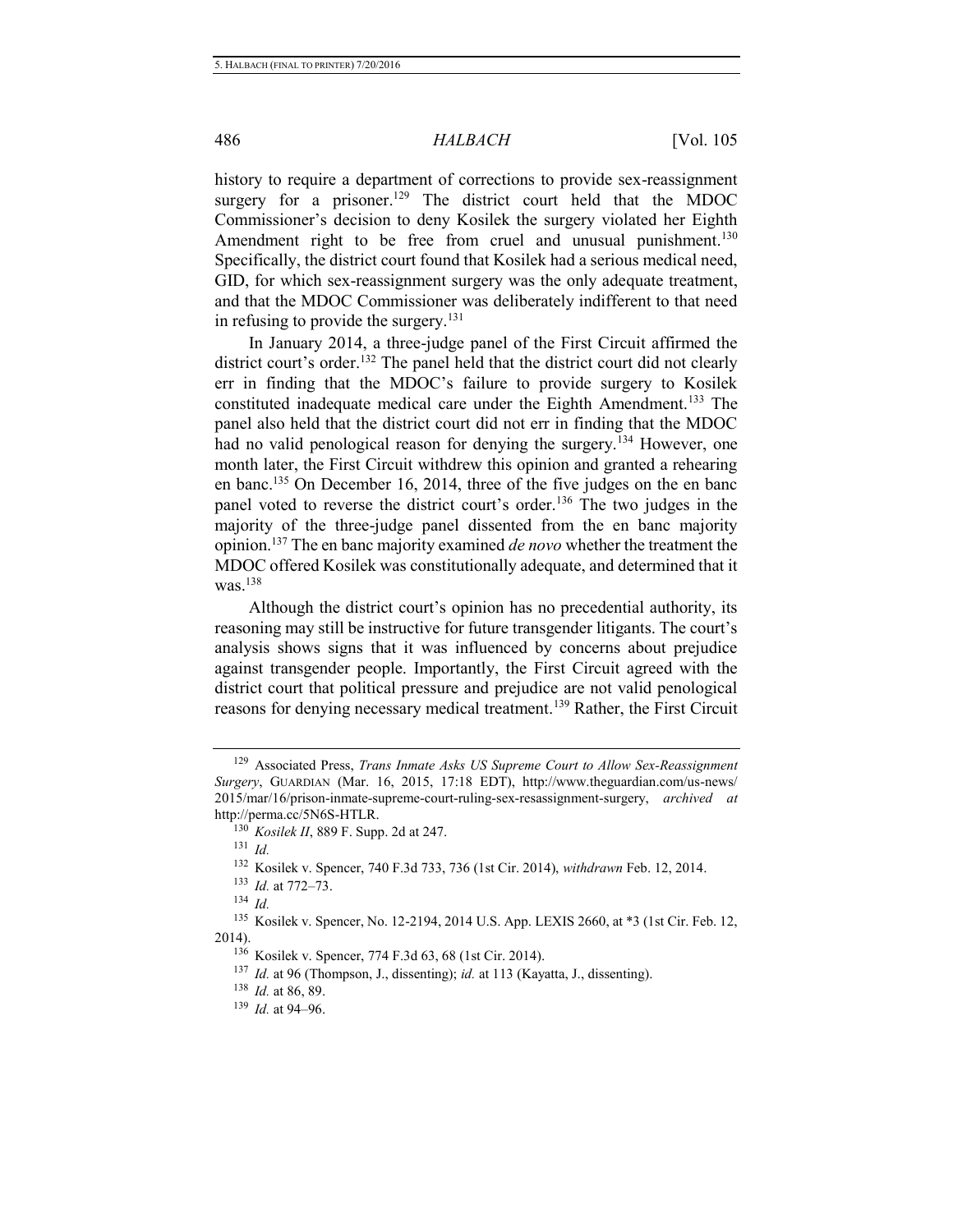<span id="page-25-0"></span>held that the district court should have given more deference to the MDOC's medical and security experts in assessing whether the MDOC's motives were improper.<sup>140</sup> A careful reading of the district court's analysis may still be useful to future transgender litigants in determining under what set of facts a judge may be convinced of prison officials' deliberate indifference.

The district court's decision in *Kosilek II* was predicated on its decision in *Kosilek v. Maloney* (*Kosilek I*) ten years earlier.<sup>141</sup> In that case, Kosilek sought an injunction to require the MDOC to provide her with hormone therapy.<sup>142</sup> The court denied the injunction.<sup>143</sup> Although it found that she had a serious medical need, GID, for which she had not been adequately treated, the court held that the MDOC Commissioner had not been deliberately indifferent to her needs because he did not have actual knowledge of her suffering.<sup>144</sup> Going forward, the court said that security concerns might justify denial of hormone therapy if there was no possible way to reconcile the Commissioner's duty to protect inmates' safety with his duty to provide adequate medical care.<sup>145</sup> The court ruled that if the Commissioner were to decide in the future that safety concerns outweigh Kosilek's medical need, then a court would have to determine whether the Eighth Amendment was violated.<sup>146</sup> The court warned, however, that if the MDOC Commissioner were to base his decision on concerns about cost or political controversy, he would violate the Eighth Amendment.<sup>147</sup>

In light of its decision in *Kosilek I*, the district court in *Kosilek II* analyzed the MDOC's stated security justification for denying Kosilek sexreassignment surgery. The court found that Kosilek had a serious medical need for which the only adequate treatment was sex-reassignment surgery.<sup>148</sup> The court determined that, unlike in *Kosilek I*, the current MDOC Commissioner was deliberately indifferent to Kosilek's serious medical need because she had actual knowledge of Kosilek's suffering and her stated

<sup>140</sup> *Id.* at 86–89 (disagreeing with the district court's finding that the MDOC's medical expert was imprudent because of his belief that sex-reassignment surgery was not medically necessary); *id.* at 91–92 (holding that the MDOC's reliance on medical experts was reasonable and negates a finding of deliberate indifference); *id.* at 93–94 (holding that the district court should have given more deference to the MDOC's security experts).

<sup>141</sup> Kosilek v. Maloney (*Kosilek I*), 221 F. Supp. 2d 156 (D. Mass. 2002).

<sup>142</sup> *Id.* at 159.

<sup>143</sup> *Id.* at 195.

<sup>144</sup> *Id.* at 161–62.

<sup>145</sup> *Id.* at 162.

 $146$  *Id.* 

<sup>147</sup> *Id.* 

<sup>&</sup>lt;sup>148</sup> Kosilek v. Spencer (*Kosilek II*), 889 F. Supp. 2d 190, 229–30 (D. Mass. 2012).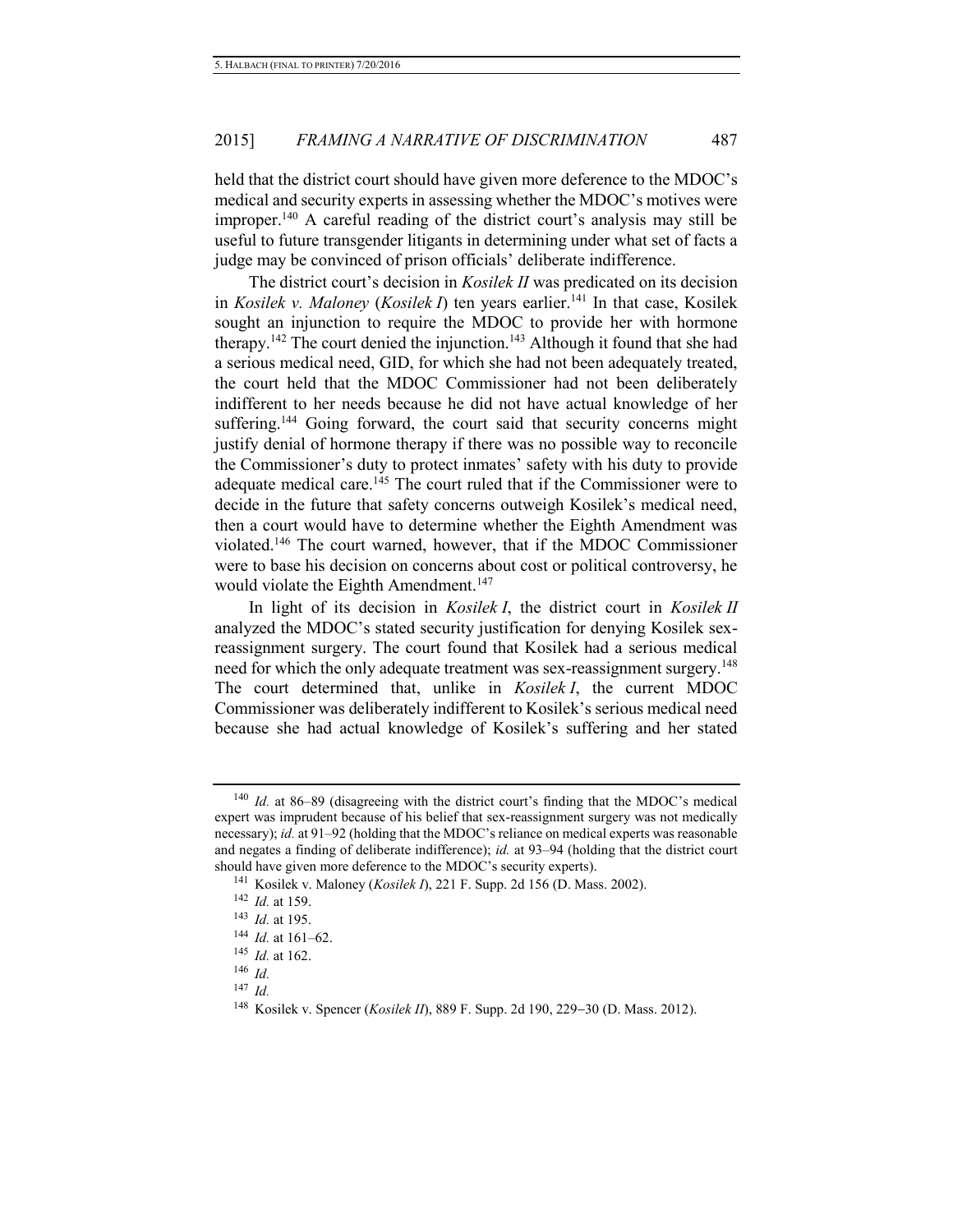security concern was pretextual.<sup>149</sup> The court found that the real motive for prohibiting the surgery was the Commissioner's concerns about public and political criticism—a rationale which the court in *Kosilek I* said violates the Eighth Amendment.<sup>150</sup>

Although Kosilek did not raise an equal protection claim in her complaint,<sup>151</sup> and the district court did not mention the Fourteenth Amendment in its opinion, the district court's Eighth Amendment analysis was seemingly influenced by two equal protection principles. First, the court invoked the equal protection principle of similarly situated individuals, stressing that Kosilek was treated differently from similarly situated prisoners with more familiar medical needs because of the unpopular nature of her medical need. Second, in analyzing whether the prison officials' stated security justification was made in bad faith, the court applied a similar pretext analysis to that applied in equal protection cases in which the courts use "rational basis with bite" review.<sup>152</sup> The court in *Kosilek II* did not clandestinely engage in equal protection analysis as the Seventh Circuit did in *Fields*, <sup>153</sup> but it introduced concepts that are not usually part of Eighth Amendment analysis.

The first influence of equal protection in the court's analysis is its references to similarly situated prisoners, a principle not typically present in Eighth Amendment analysis. For example, the district court cited to a portion of the Seventh Circuit's opinion in *Fields* that compared prisoners seeking hormone therapy to prisoners in need of cancer treatment: "[s]urely, had the [] legislature passed a law that DOC inmates with cancer must be treated only with therapy and pain killers, this court would have no trouble concluding that the law was unconstitutional."<sup>154</sup> By including this quotation, the court demonstrated that Kosilek was treated differently than similarly situated prisoners with a more familiar medical need, and that the differential treatment was because of the unconventional nature of that need.

The court also suggested that the treatment of Kosilek was cruel and unusual because it was discriminatory, stating that "[i]t is unusual to treat a prisoner suffering severely from a gender identity disorder differently than the numerous inmates suffering from more familiar forms of mental

<sup>&</sup>lt;sup>149</sup> *Id.* at 237-40.

<sup>150</sup> *Id.* at 240.

<sup>151</sup> Second Amended Complaint at 13–14, Kosilek v. Spencer, 889 F. Supp. 2d 190 (D. Mass. 2012) (No. 00-12455-MLW).

<sup>152</sup> *See supra* note[s 36–](#page-9-0)[41](#page-9-1) and accompanying text.

<sup>153</sup> *See supra* Part III.A.

<sup>154</sup> *Kosilek II*, 889 F. Supp. 2d at 208 (quoting Fields v. Smith, 653 F.3d 550, 556 (7th Cir.

<sup>2011) (</sup>internal quotation marks omitted)).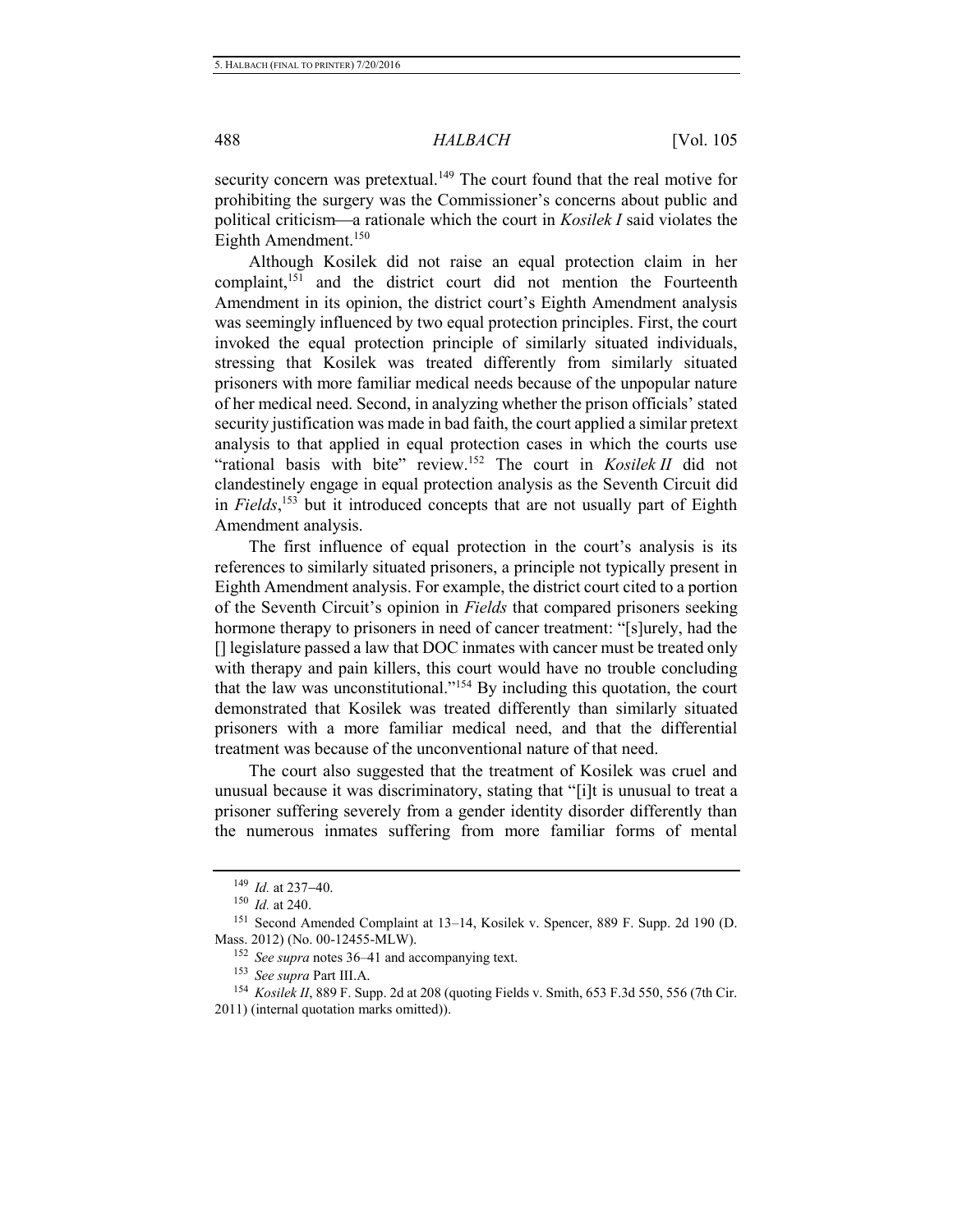illness."<sup>155</sup> This quote suggests that the court, in determining that the prison officials acted with deliberate indifference, was persuaded, at least in part, by the fact that the officials were discriminating against her because of Kosilek's GID.

Finally, the court compared Kosilek to non-transgender similarly situated prisoners, stating that "Kosilek shares with every other inmate in the DOC's custody the right to have decisions concerning [her]<sup>156</sup> made by prison officials reasonably and in good faith in order to assure that [she] is not again subject to the cruel and unusual punishment that the Eighth Amendment prohibits."<sup>157</sup> This statement suggests that prison officials did not simply violate Kosilek's right to be free from cruel and unusual treatment; by violating her Eighth Amendment right *because* of her transgender status, they may have also violated her right to equal protection, as well.

The second apparent influence of equal protection principles on the district court's decision in *Kosilek II* appears in its analysis of whether the MDOC had a legitimate penological reason to deny Kosilek's treatment. Without explicitly invoking "rational basis with bite,"<sup>158</sup> the district court used similar language in drawing the line for legitimate penological interests under the Eighth Amendment. The "rational basis with bite" test comes from *United States Department of Agriculture v. Moreno*, in which the Supreme Court held "that a bare . . . desire to harm a politically unpopular group cannot constitute a legitimate governmental interest."<sup>159</sup> The district court's analysis in *Kosilek II* mirrors the language in the "rational basis with bite" test. In *Kosilek II*, the court held that concerns about political or public criticism surrounding Kosilek's status as both a convicted murderer and a transgender woman cannot constitute a legitimate penological interest under the Eighth Amendment.<sup>160</sup>

Commissioner Dennehy claimed that Kosilek's request for surgery was denied because of the risk it posed to prison security.<sup>161</sup> Although the court held that prison security is a valid penological interest, it concluded that

<sup>155</sup> *Id.* at 205.

<sup>156</sup> The district court used a male pronoun to refer to Kosilek. *Id.* at 198.

<sup>157</sup> *Id.* at 205.

<sup>158</sup> *See supra* note[s 38–](#page-9-2)[41](#page-9-1) and accompanying text (discussing "rational basis with bite").

 $159$  U.S. Dep't of Agric. v. Moreno, 413 U.S. 528, 534 (1973) (emphasis omitted).

<sup>&</sup>lt;sup>160</sup> *Kosilek II*, 889 F. Supp. 2d at 201 ("[S]ecurity is a legitimate consideration for Eighth Amendment purposes. A concern about political or public criticism for discharging a constitutional duty is not." (quoting Kosilek v. Maloney (*Kosilek I*), 221 F. Supp. 156, 162 (D. Mass. 2002) (internal quotation marks omitted))).

<sup>161</sup> *Id.* at 240.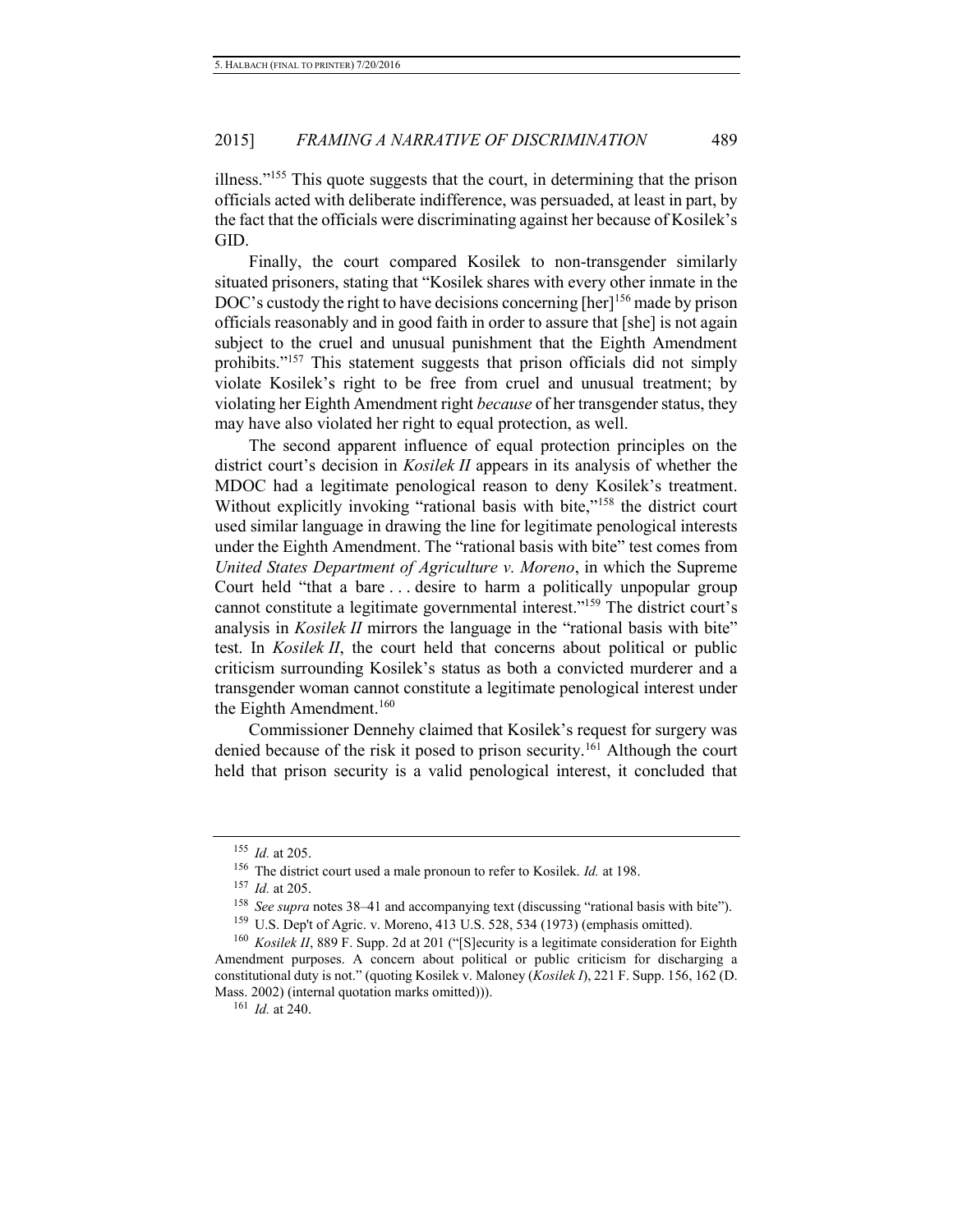## 490 *HALBACH* [Vol. 105

Dennehy's security concerns were pretextual<sup>162</sup> and that her decision was instead based on a desire to avoid public and political criticism, which is not a permissible penological interest.<sup>163</sup> The court first grounded its reasoning in the Eighth Amendment:

<span id="page-28-0"></span>Denying adequate medical care because of a fear of controversy or criticism from politicians, the press, and the public serves no legitimate penological purpose. It is precisely the type of conduct the Eighth Amendment prohibits . . . . "[T]he very purpose of a Bill of Rights was to withdraw certain subjects from the vicissitudes of political controversy, to place them beyond the reach of majorities and officials and to establish them as legal principles to be applied by the courts."<sup>164</sup> Therefore, "[t]he right to be free of cruel and unusual punishments, like other guarantees of the Bill of Rights, may not be submitted to vote; it depends on the outcome of no elections."<sup>165</sup>

The court then went on to imply that the only reason Kosilek's request for surgery invited public criticism was that she was a convicted murderer:

Prisoners who have lost their liberty by murdering others may understandably be unsympathetic candidates for the humane treatment that they denied their victims. However, as future Supreme Court Justice Anthony Kennedy wrote in 1979: "[T]he whole point of the [Eighth] [A]mendment is to protect persons convicted of crimes. Eighth [A]mendment protections are not forfeited by one's prior acts." It is despised criminals, like Kosilek, who are most likely to need the protection of the Eighth Amendment and its enforcement by the courts.  $166$ 

The court also cited a *Boston Globe* article that refers to Kosilek as a "certified wife killer,"<sup>167</sup> and another that states, "[t]he [Kosilek] trial

<sup>&</sup>lt;sup>162</sup> *Id.* at 239–40. The court made detailed findings of fact supporting this conclusion. The court found that Commissioner Dennehy "was determined not to be the first prison official to provide an inmate [with] sex reassignment surgery." *Id.* at 201. Dennehy fired the prison doctor who had prescribed surgery and hired a doctor who she knew was opposed to prescribing the surgery to prisoners under any circumstance. *Id.* at 201–02. The court found that Dennehy departed from the department's established, written procedure for determining security risks, and she testified falsely about the risk. *Id.* at 240–41. The court detailed the specific pressure that Dennehy faced in the *Kosilek* case from both politicians and the media. Dennehy served under a lieutenant governor who openly opposed spending tax revenues on Kosilek's surgery. *Id.* at 203. Many members of the state legislature, including one representative who had a close relationship with Dennehy, opposed the same. *Id.* She coordinated a television appearance with that legislator to voice her opposition to the surgery. *Id.* at 223. The court also cited several *Boston Globe* articles, of which Dennehy was aware, ridiculing the idea that the state should spend money on a prisoner's sex-reassignment surgery. *Id.* at 225. The court concluded from this evidence that Dennehy's actual reason for denying Kosilek access to the surgery was because of fear of criticism and controversy. *Id.* at 198.

<sup>163</sup> *Id.* at 247.

<sup>&</sup>lt;sup>164</sup> *Id.* at 203 (quoting W. Va. State Bd. of Educ. v. Barnette, 319 U.S. 624, 638 (1943)).

<sup>165</sup> *Id.* (quoting Furman v. Georgia, 408 U.S. 238, 268 (1972) (Brennan, J., concurring)).

<sup>&</sup>lt;sup>166</sup> *Id.* at 203–04 (quoting Spain v. Procunier, 600 F.2d 189, 194 (9th Cir. 1979)).

<sup>167</sup> *Id.* at 214 (citing Brian McGrory, *A Test Case for Change*, BOSTON GLOBE, June 13, 2000, at B1).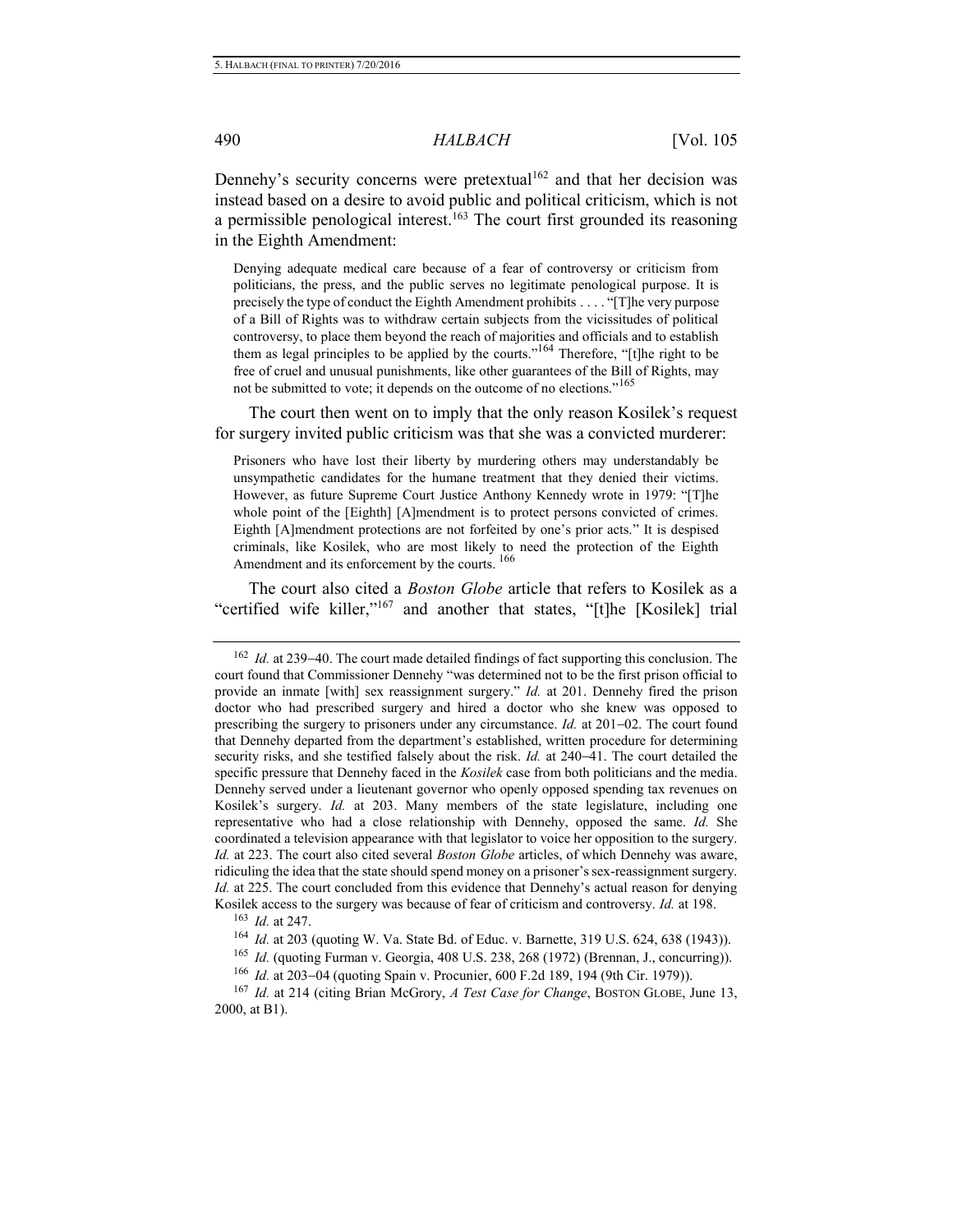underway in federal court in Boston is not about the rights of transsexuals. It's about the manipulations of a murderer."<sup>168</sup>

If the court had stopped there, it might be said that the court was concerned only with the political and public criticism surrounding Kosilek based on her status as a "despised criminal" and "certified wife killer." However, a few paragraphs after the last excerpt, the court confirmed that it was concerned not only with discrimination based on her status as a murderer, but also on her status as a transgender woman. The court stated:

It has long been well-established that it is cruel for prison officials to permit an inmate to suffer unnecessarily from a serious medical need. It is unusual to treat a prisoner suffering severely from a gender identity disorder differently than the numerous inmates suffering from more familiar forms of mental illness. It is not permissible for prison officials to do so just because the fact that a gender identity disorder is a major mental illness is not understood by much of the public and the required treatment for it is unpopular.<sup>169</sup>

Moreover, the court concluded that "the defendant has denied Kosilek sex reassignment surgery because of the belief that the idea of providing such treatment for a transsexual who murdered his wife is offensive to many members of the community, many of their elected representatives, and to the actively interested media as well."<sup>170</sup> Therefore, Kosilek's right to equal protection of her Eighth Amendment right seems to be driving the court's holding.

The district court did not expressly rule on whether the MDOC's decision to deny Kosilek's request for sex-reassignment surgery violated the Equal Protection Clause, and it is not obvious from the opinion that the court would have found a violation. It is clear, however, that the court's reasoning under the Eighth Amendment was influenced by its concerns about discrimination against transgender prisoners, as evidenced by its references to similarly situated prisoners and its concerns about political and public criticism based on Kosilek's status as a transgender woman.

On appeal, the en banc majority of the First Circuit agreed with the district court that "public and political criticism" could be grounds for a finding of deliberate indifference under the Eighth Amendment where the plaintiff is also able to show that the prison officials' security concerns were completely pretextual.<sup>171</sup> The First Circuit disagreed, however, with the district court's findings that the MDOC was motivated only by public and

<span id="page-29-0"></span><sup>168</sup> *Id.* at 225 (citing Eileen McNamara, *When Gender Isn't Relevant*, BOSTON GLOBE, June 11, 2006, at B1).

<sup>169</sup> *Id.* at 205.

<sup>170</sup> *Id.* at 247.

<sup>171</sup> *See* Kosilek v. Spencer, 774 F.3d 63, 94–96 (1st Cir. 2014).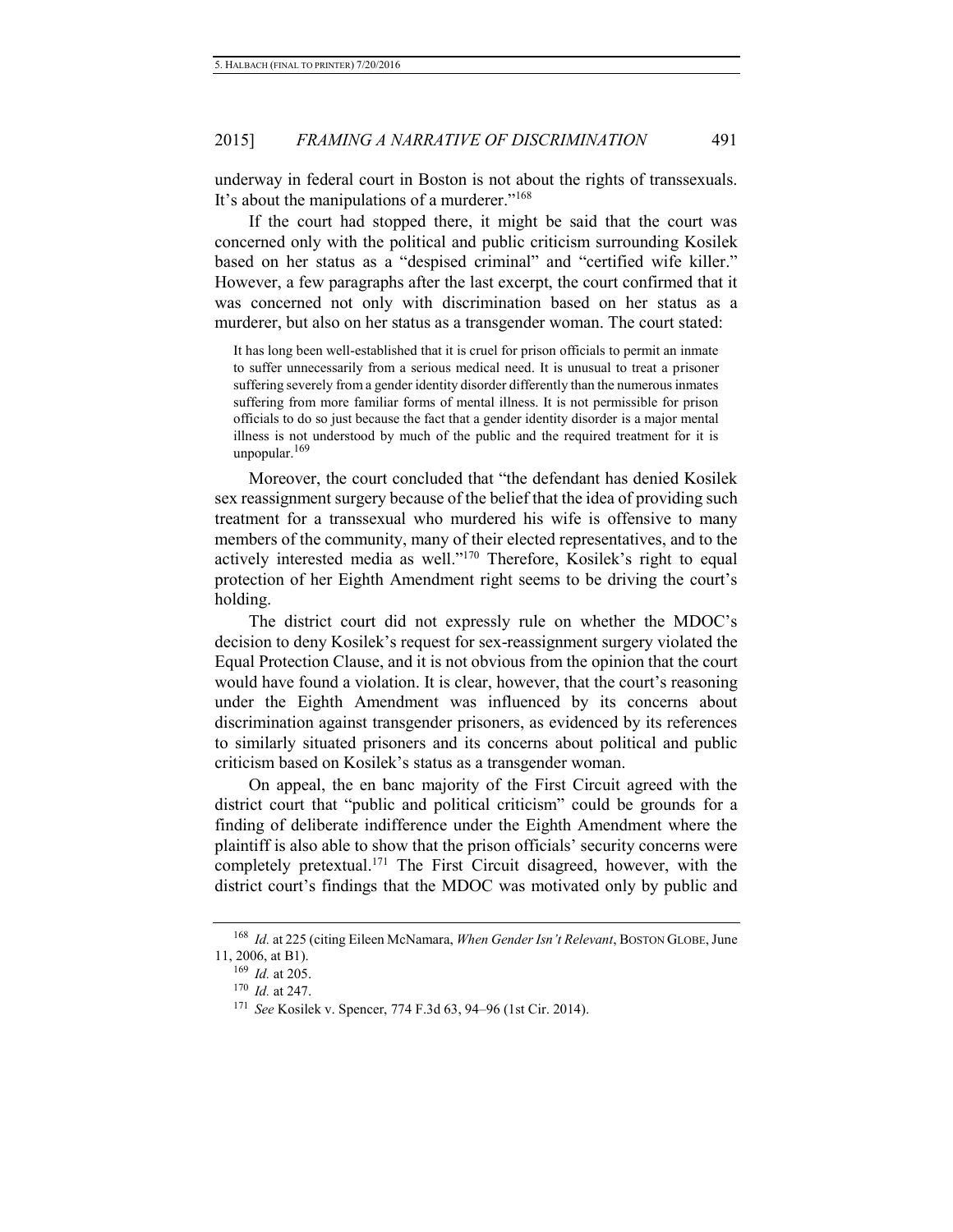### 492 *HALBACH* [Vol. 105

political criticism and that the MDOC's safety and security concerns were pretextual.<sup>172</sup> The First Circuit held that the district court should have given more deference to the prison officials on safety and security.<sup>173</sup> Moreover, the First Circuit held that even if Commissioner Dennehy were motivated by public and political criticism, her motivations were not enough to show that the MDOC continued to be motivated by public and political criticism after she left the position. $174$ 

Unlike the district court's opinion, the First Circuit's opinion shows no apparent signs of equal protection influence or concerns about prejudice against transgender people. However, in her dissent, Judge Thompson directly addresses the issue of unfair prejudice against transgender people that the district court only hinted about. Comparing the majority's opinion to two of the most notorious equal protection cases in United States history, Judge Thompson speculates that the majority's decision will not stand the test of time:

I am confident that I would not need to pen this dissent, over twenty years after Kosilek's quest for constitutionally adequate medical care began, were she not seeking a treatment that many see as strange or immoral. Prejudice and fear of the unfamiliar have undoubtedly played a role in this matter's protraction. Whether today's decision brings this case to a close, I cannot say. But I am confident that this decision will not stand the test of time, ultimately being shelved with the likes of Plessy v. Ferguson, 163 U.S. 537 (1896), deeming constitutional state laws requiring racial segregation, and Korematsu v. United States, 323 U.S. 214 (1944), finding constitutional the internment of Japanese–Americans in camps during World War II. I only hope that day is not far in the future, for the precedent the majority creates is damaging. It paves the way for unprincipled grants of en banc relief, decimates the deference paid to a trial judge following a bench trial, aggrieves an already marginalized community, and enables correctional systems to further postpone their adjustment to the crumbling gender binary.  $175$ 

<span id="page-30-0"></span> The First Circuit's opinion leaves open the question of what set of facts would be sufficient to establish deliberate indifference to a prisoner's need for sex-reassignment surgery. The district court's opinion in *Kosilek II* and Judge Thompson's dissent to the First Circuit opinion suggest that some federal judges will be receptive to an argument framed in terms of discrimination and equal protection principles.

<sup>172</sup> *Id.* at 92–96.

<sup>173</sup> *Id.* at 93–94.

<sup>174</sup> *Id.* at 95–96.

<sup>175</sup> *Id.* at 113 (Thompson, J., dissenting).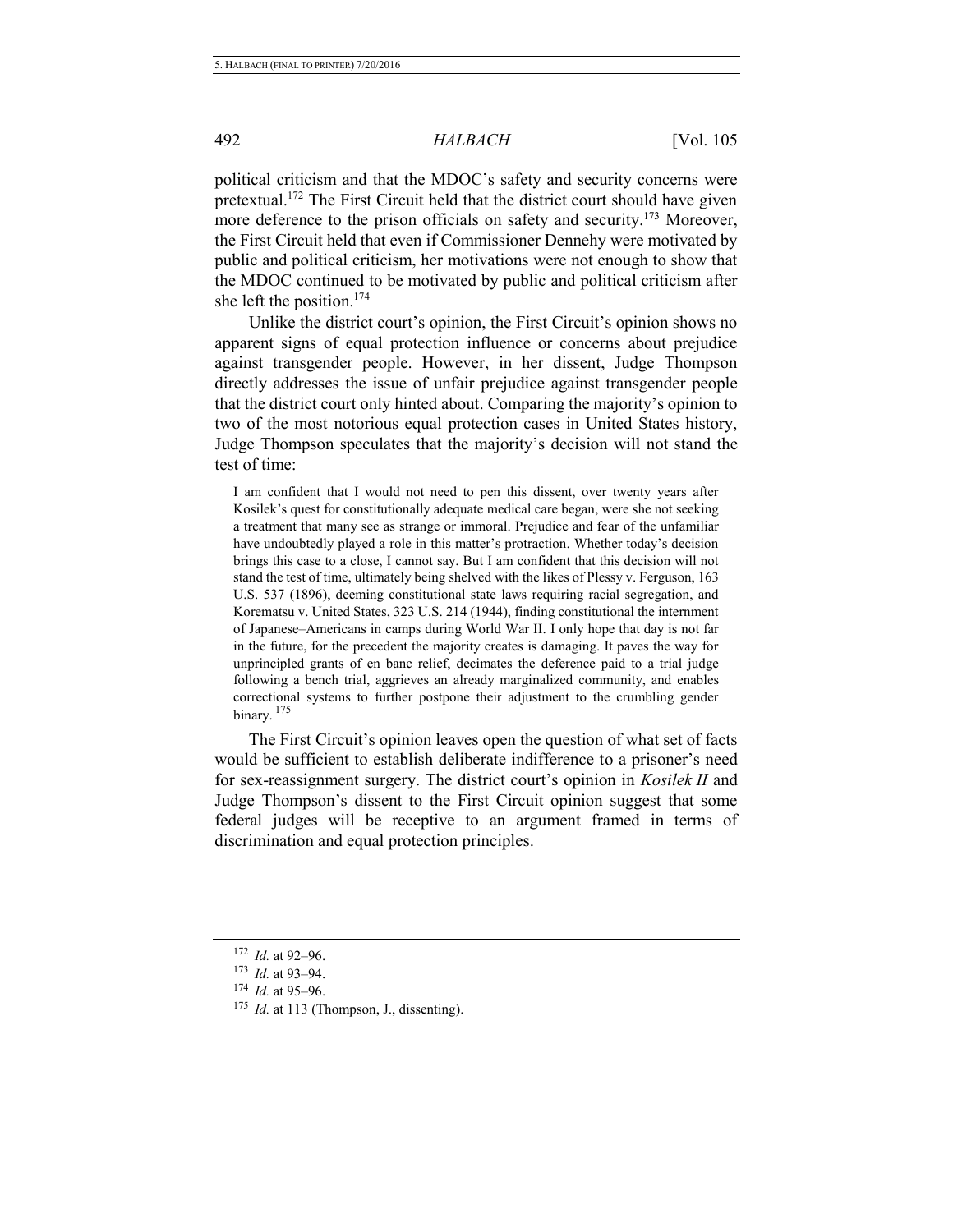# C. *FIELDS* AND *KOSILEK II* COMPARED AND IN THE BROADER CONTEXT

As in the Seventh Circuit's opinion in *Fields*, the district court's Eighth Amendment analysis in *Kosilek II* shows the influence of equal protection principles, albeit more subtly. In *Fields*, the Seventh Circuit essentially affirmed the district court's reasoning for finding an equal protection violation, without expressly addressing the claim. In *Kosilek II*, the court did not reason through all of the elements of an equal protection claim, but rather applied equal protection concepts like similarly situated individuals, pretext, and animus to the Eighth Amendment analysis.<sup>176</sup>

There are two obvious differences between *Fields* and the district court's opinion in *Kosilek II* that account for the varying levels of equal protection influence. First, in *Fields*, the district court had previously held that the Wisconsin law violated the Eighth Amendment and the Equal Protection Clause.<sup>177</sup> The Seventh Circuit, in affirming the district court's Eighth Amendment holding, also affirmed much of the reasoning that supported the equal protection holding below. Unlike *Fields*, there was no earlier decision based on equal protection grounds in *Kosilek II*. The plaintiff in that case did not even raise an equal protection argument in the pleadings.<sup>178</sup>

The second difference is that *Fields* dealt with a state law banning hormone therapy and sex-reassignment surgery for all prisoners. Such a broad state-wide law is more susceptible to an equal protection challenge because it openly classifies a group of people for different treatment. In *Kosilek II*, the decision to deny the surgery to Kosilek was individualized. One may, however, infer that the district court thought this individualized decision was part of a broader unwritten policy from the court's finding that Commissioner Dennehy was "determined not to be the first prison official to provide an inmate sex reassignment surgery."<sup>179</sup> Furthermore, the court was surely aware of two other recent lawsuits against the MDOC in the

<sup>&</sup>lt;sup>176</sup> Prison health care is not the only area of transgender rights doctrine with examples of clandestine equal protection analysis. Professor Gabriel Arkles noted in his article on the segregation of transgender prisoners in solitary confinement that the district court in the unreported case *Tates v. Blanas*, "[w]ithout explicitly naming it as such, [] engaged in an Equal Protection analysis comparing the treatment of transgender detainees with the treatment of similarly situated non-transgender detainees." Arkles, *supra* note [79,](#page-15-0) at 554 (citing Tates v. Blanas, No. S-00-2539 OMP, 2003 WL 23864868, at \*2 (E.D. Cal. Mar. 11, 2003)).

<sup>177</sup> Fields v. United States, 712 F. Supp. 2d 830, 862–63, 869 (E.D. Wis. 2010).

<sup>178</sup> Second Amended Complaint at 13–14, Kosilek v. Spencer, 889 F. Supp. 2d 190 (D. Mass. 2012) (No. 00-12455-MLW).

<sup>179</sup> *Kosilek II*, 889 F. Supp. 2d at 201.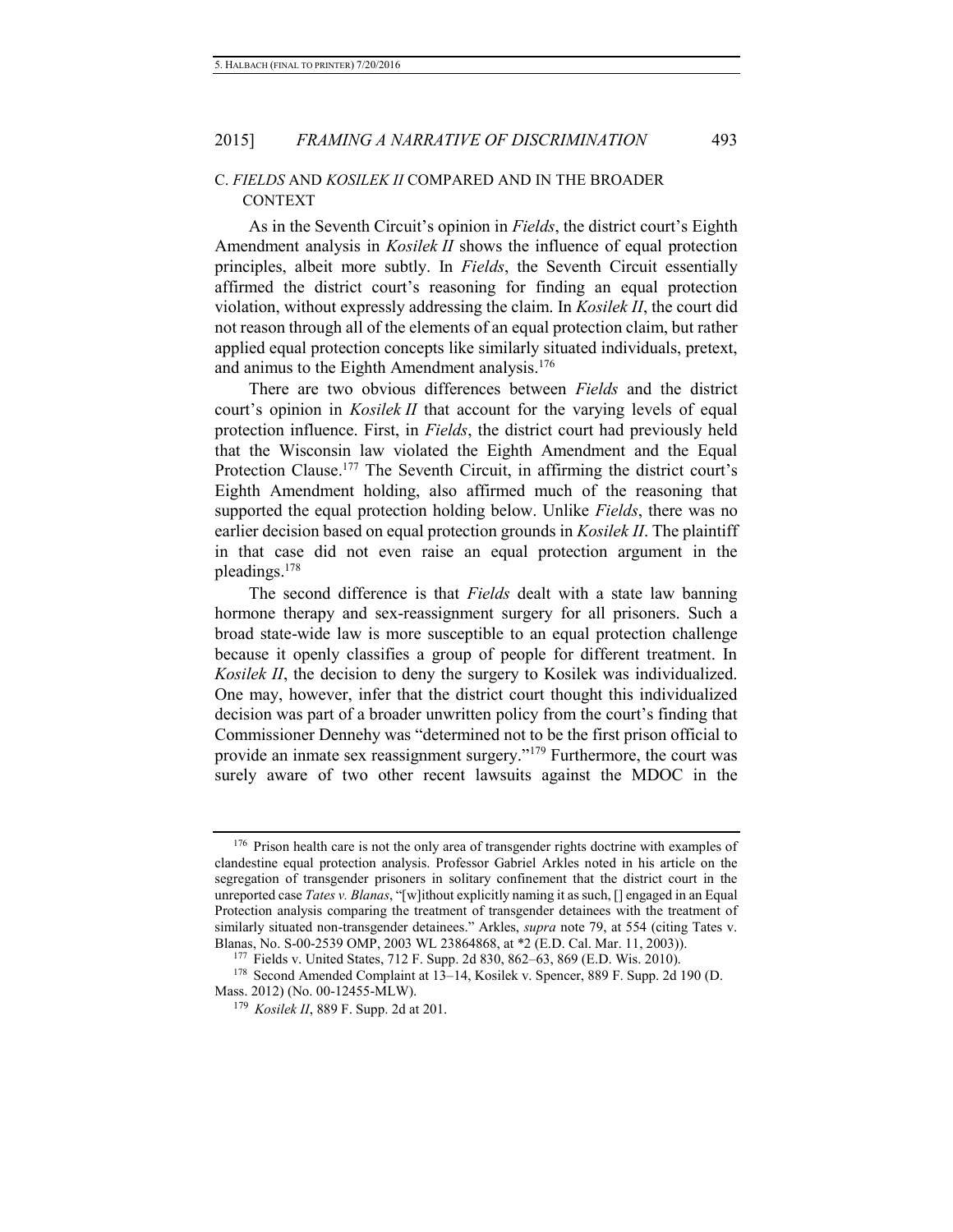Massachusetts district court filed by transgender prisoners who were denied access to hormone therapy<sup>180</sup> and sex-reassignment surgery.<sup>181</sup>

*Fields* and *Kosilek II* are not the only cases addressing the issue of whether prisoners are entitled to hormone therapy and sex-reassignment surgery. At least four other courts have recently granted injunctions or motions to compel in favor of the prisoners, requiring prison officials to administer hormones or allow the prisoner to be evaluated for sexreassignment surgery.<sup>182</sup> Many more have allowed prisoners to proceed on their Eighth Amendment claims by denying the prison officials' dispositive motions.<sup>183</sup>

<sup>182</sup> *See* Battista v. Clarke, 645 F.3d 449, 455 (1st Cir. 2011) (affirming district court's decision to grant an injunction requiring prison officials to administer hormone therapy because the district court reasonably concluded that prison officials were deliberately indifferent); De'lonta v. Clarke, No. 7:11-cv-00257, 2013 WL 4584684 (W.D. Va. Aug. 28, 2013) (granting plaintiff's motion to compel prison officials to make her available to be evaluated for readiness for sex-reassignment surgery by her own expert, at her own expense); Soneeya v. Spencer, 851 F. Supp. 2d 228, 252–53 (D. Mass. 2012) (holding that prison officials were deliberately indifferent, that the blanket ban on sex-reassignment surgery violates the Eighth Amendment, and ordering officials to provide medical evaluations and treatment based on an individualized assessment of plaintiff's needs, including readiness for sex-reassignment surgery); Brugliera v. Comm'r of Mass. Dep't of Corr., No. 07-40323-JLT, 2009 U.S. Dist. LEXIS 131002 at 36 (D. Mass. Dec. 16, 2009) (granting plaintiff's Second Renewed Motion for Preliminary Injunction requiring prison officials to provide plaintiff with hormone therapy).

<sup>183</sup> *See, e.g.*, De'lonta v. Johnson, 708 F.3d 520, 522, 525 (4th Cir. 2013) (holding that plaintiff has pled facts sufficient to state a claim under Eighth Amendment where prison officials have continued to deny consideration of sex-reassignment surgery); De'lonta v. Angelone,  $330$  F.3d  $630$ ,  $631-32$  (4th Cir. 2003) (holding that plaintiff has pled facts sufficient to state a claim under Eighth Amendment where prison officials abruptly cut off hormone therapy); Allard v. Gomez, 9 Fed. App'x 793, 795 (9th Cir. 2001) (reversing district court's grant of summary judgment for defendant because triable issues of fact exist as to whether hormone therapy was denied on the basis of an individualized medical evaluation or on the basis of blanket rule, which would constitute deliberate indifference); Franklin v. Hardy, No. 12 C 2970, 2013 WL 3147365 at \*3–4 (N.D. Ill. June 19, 2013) (holding that plaintiff has stated a plausible claim under the Eighth Amendment for failure to treat her GID); Konitzer v. Wall, No. 12-cv-874-bbc, 2013 WL 2297059 at \*1 (W.D. Wis. May 24, 2013) (same); Alexander v. Weiner, 841 F. Supp. 2d 486, 492 (D. Mass. 2012) (same); Adams v. Fed. Bur. of Prisons, 716 F. Supp. 2d 107, 112–13 (D. Mass. 2010) (denying defendants' motion to dismiss because even though prison officials have ceased denial of treatment, they have not proven that such denial is unlikely to recur); Barrett v. Coplan, 292 F. Supp. 2d 281, 286 (D.N.H. 2003) (holding plaintiff has alleged facts sufficient to show prison officials were deliberately indifferent to her serious medical need because they refused to evaluate her for GID); Brooks v. Berg, 270 F. Supp. 2d 302, 312 (N.D.N.Y. 2003) (holding that defendants

<sup>180</sup> Battista v. Dennehy, No. 05-11456-DPW, 2006 WL 1581528 (D. Mass. Mar. 22, 2006) (seeking hormone therapy), *aff'd*, Battista v. Clarke, 645 F.3d 449, 455 (1st Cir. 2011).

<sup>181</sup> Soneeya v. Spencer, 851 F. Supp. 2d 228, 252 (D. Mass. 2012) (seeking screening for sex-reassignment surgery).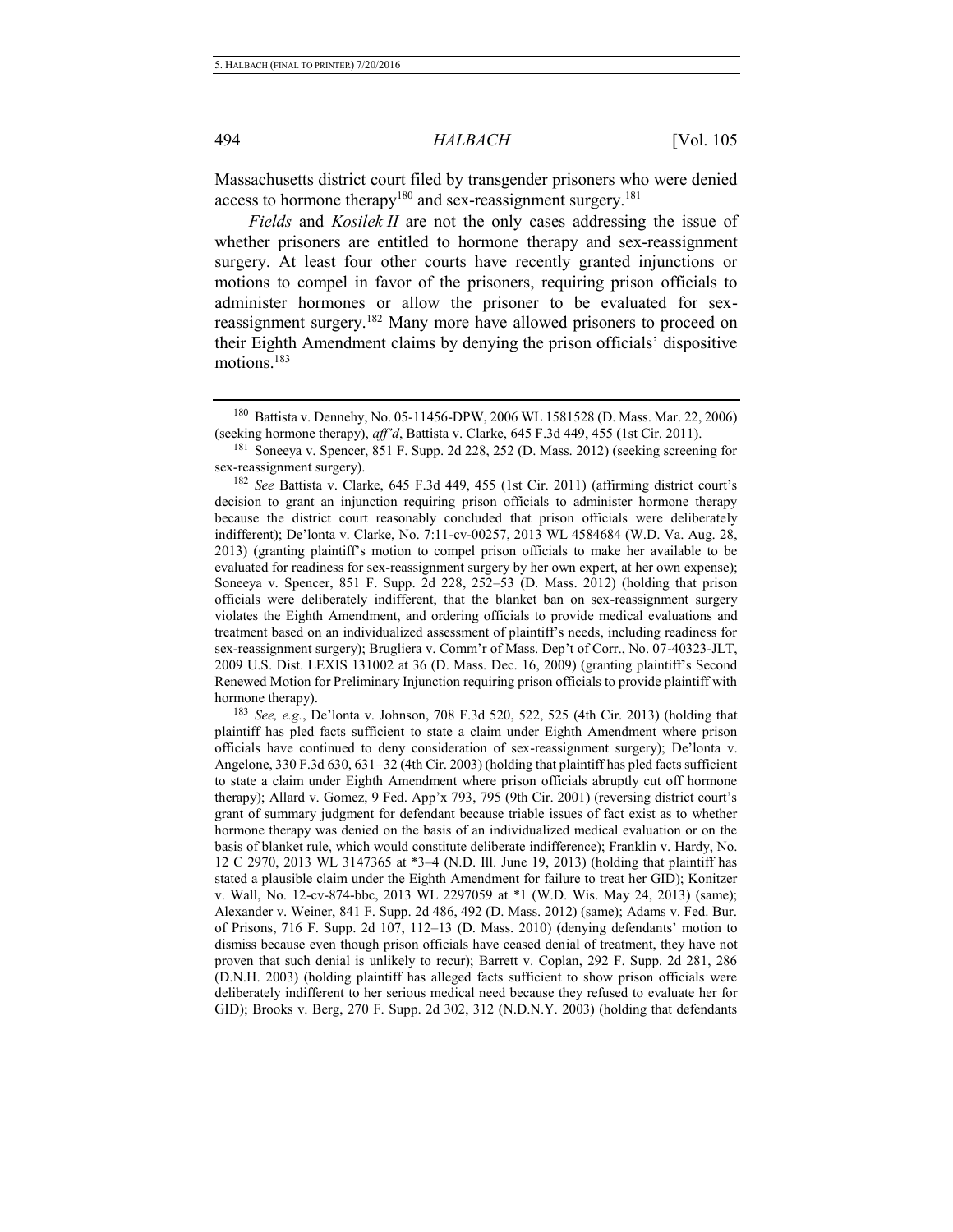Although the district court's opinion in *Kosilek II* was eventually reversed and *Fields* alone does not establish a pattern of equal protection influence, they are still important opinions because they show how federal judges are thinking about the issue of transgender prisoner health care. *Fields* and *Kosilek II* are among only a few cases that have gone to trial, in which the district courts made lengthy findings of fact on the true motivations behind the prison officials' decisions.<sup>184</sup> Although the First Circuit ultimately held that more facts were needed to support the district court's finding of deliberate indifference in *Kosilek II*, reading the district court's opinion in conjunction with the First Circuit's opinion is instructive for future transgender litigants seeking to build a case of deliberate indifference. Moreover, *Fields* and *Kosilek II* are two of the most written-about cases in legal literature discussing what level of health care is constitutionally required for transgender prisoners.<sup>185</sup>

<sup>184</sup> *Fields* was decided after a one-day bench trial on March 31, 2010. Fields v. Smith, 712 F. Supp. 2d 830, 834 (E.D. Wis. 2010). *Kosilek II* was decided after a twenty-eight-day bench trial in the spring of 2006. Kosilek v. Spencer, 889 F. Supp. 2d 190, 212, 225 (D. Mass. 2012). The two other cases decided following bench trials were *Battista v. Clarke,* 645 F.3d at 451, and *Soneeya v. Spencer*, 851 F. Supp. 2d at 230.

<sup>185</sup> *See generally* David W. Austin, *Sexual Orientation and Gender Identity*, 47 INT'L LAW. 469 (2013) (discussing developments in gender identity law in 2012 including *Kosilek II*); Rena Lindevaldson, *A State's Obligation to Fund Hormonal Therapy and Sex-Reassignment Surgery for Prisoners Diagnosed with Gender Identity Disorder*, 7 LIBERTY U.L. REV. 15 (2012) (discussing *Fields* and *Kosilek II* in arguing that the Eighth Amendment does not require a state to pay for hormone therapy or sex-reassignment surgery); Givens, *supra* note [67](#page-13-0) (arguing that the Seventh Circuit's opinion in *Fields* provides the clearest and most reasonable assessment of why GID should constitute a serious medical need under the Eighth Amendment); Lila Leonard, Note, *Gender Reassignment Surgery in Prisons: How the Eighth Amendment Guarantees Medical Treatments Not Covered by Private Insurance or Medicare for Law-Abiding Citizens*, 11 RUTGERS J. L. & PUB. POL'Y 626 (2014) (criticizing the decision in *Kosilek II* because it requires a higher level of care for prisoners than is typically covered by Medicare and private health insurance plans for law-abiding citizens); Silpa Maruri, Note, *Hormone Therapy for Inmates: A Metonym for Transgender Rights*, 20 CORNELL J.L. & PUB. POL'Y 807 (2011) (discussing *Fields* and *Kosilek I* in arguing for a new legal strategy for transgender prisoners based on quasi-fundamental rights established in *Plyler v. Doe*); Ethan Z. Tieger, Note, *Transsexual Prisoners and the Eighth Amendment: A Reconsideration of*  Kosilek v. Spencer *and Why Prison Officials May Not Be Constitutionally Required to Provide Sex-Reassignment Surgery*, 47 SUFFOLK U. L. REV. 627 (2014) (arguing that the Court's opinion in *Kosilek II* failed to consider security concerns after the sex-reassignment surgery and ignored the distinction between "curative" and "adequate" care for gender dysphoria or GID).

have failed to show they were not deliberately indifferent as a matter of law because blanket policy providing no treatment for prisoners diagnosed with GID only after being incarcerated violates Eighth Amendment), *vacated*, 289 F. Supp. 2d 286 (N.D.N.Y. 2003) (holding that the previous order was properly decided, but defendants made admissions of material fact in their Motion to Reconsider that necessitated vacation).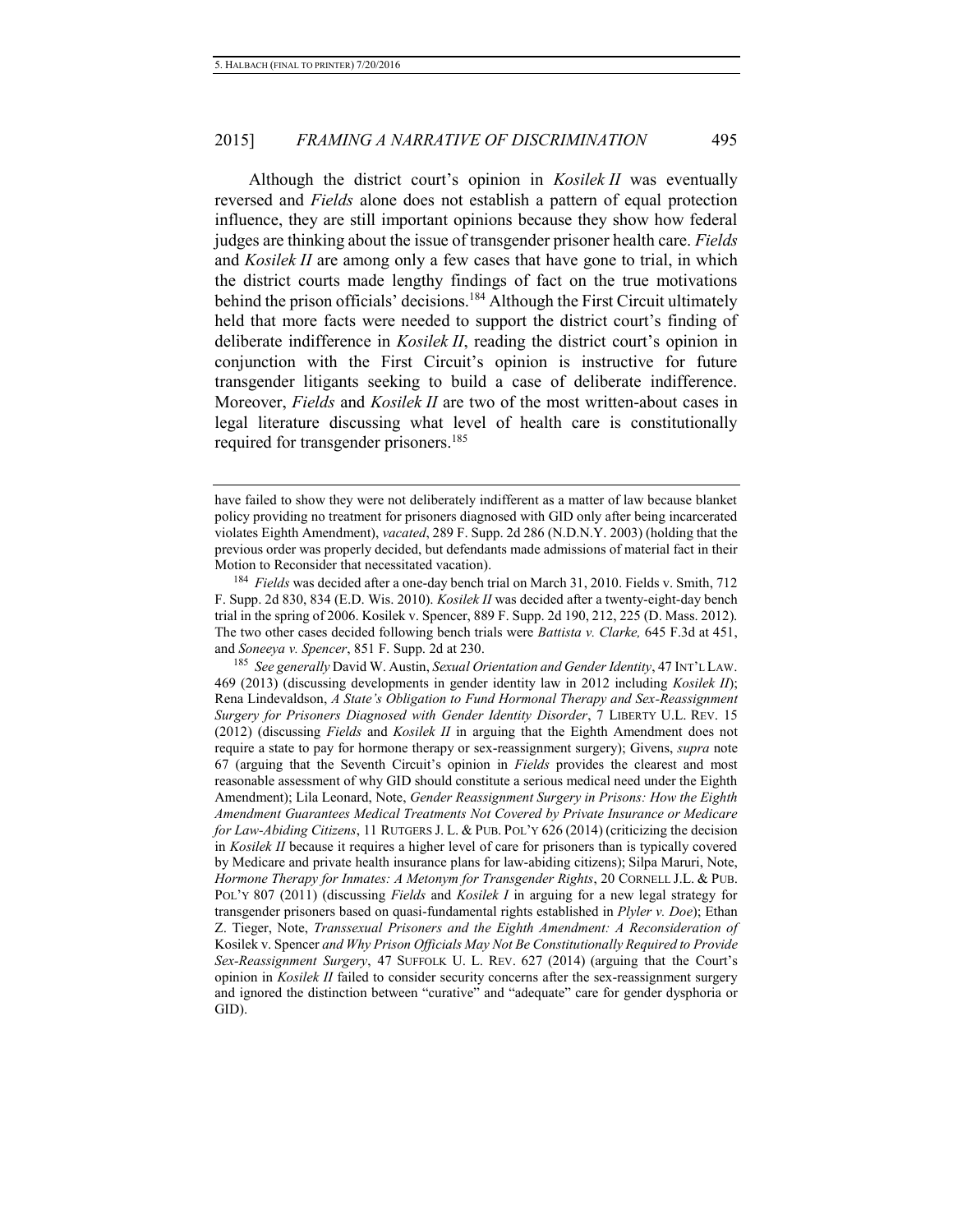# IV. GOING FORWARD: FRAMING A NARRATIVE OF DISCRIMINATION UNDER THE EIGHTH AMENDMENT

The opinions in *Fields* and *Kosilek II* present transgender legal advocates with an opportunity to develop a doctrine based on discrimination within the Eighth Amendment. As demonstrated in those two cases, discrimination may be relevant to the subjective prong of Eighth Amendment analysis: refusing medically necessary treatment based on political animus towards transgender people is not a legitimate penological interest, and thus constitutes deliberate indifference. For transgender prisoners seeking genderconfirming health care, an Eighth Amendment doctrine based on discrimination may be the best way to fight discrimination and win cases.

The path forward does not require a change in legal claims, but rather a change in factual advocacy. Using concepts of similarly situated individuals, pretext, and political and public controversy, legal advocates should start framing plaintiffs' factual summaries around stories of discrimination. This concept, known as "story framing," is one of the most important advocacy tools a lawyer has to sway a fact-finder.<sup>186</sup>

In particular, legal advocates should pay close attention to the facts the courts found persuasive in *Fields* and *Kosilek II*. Both courts focused on the fact that prisoners with GID were treated differently than other prisoners with more socially accepted medical needs (like cancer).<sup>187</sup> Furthermore, both courts relied on facts showing that denial of treatment was not related to any prison security benefits. In particular, the courts focused on concessions by the state's security expert that denying hormone therapy does not decrease the risk of sexual assault<sup>188</sup> and the fact that prison officials departed from the department's established, written procedure for determining security risks.<sup>189</sup> In *Kosilek II*, the court also focused on facts that showed that the MDOC Commissioner's actual reason for denying the surgery was a fear of

<sup>186</sup> Steven Lubet, *Story Framing*, 74 TEMP. L. REV. 59, 61 (2001) ("The story frame may well be the trial lawyer's most powerful rhetorical tool, because of its extraordinary effectiveness in the battle for the fact-finder's imagination.").

<sup>187</sup> Fields v. Smith, 653 F.3d 550, 554 (7th Cir. 2011) (relying on medical testimony that "no other state law or policy, besides Act 105 . . . prohibits prison doctors from providing inmates with medically necessary treatment"); *Kosilek II*, 889 F. Supp. 2d at 199 ("[s]urely, had the  $\iota$  legislature passed a law that DOC inmates with cancer must be treated only with therapy and pain killers, this court would have no trouble concluding that the law was unconstitutional") (quoting *Fields*, 653 F.3d at 556).

<sup>188</sup> Fields v. Smith, 712 F. Supp. 2d 830, 868 (E.D. Wis. 2010) (relying on the state's security expert's concession that it would be an "incredible stretch" to say that prohibiting hormone therapy would prevent sexual assaults in prison) (internal citations omitted).

<sup>189</sup> *Kosilek II*, 889 F. Supp. 2d at 240–41 (finding that prison officials departed from the department's "established, written procedure" for determining security risks).